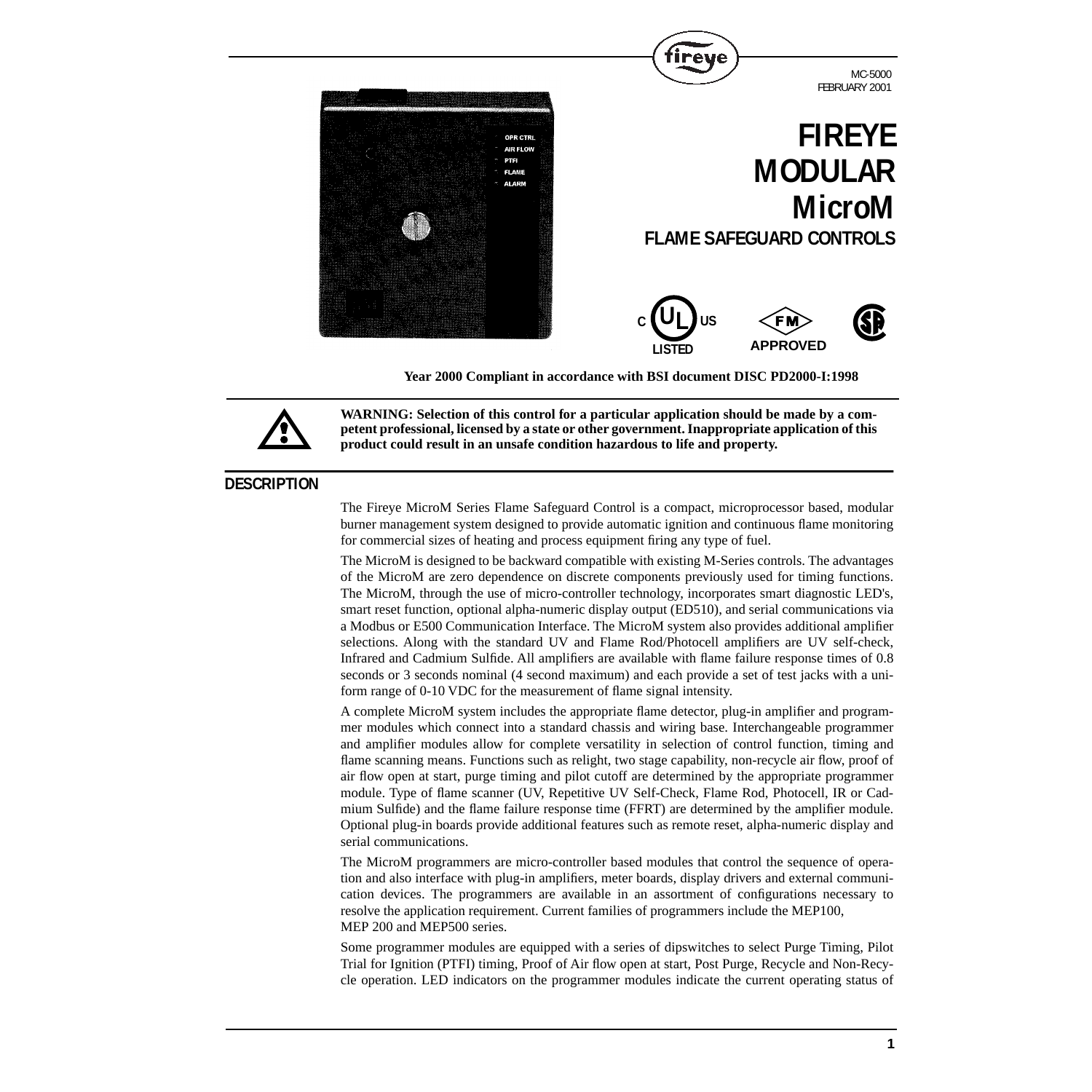

the control and during a lockout condition displays the fault as a coded sequence, simplifying the troubleshooting of a shutdown.

In the event of pilot ignition failure, or following a safety shutdown, the control locks out, activating an alarm circuit and displays the cause of lockout on the integrated LED's and on the optional ED510 display. Manual reset is required. Remote reset is available on the MEC120R, MEC120RC and MEC230 chassis. A detailed description of the various programmer, amplifier and chassis modules is found later in this document. A "run-check" switch is provided on the MEP560, MEP561, MEP562 and MEP536 programmer modules to assist in testing size, position and stabilization of the pilot.

Modular MicroM controls incorporate a safety checking circuit that is operative on each start. If flame (real or simulated) is detected prior to a start or during purge, the fuel valves will not be energized and the unit will lock out.

The modular MicroM controls use the same wiring base as the Fireye UVM, TFM and M-Series II controls and are designed to be interchangeable with most models with little or no rewiring. See INSTALLATION OF CONTROL, SCANNERS AND FLAME DETECTORS (page 7) for temperature and wiring requirements.

# **SPECIFICATIONS**

#### **Supply:**

120VAC (min. 102, max 132) 50/60 Hz. (MEC120, MEC120R, MEC120C, MEC120RC, MEC120D), (MEC120RD)

230 VAC (min 196, max 253) 50/60 Hz. (MEC230)

Power Consumption: 12VA (Operating)

Shipping Weight (Approx): 3 lbs (1.4 kg)

#### **Table 1: AMBIENT TEMPERATURE LIMITS**

|                                    | <b>MAXIMUM</b>  |                 | <b>MINIMUM</b>  |                 |  |
|------------------------------------|-----------------|-----------------|-----------------|-----------------|--|
| Control                            | 140°F           | $60^{\circ}$ C  | $-40^{\circ}$ F | $-40^{\circ}$ C |  |
| Scanner UV1A, UV2,<br>UV8A, 45UV3, | $200^{\circ}$ F | $93^{\circ}$ C  | $-40^{\circ}$ F | $-40^{\circ}$ C |  |
| 45UV5-1007, 45UV5-1009             | $200^{\circ}$ F | $93^{\circ}$ C  | $-40^{\circ}$ F | $-40^{\circ}$ C |  |
| Photocell 45CM1                    | $165^{\circ}F$  | $74^{\circ}$ C  | $-40^{\circ}$ F | $-40^{\circ}$ C |  |
| Flame Rod<br>(Tip 2460 F)          | 1500°F          | $816^{\circ}$ C | $-40^{\circ}$ F | $-40^{\circ}$ C |  |
| 48PT2                              | $125^{\circ}F$  | $52^{\circ}$ C  | $-40^{\circ}$ F | $-40^{\circ}$ C |  |
| CSIA <sub>5</sub>                  | $140^{\circ}$ F | $60^{\circ}$ C  | $-40^{\circ}$ F | $-40^{\circ}$ C |  |

#### **Table 2: LOAD RATINGS**

| <b>Fireye Terminal</b>               | <b>Typical Load</b>                                      | Maximum Rating @120V 60 Hz                                                                                    |  |  |  |
|--------------------------------------|----------------------------------------------------------|---------------------------------------------------------------------------------------------------------------|--|--|--|
| $3$ or $4$<br>Individual or combined | Pilot valve(s)<br>Solenoid valve<br>Ignition Transformer | 125 VA pilot duty (solenoid valve) plus<br>250 VA (Transformer)                                               |  |  |  |
| 5                                    | Main Fuel Valve(s)                                       | 125 VA pilot duty (solenoid) or<br>25 VA pilot duty (solenoid) and<br>400 VA (opening) motorized, 250 VA hold |  |  |  |
| 8                                    | Motor or contactor                                       | Terminal 8 rated to energize and de-energize 9.8 FLA,<br>58.8 LRA on safety lockout.                          |  |  |  |
| Alarm<br>А                           |                                                          | 125 VA, pilot duty                                                                                            |  |  |  |
| Minimum load requirement = 100mA     |                                                          |                                                                                                               |  |  |  |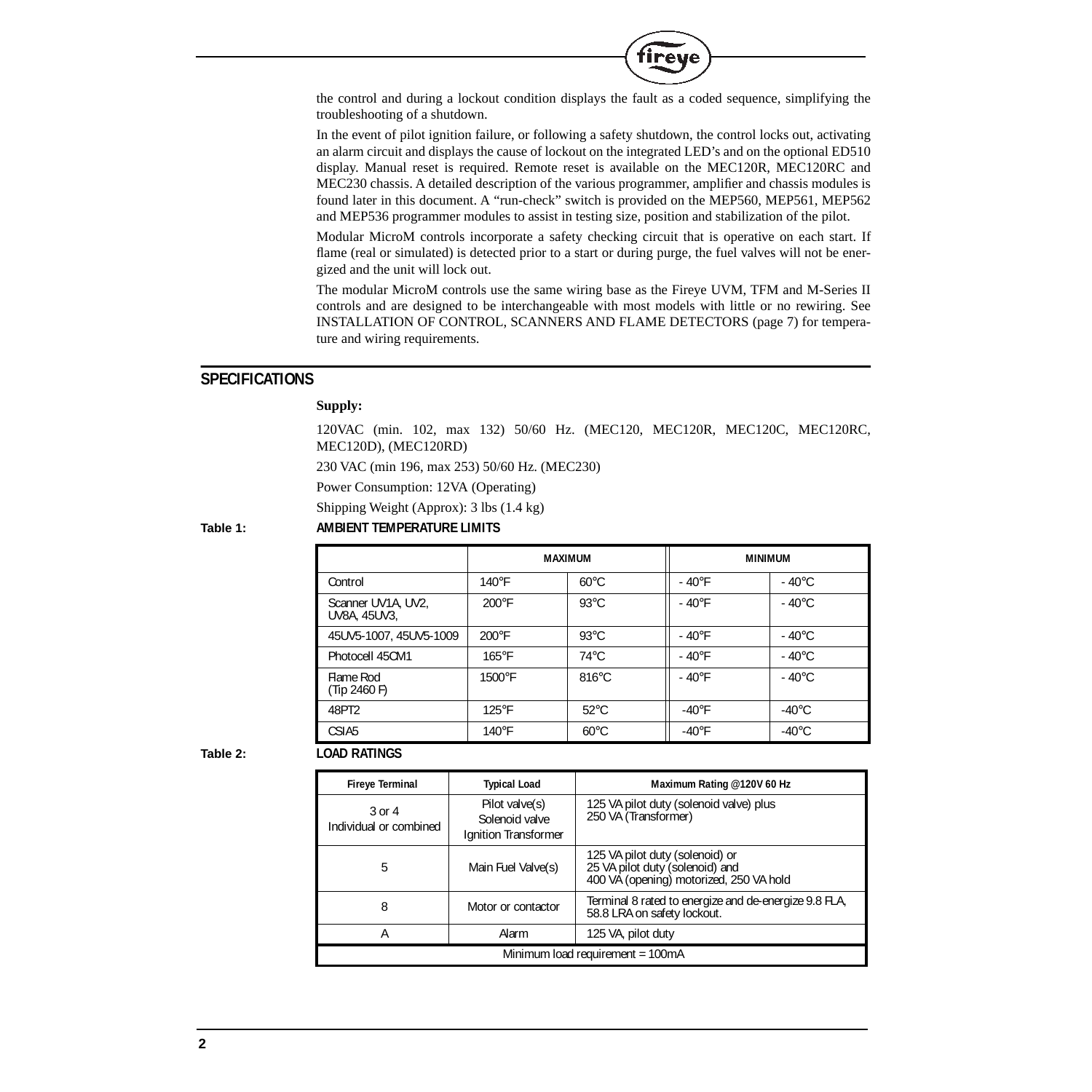

 $^\circledR$ 

rey **re** 

All dimensions in inches (millimeters in parentheses).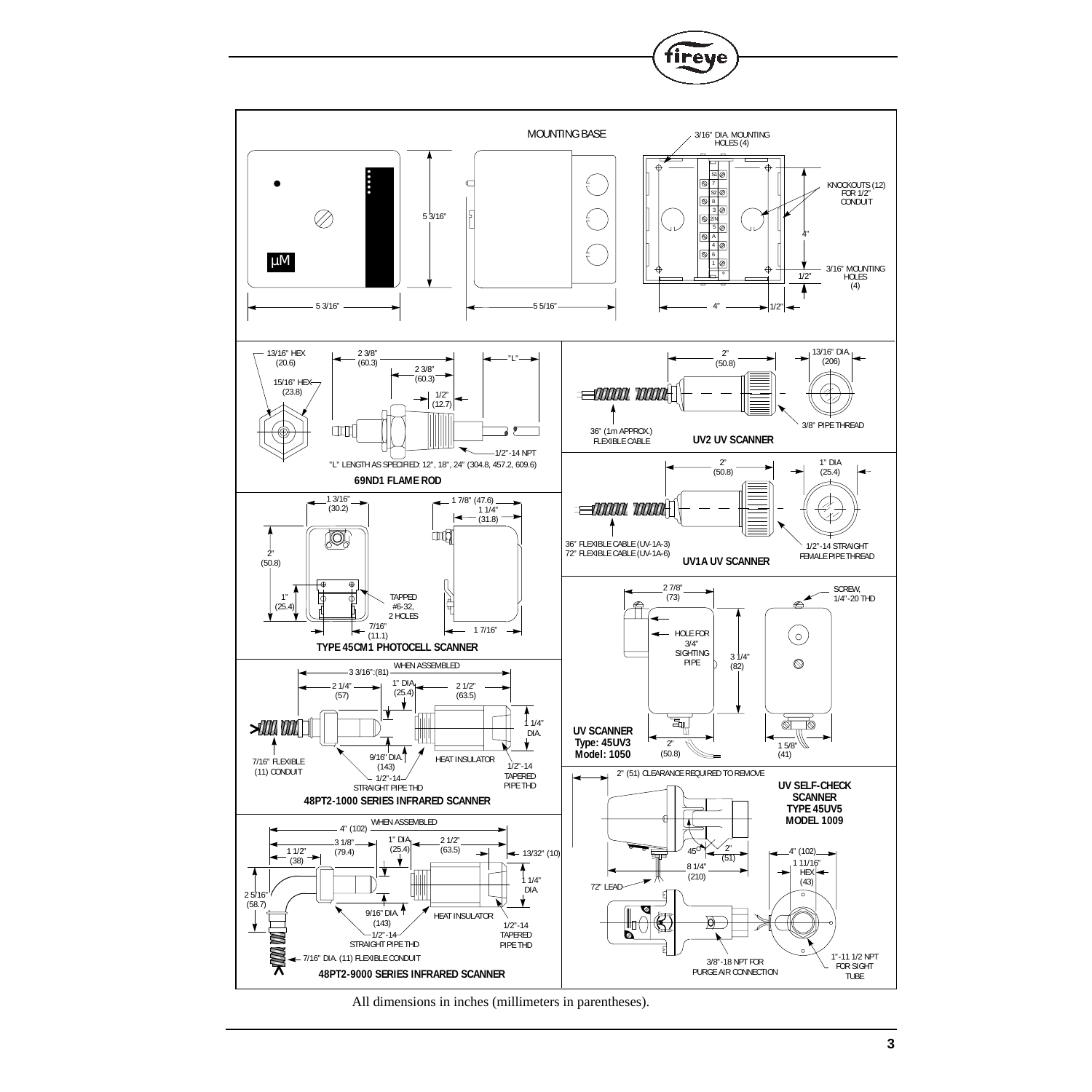

**WARNING: This equipment is a Class B digital apparatus which complies with the Radio Interference Regulations, CRC c.1374.**



**CAUTION: Published load ratings assume that no control be required to handle inrush current more often than once in 15 seconds. The use of control switches, solenoids, relays, etc. which chatter will lead to premature failure. It is important to run through a test operation (with fuel shut off) following the tripping of a circuit breaker, a blown fuse, or any instance of chattering of any external current consuming devices.**

# **APPROVALS**

Listed Guide MCCZ - File MP1537

**Underwriters Laboratories Inc. Canadian Standards Association**

**Underwriters Laboratories Inc. Factory Mutual System (FM) Approved**

(R)

Recognized Components Guide MCCZ2 Guide 300-1-0.2 Class 2642 Oil File LR7989 File MP1537 Guide 140-A-2 Class 2632 Gas File LR7989

**Year 2000 compliant in accordance with BSI document DISC PD2000-1:1998**



**WARNING: This equipment generates and can radiate radio frequency energy, and if not installed and used in accordance with the instruction manual may cause interference to radio communications. It has been tested and found to comply with the limits for a Class A computing device pursuant to Subpart J of part 15 of FCC Rules, which are designed to provide reasonable protection against such interference when operated in a commercial environment. Operation of this equipment in a residential area is likely to cause interference in which case the user, at his own expense, will be equipped to take whatever measures that may be required to correct the problem**



**In order for the MicroM to gather and retain statistical and historic data such as burner hours, burner cycles, system hours and average flame signal, it is necessary that Terminal 1 be powered at all times. Removing power from Terminal 1 at the end of the firing cycle causes all data gathered during the previous 16 hours or lockout occurrence will be lost. For conversions or upgrades from older TFM or M-Series II controls that use MART1 amplifiers, it is that Terminal 1 be directly powered with 120 VAC.**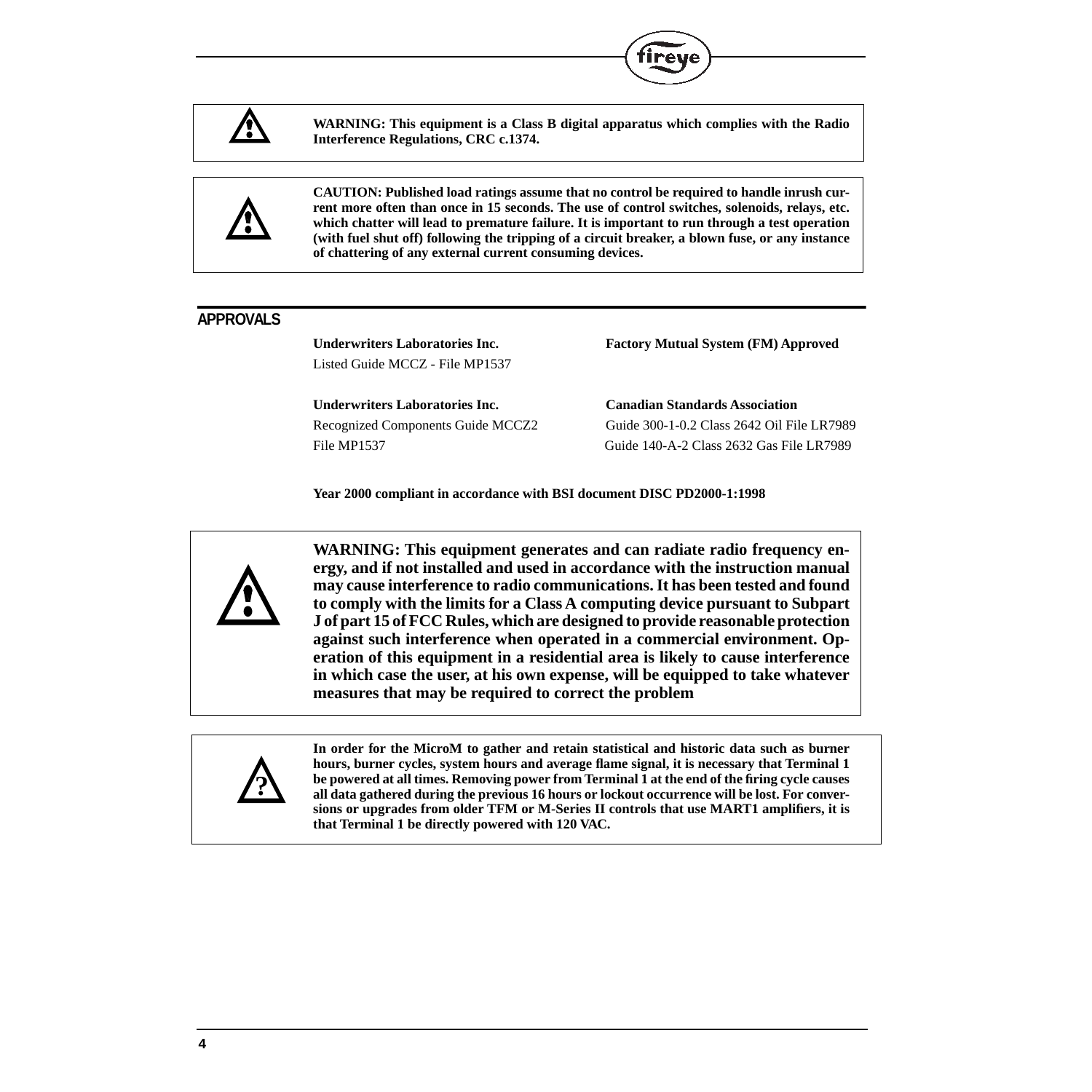# **ORDERING INFORMATION**

|               | MicroM Chassis Types (Common for all controls, includes dust cover):                                                                                                                                              |  |  |  |
|---------------|-------------------------------------------------------------------------------------------------------------------------------------------------------------------------------------------------------------------|--|--|--|
| <b>MEC120</b> | 120 VAC input with standard plug-in board.                                                                                                                                                                        |  |  |  |
| MEC120R       | 120 VAC input with remote reset capability.                                                                                                                                                                       |  |  |  |
| MEC120D       | 120 VAC input with alpha-numeric display interface to ED510.                                                                                                                                                      |  |  |  |
| MEC120RD      | 120 VAC input with alpha-numeric display interface to ED510 and remote reset capability.                                                                                                                          |  |  |  |
| MEC120C       | 120 VAC input with interface to E500 Communication Interface and Modbus capability.                                                                                                                               |  |  |  |
| MEC120RC      | 120 VAC input with remote reset capability, alpha-numeric display interface to ED510, interface to E500 Communication Interface and Modbus capability.                                                            |  |  |  |
| <b>MEC230</b> | 230 VAC input with remote reset capability, alpha-numeric display interface to ED510,<br>interface to E500 Communication Interface and Modbus capability.                                                         |  |  |  |
|               | <b>MicroM Programmer Models:</b>                                                                                                                                                                                  |  |  |  |
| <b>MEP100</b> | Relight operation, 10 sec. PTFI.                                                                                                                                                                                  |  |  |  |
| <b>MEP101</b> | Relight operation, allow flame signal until 60 seconds after interlock<br>circuit closes.                                                                                                                         |  |  |  |
| <b>MEP102</b> | Non-recycle on flame fail, 5 second PTFI.                                                                                                                                                                         |  |  |  |
| <b>MEP103</b> | Fixed 10 second SISP*, 10 second MTFI, re-try once on igniter failure, fixed 30 second post<br>purge.                                                                                                             |  |  |  |
| <b>MEP104</b> | Non-recycle on flame fail, 10 second PTFI.                                                                                                                                                                        |  |  |  |
| <b>MEP105</b> | Non-recycle on flame fail, lockout on air-flow open with flame present, 10 second PTFI.                                                                                                                           |  |  |  |
| MEP100P       | Relight operation, 10 sec PTFI, fixed 15 second post purge.                                                                                                                                                       |  |  |  |
| MEP230        | Selectable purge timing, PTFI timing, recycle/non-recycle, post purge, prove air open at start.                                                                                                                   |  |  |  |
| MEP230H       | Same as MEP230 with 8 second pilot stabilization.                                                                                                                                                                 |  |  |  |
| <b>MEP235</b> | Same as MEP230 with lockout on air flow open 10 seconds after the start of a cycle, selectable<br>recycle/nonrecycle lockout on air flow open after flame is proven and dedicated lockout after<br>loss of flame. |  |  |  |
| <b>MEP236</b> | Same as MEP230 with additional 6 second igniter on time with main fuel. To be used with<br>intermittent pilot only.                                                                                               |  |  |  |
| <b>MEP290</b> | Same as MEP230 except selectable post purge is 0 or 90 seconds.                                                                                                                                                   |  |  |  |
| <b>MEP560</b> | Same as MEP230H, 10 second main trial for ignition, run-check switch.                                                                                                                                             |  |  |  |
| <b>MEP561</b> | Same as MEP560 without 8 second pilot stabilization.                                                                                                                                                              |  |  |  |
| <b>MEP562</b> | Same as MEP560, lockout on loss of air flow, non-recycle operation only.                                                                                                                                          |  |  |  |
| <b>MEP536</b> | Same as MEP561, will not lockout on air flow open during purge.                                                                                                                                                   |  |  |  |

 $^\circledR$ 

fireye

\*Spark Igniter Sensing Period

| <b>MicroM Amplifier Models:</b> |                                                                              |  |  |  |
|---------------------------------|------------------------------------------------------------------------------|--|--|--|
| MEUV1                           | UV amplifier, 0.8 second FFRT, uses UV1A, UV2, UV8A and 45UV3-1050 scanners. |  |  |  |
| MEUV4                           | UV amplifier, 3 second FFRT, uses UV1A, UV2, UV8A and 45UV3-1050 scanners.   |  |  |  |
| MEUVS1                          | UV Self-Check amplifier, 0.8 second FFRT, uses 45UV5-1009 scanner.           |  |  |  |
| MEUVS4                          | UV Self-Check amplifier, 3 second FFRT, uses 45UV5-1009 scanner.             |  |  |  |
| MERT1                           | Flame Rod / Photocell amplifier, 0.8 second FFRT, uses 69ND1 or 45CM1.       |  |  |  |
| MERT4                           | Flame Rod / Photocell amplifier, 3 second FFRT, uses 69ND1 or 45CM1.         |  |  |  |
| MEIR1                           | Infrared amplifier, 0.8 second FFRT, uses 48PT2 scanner.                     |  |  |  |
| MEIR4                           | Infrared amplifier, 3 second FFRT, uses 48PT2 scanner.                       |  |  |  |
| MECD1                           | Cadmium sulfide amplifier, 0.8 second FFRT, uses CS1A5 scanner.              |  |  |  |
| MECD4                           | Cadmium sulfide amplifier, 3 second FFRT, uses CS1A5 scanner.                |  |  |  |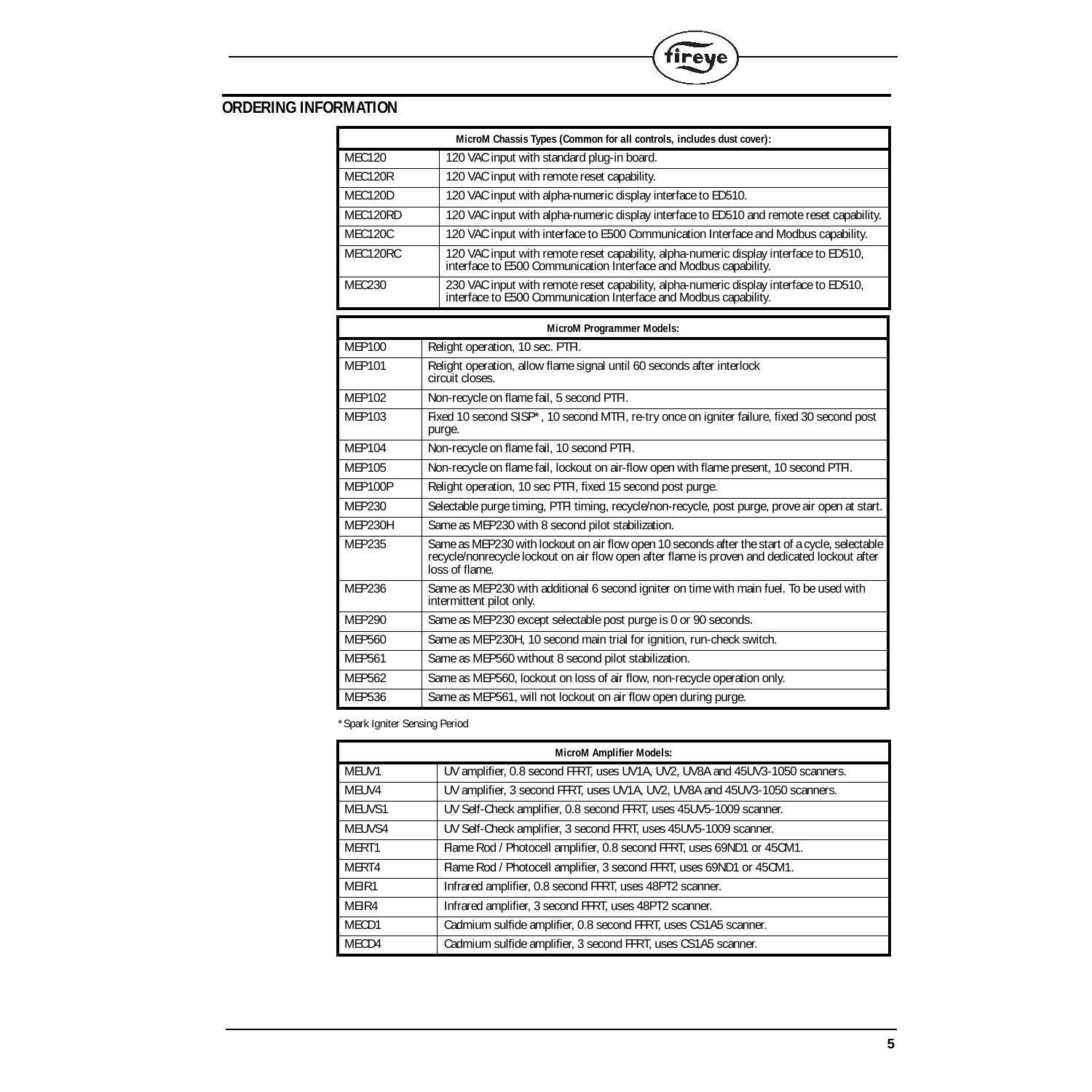

| <b>Optional Plug-In Board Modules:</b> |                                                                    |  |  |  |
|----------------------------------------|--------------------------------------------------------------------|--|--|--|
| Optional Plug-In Board                 | Description                                                        |  |  |  |
| MED1                                   | Standard local reset switch.                                       |  |  |  |
| MED <sub>2</sub>                       | Same as MED1 with display output.                                  |  |  |  |
| MED3                                   | Same as MED1 with remote reset.                                    |  |  |  |
| MED4                                   | Same as MED1 with display output and remote reset.                 |  |  |  |
| MED <sub>5</sub>                       | Same as MED1 with display output and communications.               |  |  |  |
| MED <sub>6</sub>                       | Same as MED1 with display output, remote reset and communications. |  |  |  |
| MED7                                   | Same as MED1 with communications.                                  |  |  |  |

| WIRING BASE (COMMON FOR ALL CONTROLS): |                                       |  |  |  |
|----------------------------------------|---------------------------------------|--|--|--|
| 61-3060                                | Closed wiring base, surface mounting. |  |  |  |
| 61-5042                                | Open wiring base, cabinet mounting.   |  |  |  |

| <b>Accessories</b> |                                                                                                                                           |  |  |  |
|--------------------|-------------------------------------------------------------------------------------------------------------------------------------------|--|--|--|
| ED510              | Two line by 16 character, back lit LCD display with keypad.                                                                               |  |  |  |
| ED580-2, -4, -8    | Remote display cable with RJ45 connection in 2, 4 $\overline{or}$ 8 foot long lengths.<br>To be used with the appropriate daughter board. |  |  |  |
| EC485              | RS232/RS485 converter with power supply and RJ12 jack.                                                                                    |  |  |  |
| <b>SMDK</b>        | Serviceman's display kit used for diagnosing MicroM system. Consists of ED510 equipped with back plate, MED daughter board and ED580-4.   |  |  |  |
| 129-145-1, -2, -3  | ED510 remote display mounting kit with 4', 8' or 2' cable respectively.                                                                   |  |  |  |

# **FLAME SCANNNERS**





**CAUTION: The UV1, UV2, UV8A and 45UV3 ultra-violet flame scanners and associated amplifier modules are non self-checking UV systems and should be applied only to burners that cycle often (e.g.: a minimum of once per 12 hours) in order for the safety checking circuit to be exercised. If component checking is required during burner operation for constantly fired burners, utilize the self-checking ultra-violet flame scanners (45UV5) with associated amplifier module (MEUVS1, MEUVS4) or the infrared flame scanner (48PT2) with associated AutoCheck amplifier (MEIR1, MEIR4).**

**For a complete system, choose one of each of the following:**

- 
- Chassis Flame Detector
- Programmer Module Wiring Base
- 
- Amplifier Module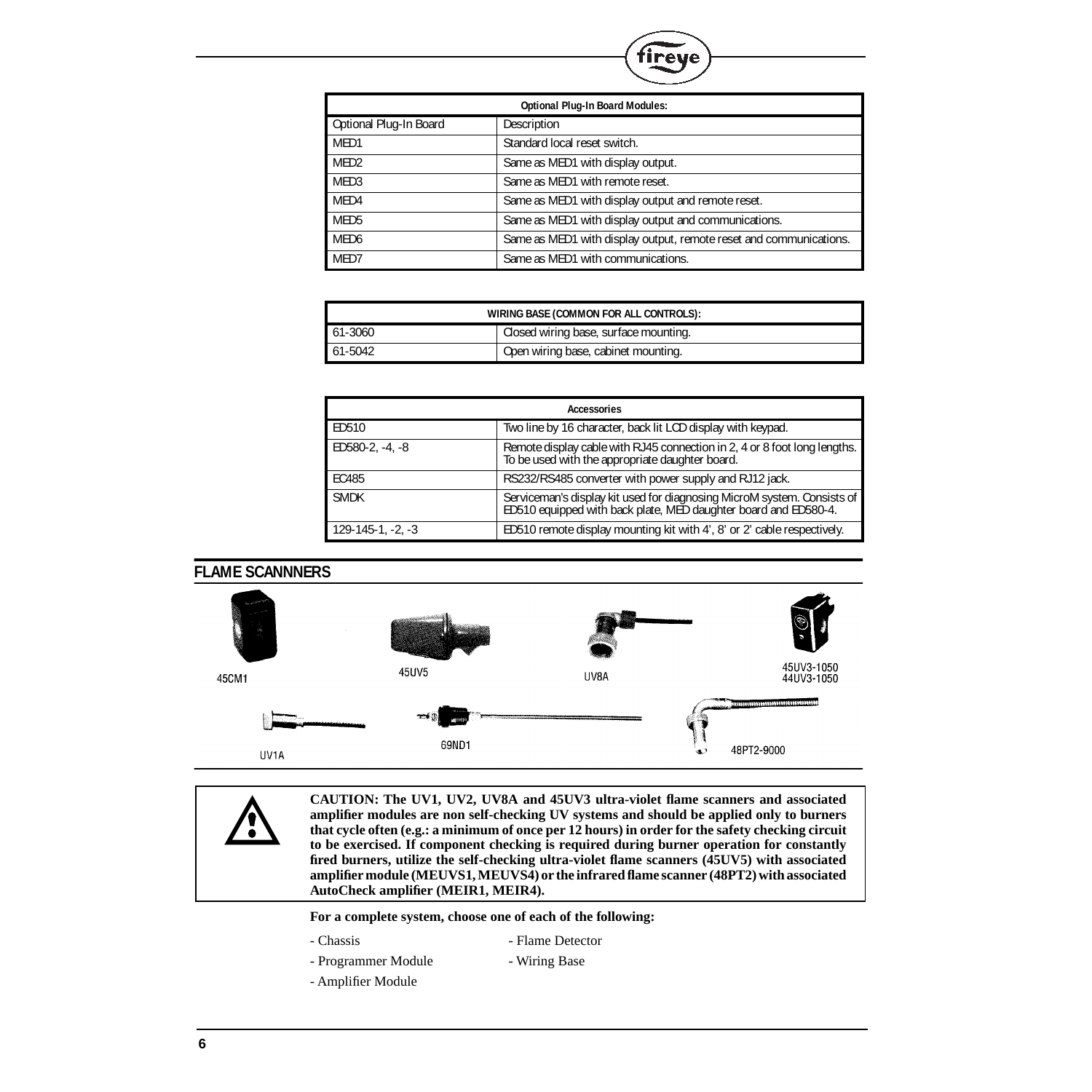



**WARNING: Installer must be trained and qualified. Follow the burner manufacturers instructions, if supplied. Otherwise, proceed as follows:**

# **INSTALLATION OF CONTROL, SCANNERS AND FLAME DETECTORS**

#### **Wiring Base**

Mount the wiring base on the burner or on a panel. The location should be free from excessive vibration and within the specified ambient temperature rating. The base may be mounted in any angular position.

All wiring should comply with applicable electrical codes, regulations and local ordinances. Use moisture resistant wire suitable for at least 90 degrees C. Good electrical wiring practice should be followed to ensure an adequate ground system. Refer to Fireye Service Note SN-100 separately and General Grounding Rules later in this document for grounding methods.

A good ground system should be provided to minimize the effects of AC quality problems. A properly designed ground system meeting all the safety requirements will ensure that any AC voltage quality problems, such as spikes, surges and impulses have a low impedance path to ground. A low impedance path to ground is required to ensure that large currents involved with any surge voltages will follow the desired path in preference to alternative paths, where extensive damage may occur to equipment.

Circuit recommendations are found on pages 31 through 36. Consult the factory for assistance with non-standard applications.



**WARNING: Controls require safety limits utilizing isolated mechanical contacts. Electronic limit switches may cause erratic operation and should be avoided.**



**Care must be taken to NOT route the high energy ignition wire in close proximity to the flame sensor wiring, particularly when using MERT amplifier.**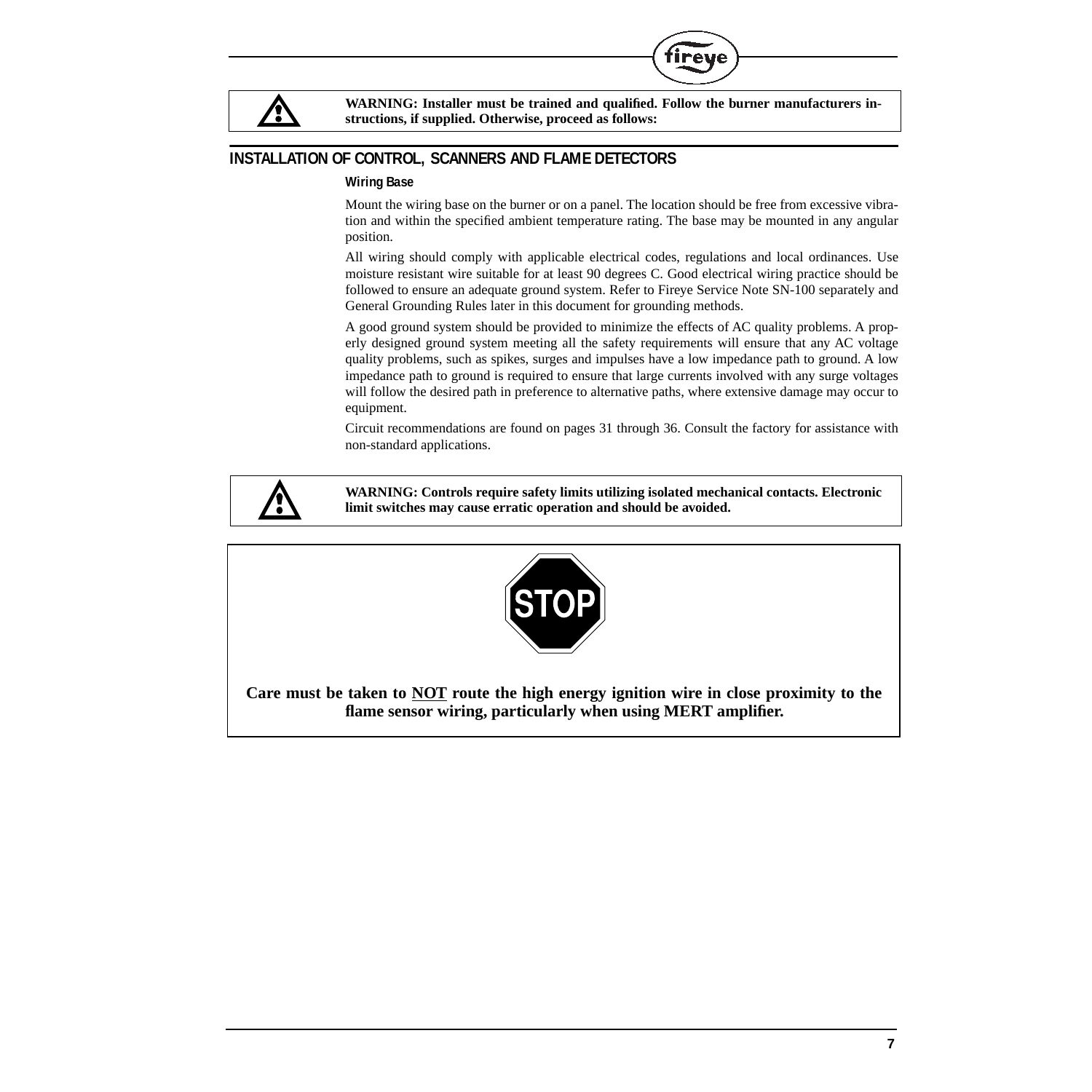# **INSTALLING THE PROGRAMMER AND AMPLIFIER MODULES**



**WARNING: Remove power from the control before proceeding.**

#### **FIGURE 1.**





**R** 

**AMPLIFIER PROGRAMMER**

Select the appropriate programmer and amplifier modules for your application. Remove the dust cover from the chassis. Insert the amplifier module into the slot in the corner of the chassis and gently push the module into position. Insert the programmer module into the slot at the right side of the chassis and gently push the module into position.

*NOTE: Refer to programmer dipswitch settings on page 10 for the proper setting of the dipswitches for those programmers with this feature.*



#### **WARNING: Turn off the power when installing or removing the control.**

#### **Replaceable Fuse**

The chassis modules are designed with a field replaceable fuse. The fuse is located on the printed circuit board below the transformer. In the event the fuse becomes OPEN, the Operating Control, INTRLCK, and PTFI LED's will light. However, KL or KF (Wiring Arrangements section on pages 31 through 36) will not be energized and the control will lock out and indicate Lockout, Check Blown Fuse. The fuse will blow as a result of an overload condition on Terminals 3, 4, or 5. To replace the fuse, remove power from the system and using a small screwdriver or similar tool, install a Fireye replacement fuse (P/N 23-197) or equivalent 10 amp fuse (e.g. Wickman # 19373-071-K). FOR MEC230, ORDER FIREYE REPLACEMENT FUSE P/N 23-198 OR EQUIVALENT 4 AMP FUSE (E.G. WICKMAN # 19373-062-K).



#### **WARNING: Disconnect power before servicing.**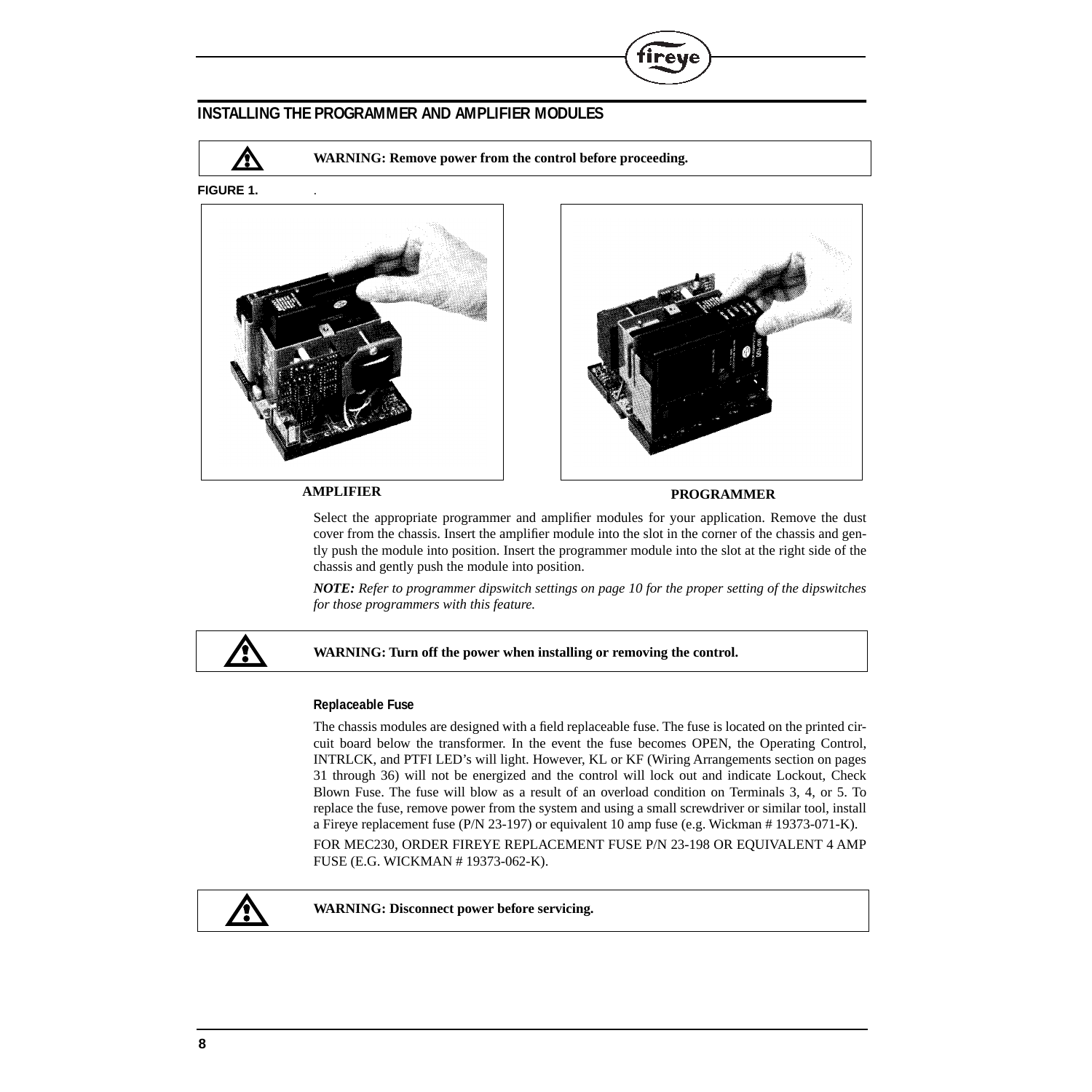**FIGURE 2.**





Replaceable Fuse Location

# **PROGRAMMER DISPSWITCH SETTINGS**

*NOTE: The dipswitch settings become permanently stored within the programmer's eeprom memory after 8 hours of continuous electrical operation.* 

*The first 8 hours of continuous operation is determined from the value of system hours being accumulated by the MicroM. System hours are stored to memory (eeprom) automatically every 1,000 minutes or at the occurrence of a lockout. Therefore, any lockout that occurs during the first 8 hours will cause the system hour value to become the time when the last lockout occurred. If power is removed and restored, the continuous 8 hours feature will be reduced by the time when the lockout occurred.* 

*This allows sufficient opportunity to make the appropriate selection, test and checkout the system. Once stored, the settings cannot be altered.*

The MEP200 and MEP500 series programmers have a series of 6 dipswitches (see Figure 3) which allow the user to program the purge timing, trial for ignition timing, enable post purge, enable proof of air flow open at start and select recycle/non-recycle operation.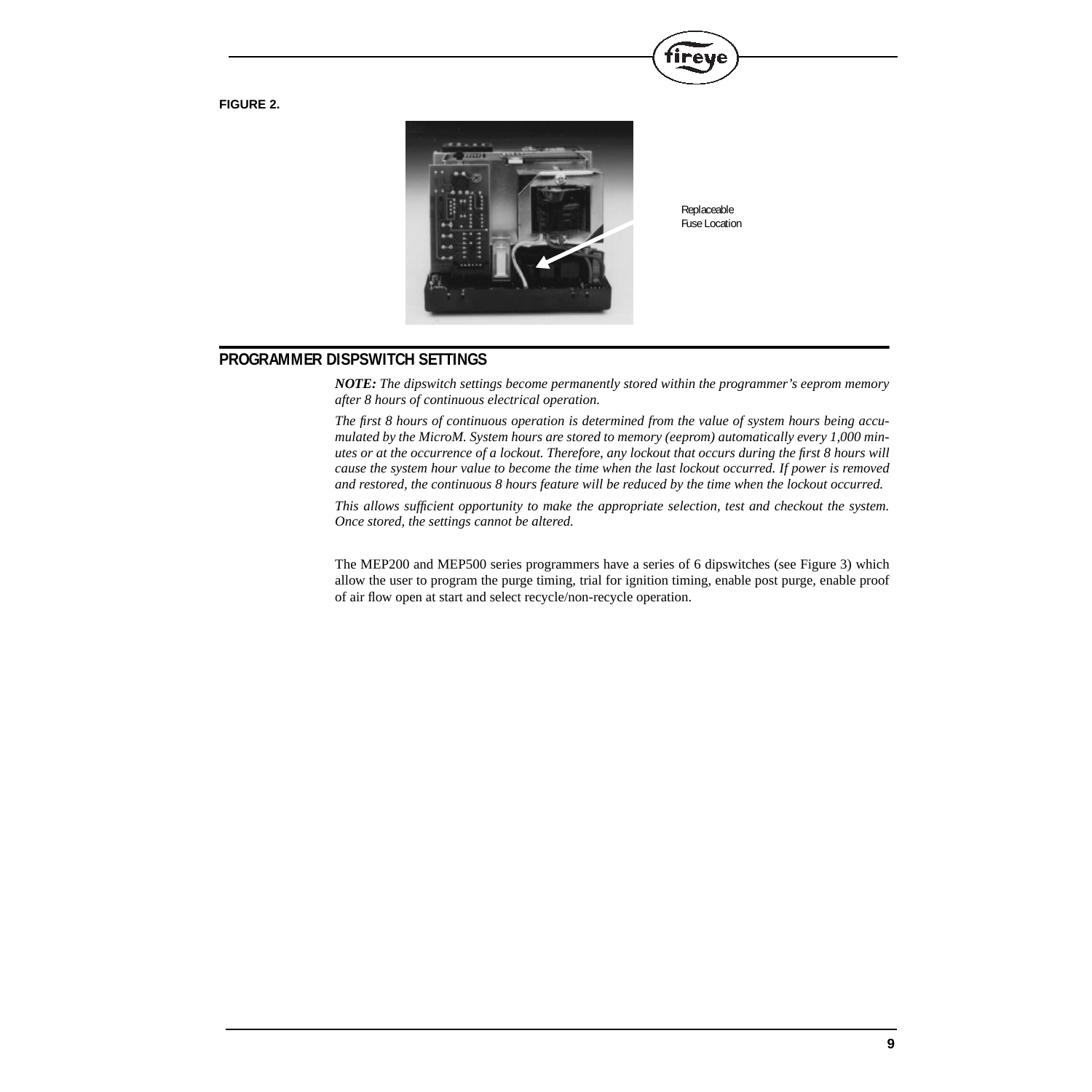**MicroM Programmer Dip Switch Configuration**

| <b>SWITCH</b>                                                                                                                                                              |                |   |   |                |   |                                        | <b>FUNCTION</b>  |
|----------------------------------------------------------------------------------------------------------------------------------------------------------------------------|----------------|---|---|----------------|---|----------------------------------------|------------------|
| 6                                                                                                                                                                          | 5              | 4 | 3 | $\mathfrak{D}$ | 1 |                                        |                  |
|                                                                                                                                                                            |                |   |   | C              | C | 7                                      | PURGE*           |
|                                                                                                                                                                            |                |   |   | C<br>0         |   | 30                                     | <b>TIMF</b>      |
|                                                                                                                                                                            |                |   |   | Ω              | C | 60                                     | <b>SECONDS</b>   |
|                                                                                                                                                                            |                |   |   | 0              | 0 | 90                                     |                  |
|                                                                                                                                                                            |                |   | C |                |   | <b>DISABLED</b>                        | POST**           |
|                                                                                                                                                                            |                |   | 0 |                |   | <b>15 SECONDS</b>                      | <b>PURGE</b>     |
|                                                                                                                                                                            |                | C |   |                |   | 5                                      | <b>PTFI</b>      |
|                                                                                                                                                                            |                | 0 |   |                |   | 10                                     | <b>TIME</b>      |
|                                                                                                                                                                            | C              |   |   |                |   | <b>DISABLE</b>                         | <b>PROVE AIR</b> |
|                                                                                                                                                                            | O              |   |   |                |   | <b>FLOW OPEN</b><br>ENABLE<br>AT START |                  |
| C                                                                                                                                                                          | <b>RECYCLE</b> |   |   |                |   |                                        |                  |
| 0                                                                                                                                                                          | NON-RECYCLE    |   |   |                |   |                                        |                  |
| * The MEP561 Programmer module has selectable purge<br>timings of 7, 10, 15 and 30 seconds.<br>** The MEP290 Programmer module has selectable post<br>purge of 90 seconds. |                |   |   |                |   |                                        |                  |

 $^{\circledR}$ 

*Note: C refers to switch closed position, closed position is when the switch is toward the printed circuit board. O refers to switch open position or when the switch is moved away from the printed circuit board. See indicating arrow on top of programmer cover.*

Once the switches are set, they become permanently stored after 8 hours of continuous operation or they can be manually set through the use of the optional ED510 display. Refer to the section using the optional ED510 display for detailed information.

**Where applicable, each MicroM programmer is shipped with dip-switch 6 set to non-recycle on flame fail and dipswitches 1 & 2 set to the longest purge time.**

# LED INDICATORS SWITCHES (shown in closed or OFF position) DIP

#### **Dipswitch Definitions**

**Purge Time:** Begins after power is detected on Terminal #7 (limit control) and Terminal #6 (running interlock switch) and no flame (real or simulated) is detected.

**Post Purge**: If enabled, Terminal #8 (blower motor or contactor) will remain energized for 15 seconds after terminal #7 or Terminal #6 is detected as open.

#### **FIGURE 3.**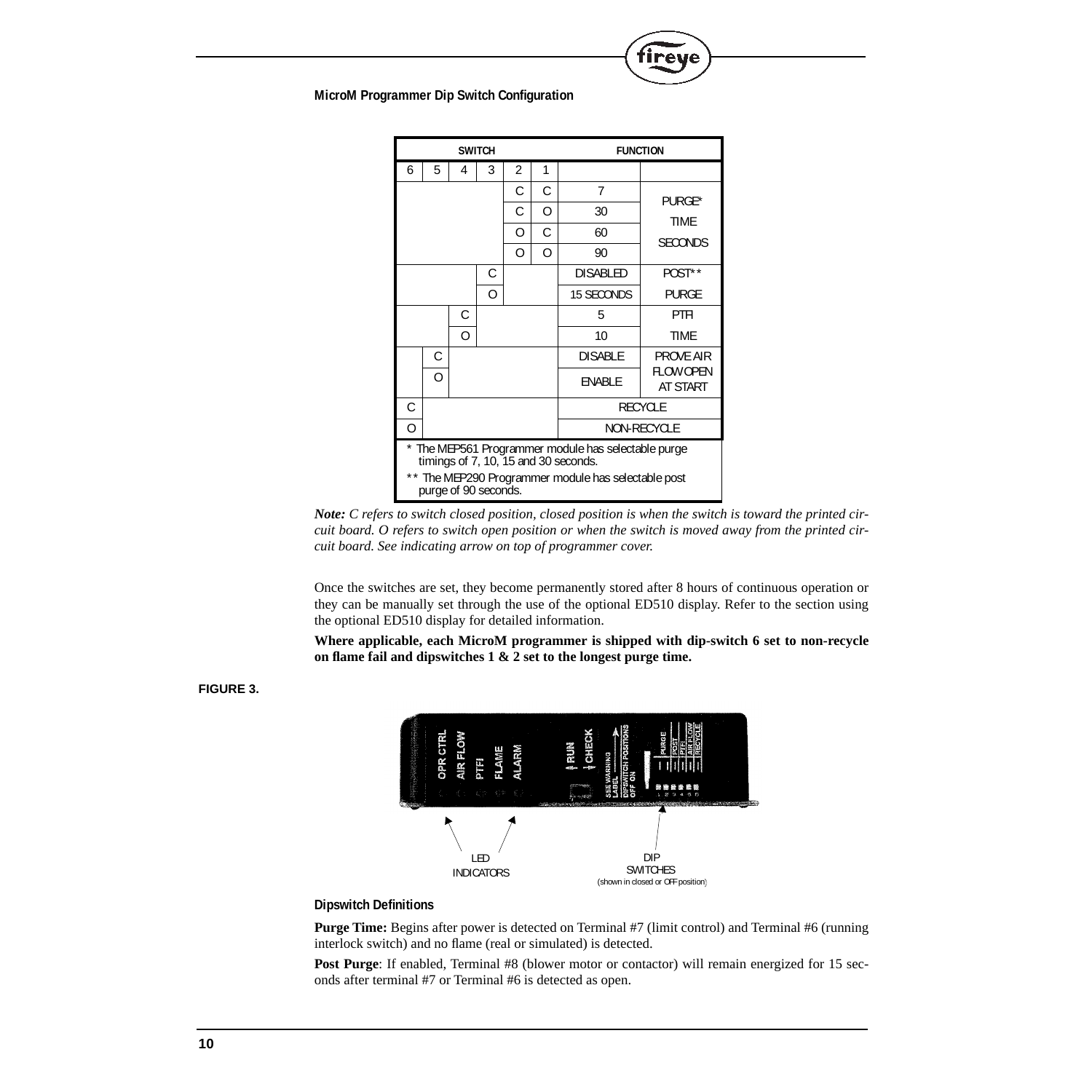

**PTFI Time**: The maximum length of time that Terminal #3 and Terminal #4 will be energized after the pre-purge period to detect pilot flame. For all programmers, the MicroM forces a 3 second delay before advancing to the next logic module (Stabilization, MTFI or Auto) after flame is detected during the PTFI period. This is to allow establishment of a pilot and stabilization of the fuel flow.

**Prove Air Flow Open:** After power is detected on Terminal #7 (limit control) and before energizing Terminal #8 (blower motor or contactor) no power must be detected on Terminal #6 (running interlock switch). If power is detected on Terminal #6, the MicroM will hold for 60 seconds after which safety lockout will occur. On recycle operation, if this is enabled, Terminal #8 will be de-energized to allow Terminal #6 to open.

**Recycle / Non-Recycle:** Applies to flame failure during the Run condition. If a flame failure occurs, the control will de-energize Terminals #3 and #5 and if Recycle is selected a new prepurge period will begin. Lockout will occur immediately and the alarm will energize 15 seconds after flame failure if Non-Recycle is selected. Unless otherwise stated (see Programmer Description), the MicroM recycles on all occurrences of air flow failure. The MEP235 and MEP562 will always initiate a lockout on flame failure.

# **LED INDICATOR LIGHTS**

The MEP100, MEP200 and MEP500 Programmer Modules have 5 LED lights to indicate the operating status of the control and also to display the coded sequence under locked out conditions. The function of the lights under a normal operating condition is:

**Operating Control:** This LED is energized whenever the burner control switch and all other various limit switches are closed and power is applied to Terminal #7.

**Interlock:** This LED is illuminated whenever power is detected on Terminal #6, indicating the air flow switch or other running interlock is closed. If the operating control is closed and the running interlock switch remains open, this LED will flash at a 1 second rate indefinitely for the MEP100 and MEP200 family. Lockout will occur if the switch remains open for 10 minutes in the MEP500 family.

**PTFI:** This LED is illuminated only during the pilot trial for ignition period and the stabilization period when so equipped.

**Flame:** This LED is on whenever a flame signal is detected, and the control is not in a locked out state.

**Alarm:** This LED flashes when an alarm condition is detected and is used as an address indicator (see communication).

During an alarm condition, the Alarm LED is made to flash at approximately a 1 second rate. The remaining four LEDs are illuminated as a coded sequence identifying the reason for the lockout. For instance, for a LOCKOUT - FLAME FAIL- PTFI, the INTERLOCK, PTFI and FLAME LED's will all be lit steady, with the Alarm LED flashing. This remains true if power is removed and then restored in a locked out condition.

While in the Idle or Off state, the LEDs are made to flash sequentially to show the operational status of the control every minute. The LEDs can be tested by pressing and releasing the Reset push button, while in the Idle or Off state.

#### **LOCKOUT CODES**

|            | <b>MSGN</b> | <b>DESCRIPTION</b>                    | 0P<br><b>CTRL</b> | <b>AIR</b><br><b>FLOW</b> | <b>PTFI</b> | <b>FLAME</b> | <b>ALARM</b> |
|------------|-------------|---------------------------------------|-------------------|---------------------------|-------------|--------------|--------------|
| <b>DEC</b> | <b>HEX</b>  |                                       |                   |                           |             |              |              |
| 6          | 6           | Lockout Line Frequency Noise Detected |                   | ⌒                         | ∩           |              |              |
|            |             | Lockout Flame Fail - PTFI             | ∩                 |                           |             |              | ⊁            |
| 15         | 0F          | Lockout Fault Unknown                 |                   |                           |             |              | ⊁            |
| 16         | 10          | Lockout Amplifier High Count Fail     | ∩                 | ∩                         | ∩           | ∩            |              |
| 19         | 13          | Lockout Flame Fail - MTFI             | ∩                 | ∩                         |             |              | ⊁            |
| 20         | 14          | Lockout False Flame - STANDBY         | ∩                 |                           | ∩           | ∩            |              |
| 21         | 15          | Lockout Intrick Open                  |                   |                           |             | ∩            |              |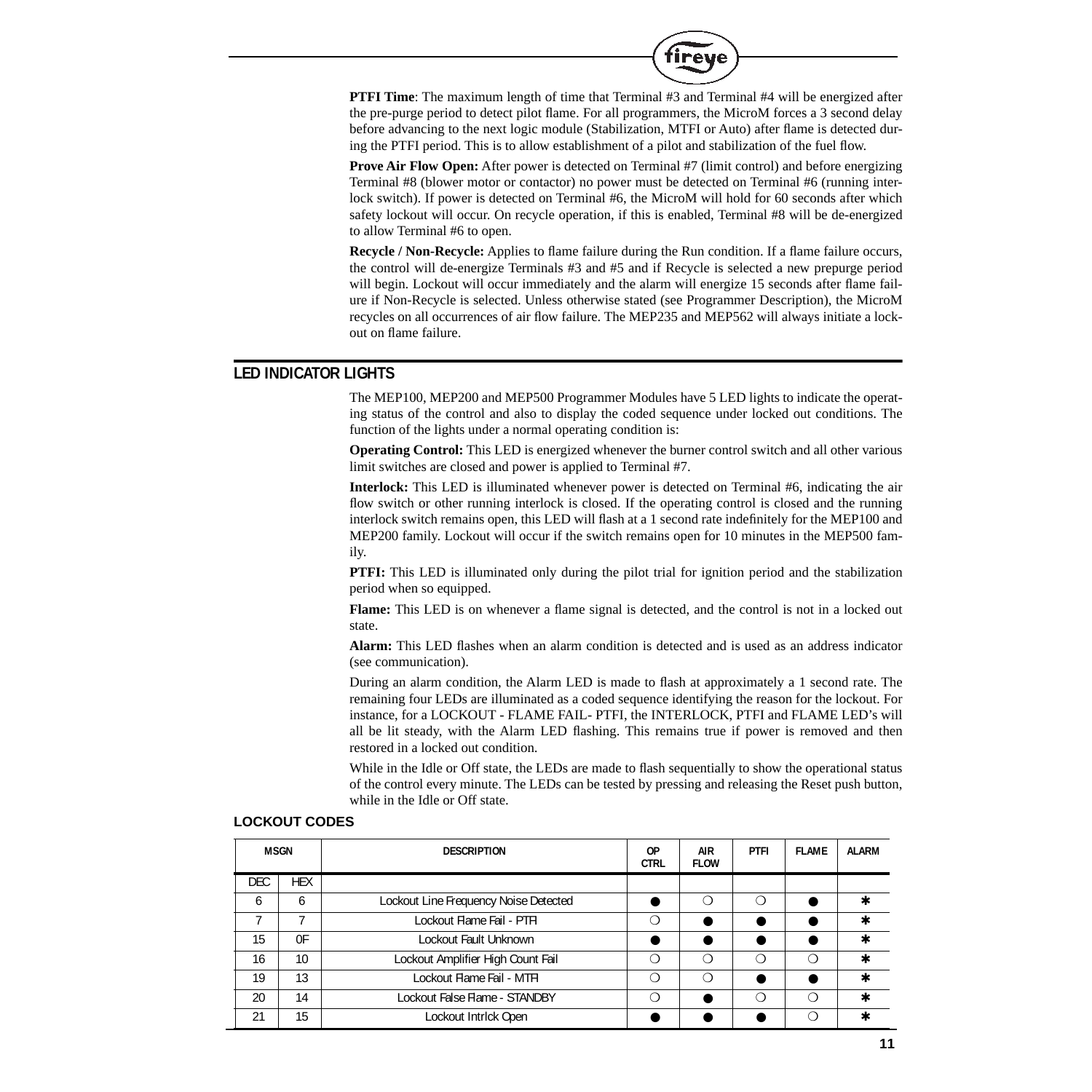|    |             |                                   |                   | fireye                    |             |              |              |
|----|-------------|-----------------------------------|-------------------|---------------------------|-------------|--------------|--------------|
|    |             |                                   |                   |                           |             |              |              |
|    | <b>MSGN</b> | <b>DESCRIPTION</b>                | 0P<br><b>CTRL</b> | <b>AIR</b><br><b>FLOW</b> | <b>PTFI</b> | <b>FLAME</b> | <b>ALARM</b> |
| 22 | 16          | Lockout intrick Closed            | ∩                 |                           |             | ◯            | $\star$      |
| 24 | 18          | Lockout Chassis Opto              |                   | ●                         | $\bigcirc$  | ●            | $\star$      |
| 37 | 25          | Lockout Flame Fail - AUTO         | ◯                 |                           | $\bigcirc$  | ◯            | $\star$      |
| 39 | 27          | Lockout Fuel Valve State Change   | $\bigcirc$        | ∩                         | ∩           |              | $*$          |
| 54 | 36          | Lockout Check Chassis             | ◯                 | ◯                         | $\bigcirc$  |              | $\star$      |
| 55 | 37          | Lockout Check Programmer          | ∩                 | ◯                         |             | ◯            | ⊁            |
| 58 | 3A          | Lockout Amplifier Auto Check Fail |                   | ◯                         |             | $\bigcap$    | $\star$      |
| 59 | 3B          | Lockout Check BLOWN FUSE          |                   | ∩                         |             |              | $\star$      |
| 76 | 4C          | Lockout Check Scanner             |                   |                           | ∩           | ◯            | ⊁            |

# ❍ = **NOT LIGHTED** ● = **LIGHTED** ✱ = **FLASHING**

All MicroM chassis are shipped with a convenient peel off label that can be applied to any surface (inside cover) for future reference.

 $\circledR$ 

|                               | <b>POSSIBLE CAUSE</b>                             | <b>SOLUTION</b>                              |  |  |
|-------------------------------|---------------------------------------------------|----------------------------------------------|--|--|
| <b>Check Programmer</b>       | Voltage on Terminal 5 at improper time.           | Inspect wiring to main fuel valve            |  |  |
|                               | Welded watchdog relay                             | Replace MEC Chassis                          |  |  |
|                               | Internal diagnostic failure                       | Replace MEP Programmer                       |  |  |
| <b>Check Chassis</b>          | Voltage on Terminal 3 or 4 at improper time.      | Inspect wiring to pilot valve and igniter.   |  |  |
|                               | Welded watchdog relay                             | Replace MEC Chassis                          |  |  |
| Chassis Opto                  | Opto-Coupler(s) short circuited                   | Replace MEC Chassis                          |  |  |
| Amplifier High Count Fail     | Amplifier signal level high                       | Replace Amplifier module                     |  |  |
| Amplifier Auto Check Fail     | Flame signal too high                             | Use orifice in sight pipe                    |  |  |
|                               | Internal Amplifier diagnostic fault               | Replace Amplifier module                     |  |  |
| <b>Check Scanner</b>          | Defective shutter                                 | Inspect scanner wiring, replace scanner      |  |  |
|                               | UV tube false firing                              | Replace UV tube or scanner                   |  |  |
| <b>Check Blown Fuse</b>       | No power detected on terminal 3                   | Inspect defective pilot valve or igniter     |  |  |
|                               | Defective fuse                                    | Replace fuse                                 |  |  |
| Line Frequency Noise Detected | Spikes detected on AC Mains                       | Check for SCR motors or DC Drives            |  |  |
|                               |                                                   | Inspect ground system                        |  |  |
| Fuel Value State Change       | Terminal 5 (main fuel) detected on during<br>PTFI | Check external wiring or replace MEC chassis |  |  |

# **DIAGNOSTIC MESSAGES - TROUBLESHOOTING GUIDE**

# **PROGRAMMER DESCRIPTION**

For replacement of UVM, TFM and M-II type controls, refer to the cross-reference provided at the end of this section.

# **MEP100 SERIES**

## **MEP100 and MEP101**

These programmers provide relight operation, in the event of a flame failure, pilot trial for ignition is reinitiated. The MEP101 will not lock out if flame signal is present during the Idle or Off cycle. With flame signal present, lockout will occur 60 seconds after the start of a cycle and the air flow switch is closed.

#### **Pilot Ignited Burners**

Refer to typical wiring arrangement illustrated on page 31.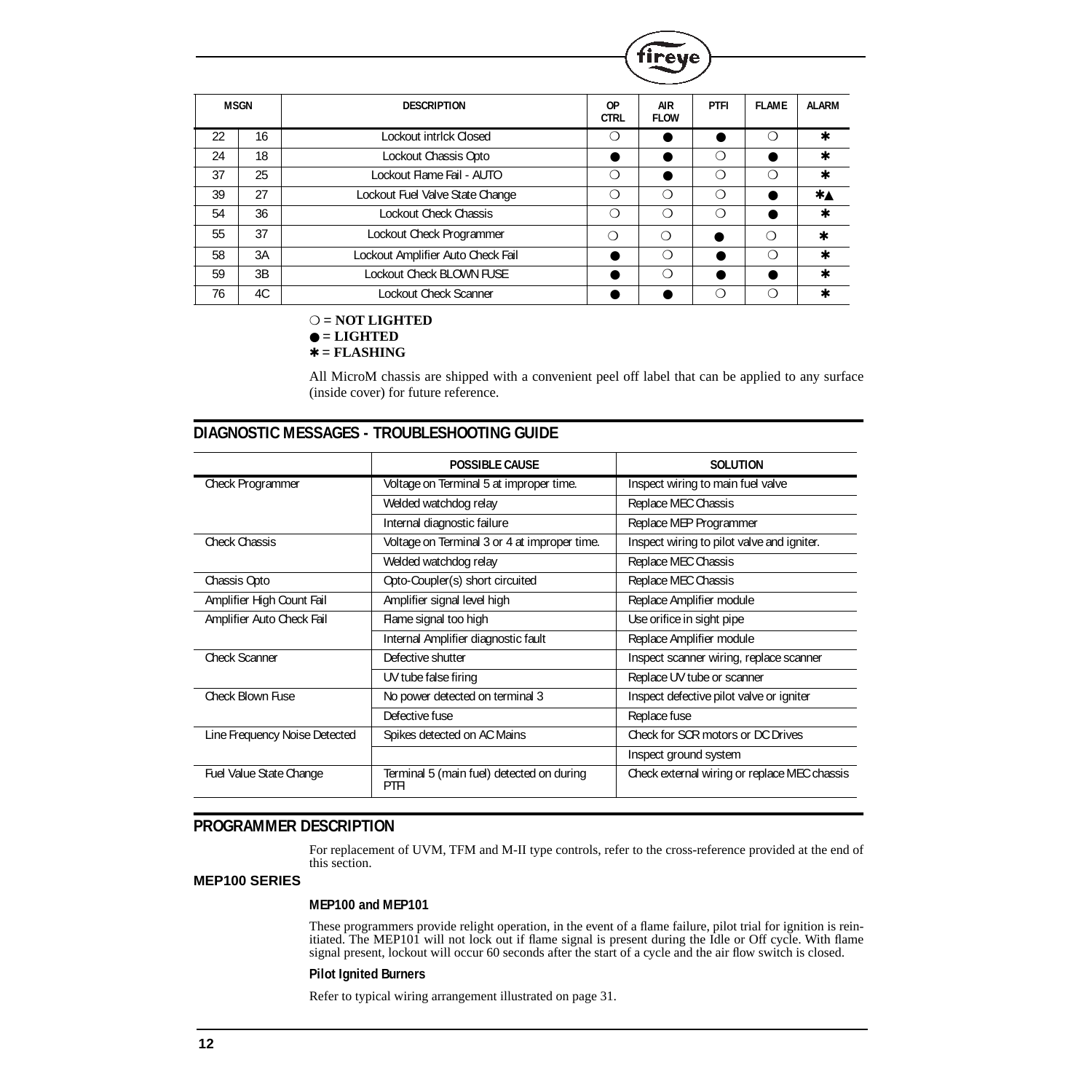

#### **Normal Operation**

With power applied and the limit operating control circuit (1-7) closed, the Operating Control LED illuminates, the burner motor circuit is energized (Terminal 8).

After the air flow proving switch (7-6) closes, the interlock (air flow) LED is illuminated and a short time delay period (3 seconds) begins.

At the expiration of the safe start check period, a 10 second pilot trial for ignition (PTFI) period is initiated, illuminating the PTFI Led. Power is applied to Terminal 3, energizing the pilot gas valve and to Terminal 4, energizing the spark ignition.

At the detection of pilot flame, the FLAME LED is illuminated, and the programmer holds that position for 3 seconds to allow the to pilot stabilize.

Power is then applied to Terminal 5 energizing the main fuel valve and removing power from Terminal 4, turning off the spark igniter.

When the operating control opens, the control de-energizes Terminal 3 and Terminal 5 and the programmer reverts back to an Idle state.

#### **Safety Shutdown**

In the event pilot flame is not detected at the end of the 10 second PTFI period, the pilot gas valve and spark ignition are de-energized. A safety lockout occurs which de-energizes the burner motor and energizes the lockout alarm relay circuit, lighting the Alarm LED, 15 seconds after the safety lockout occurs. Manual reset is required.

In the event of a flame failure during a firing period, the main fuel valve is de-energized (Terminal 5) and the spark ignition is re-energized (Terminal 4), the PTFI period begins again as described above under Normal Operation.

In the event of the interlock switch opening, the main fuel valve and pilot valve are de-energized. The control reverts back to the Idle state and begins again a new cycle starting with the safe start check period.

#### **Direct Spark Ignited Burners**

Refer to typical wiring arrangement illustrated on page 32.

#### **Normal Operation**

With power applied and the limit operating control circuit (1-7) closed, the Operating Control LED illuminates, the burner motor circuit is energized (Terminal 8).

The interlock proving switch (7-6) closes, the INTRLCK LED is illuminated and a short time delay period (3 seconds) begins (safe start check period).

At the expiration of the safe start check period, a 10 second PTFI period is initiated. The PTFI Led is illuminated, power is applied to Terminal 3, energizing the main fuel valve and to Terminal 4, energizing the spark ignition.

At the detection of main flame, the FLAME LED is illuminated, and the programmer holds that position for 3 seconds to allow the main flame to stabilize.

Power is then removed from Terminal 4, turning off the spark igniter.

When the operating control opens, the control de-energizes Terminal 3 and Terminal 5 and the programmer reverts back to an Idle state. Terminal 8 is immediately de-energized.

#### **Safety Shutdown**

In the event the main flame is not detected at the end of a 10 second PTFI period, the main fuel valve and spark ignition are de-energized. A safety lockout occurs which de-energizes the burner motor and energizes the lockout alarm relay circuit, lighting the Alarm LED, 15 seconds after the safety lockout occurs. Manual reset is required.

In the event of a flame failure during a firing period, the secondary fuel valve (if used) is de-energized and the spark ignition is re-energized, the PTFI period begins again as described above under Normal Operation.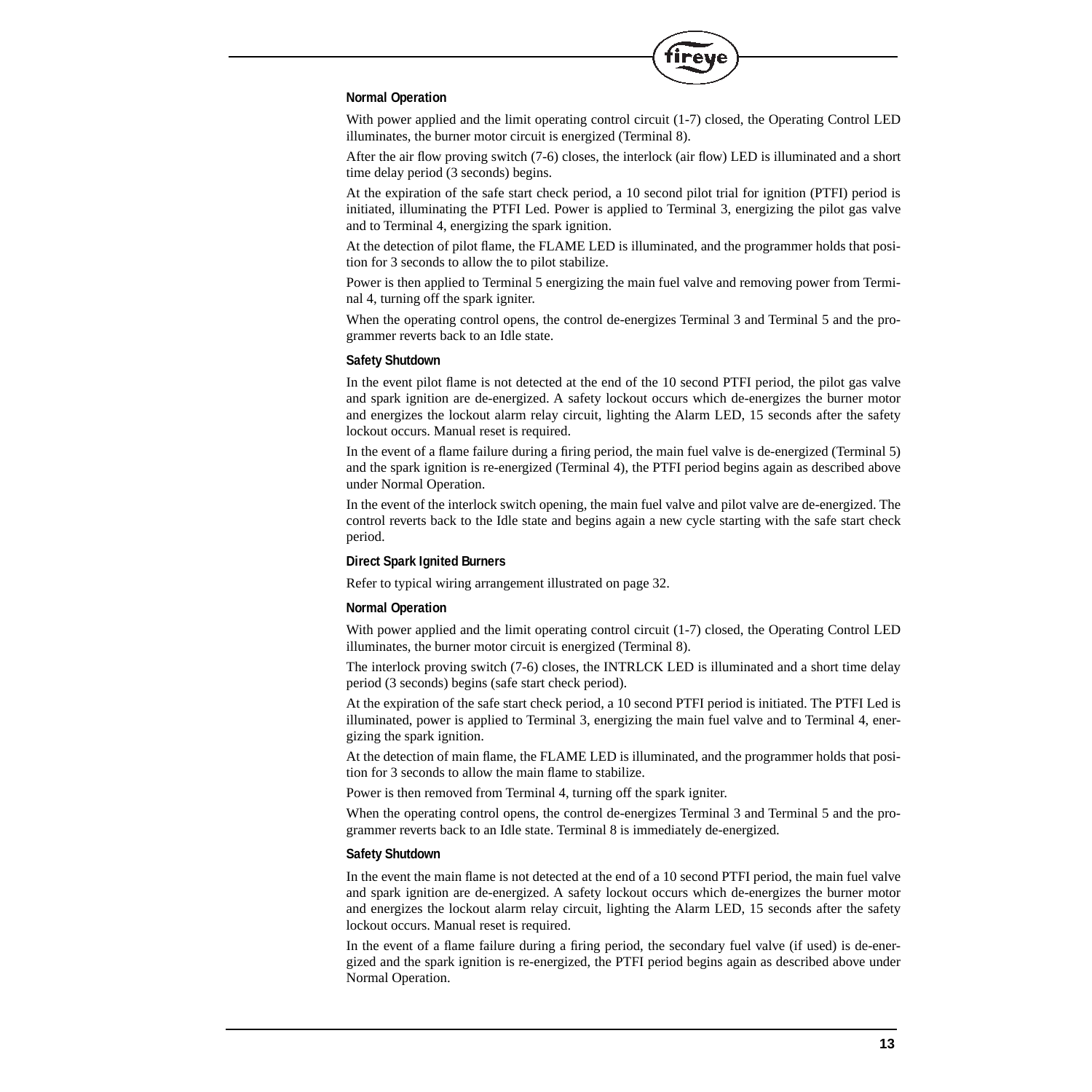In the event of the interlock switch opening, the main fuel valve and pilot valve are de-energized. The control reverts back to the Idle state and begins again a new cycle starting with the safe start check period.

 $( R )$ 

ireve

#### **MEP102 & MEP104**

The MEP102 and MEP104 programmers operate the same as the MEP100, except the PTFI time is limited to 5 seconds and 10 seconds respectively, the relight feature is eliminated and instead, the control will enter safety lockout on flame failure. Recycle to the start of safe start check period to begin a new cycle will occur on air flow switch opening.

#### **MEP103**

The MEP103 programmer implements a fixed 10 second spark igniter sensing period (SISP) used to detect spark, followed by a 10 second main trial for ignition (MTFI). Safety lockout occurs on flame failure during the main firing period (AUTO). Recycle occurs on air flow switch opening. If spark is not detected during the spark igniter sensing period the control makes one attempt to establish pilot following a post purge of 30 seconds and a safe start check. Failure to ignition spark on the second attempt results in safety lockout.

#### **MEP100P**

The MEP100P programmers provides a fixed 15 second post purge period upon detection of the operating Control (1-7) or Air Flow switch (7-6) opening.

#### **MEP100 as FLAME SWITCH (refer to figure 10)**

For systems that require flame switch operation, that is, relay KF will toggle on with flame signal and off without flame signal, the MicroM provides this function when equipped with an MEP100 programmer. To operate as a flame switch, Terminals 1 and 6 **MUST** be powered with 120 VAC while Terminal 7 **MUST** be left unpowered. Terminals 3, 4, and 5 will provide an isolated (KL relay not energized) set of contacts with Terminal 3 being the common input, Terminal 4 will be normally closed and Terminal 5 will be normally open. **If Terminal 7 is powered or if Terminal 6 is nonpowered and a flame signal is present, the MicroM will lockout after 1 minute and Terminals 4 and 5 will no longer switch with flame signal.** Refer to Figure 10 for configuration wiring.

#### **TIMING CHART**



Terminal #5 is energized 3 seconds after flame is detected. Re-ignited PTFI on flame fail after Terminal 5 energized. Recycle on loss of interlock (air flow) after flame proven.

#### **MEP101**

Same as MEP100 but will tolerate flame signal during "Off" cycle.

#### **MEP102**

PTFI time limited to 5 seconds, lockout on flame fail.

#### **MEP104**

PTFI time limited to 10 seconds, lockout on flame fail.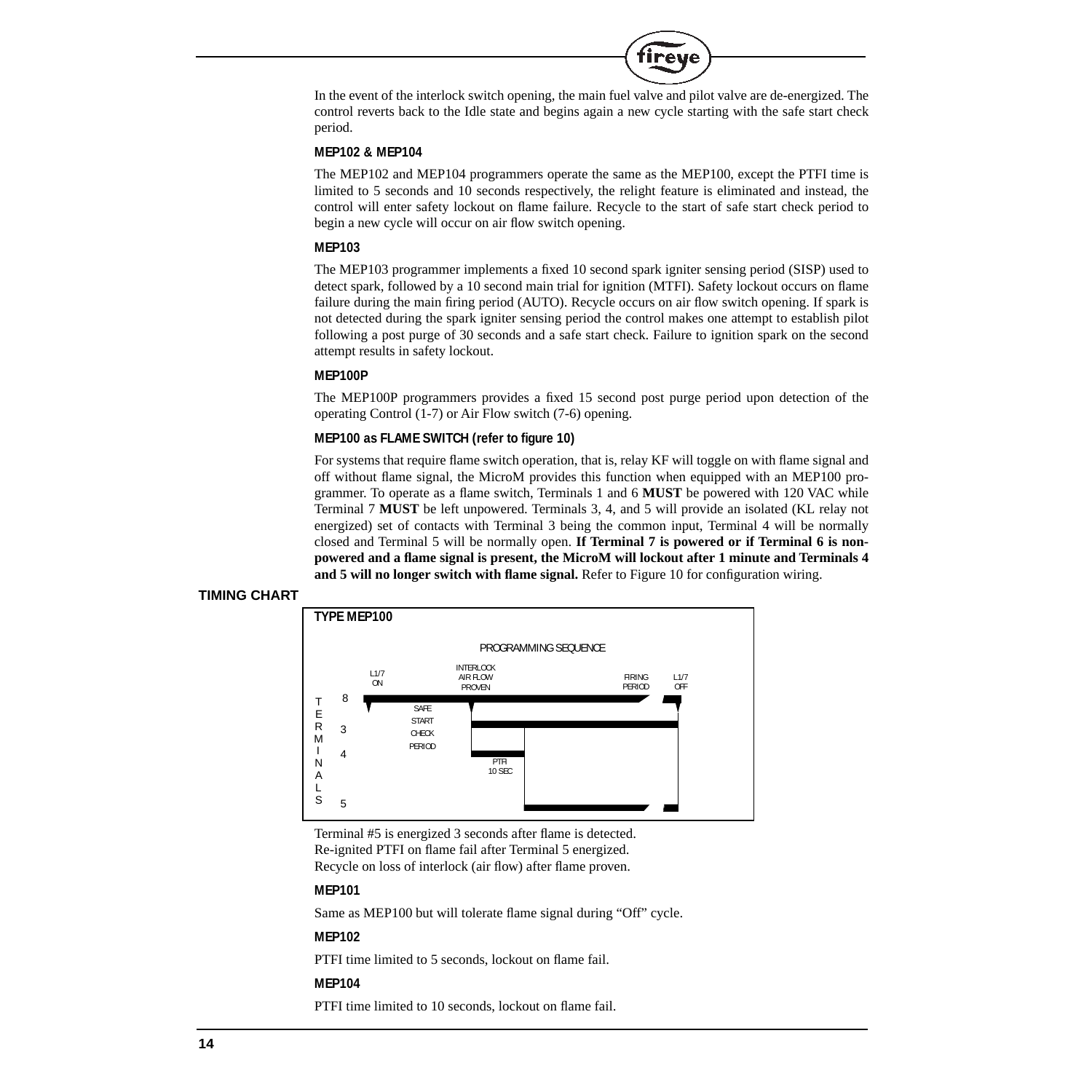# **MEP200 SERIES**

The MEP200 Series programmers come equipped with a bank of dipswitches that allow user selectable prepurge timing, selectable PTFI timing, selectable post purge, selectable air flow proven open at start, and selectable recycle/non-recycle operation. Refer to PROGRAMMER DIPSWITCH SET-TINGS for detailed information.

**R** 

Recycle operation refers to flame failure during the main (AUTO) firing period. In the event of a main flame failure, power is removed from Terminal 3 and Terminal 5. If selected by the dipswitch, the control will enter a post purge period for 15 seconds and revert back to the Idle state where the pre-purge period begins.

If non-recycle operation is selected, in the event of a main flame failure, power is removed from Terminal 3 and Terminal 5. The control will enter a forced post purge period of 15 seconds, after which the Alarm LED is illuminated and the alarm relay is energized putting power on Terminal A.

The MEP230H programmer operates the same as the MEP230 with the exception of an additional 8 second pilot stabilization. After flame is detected during the trial for ignition period, the powering of Terminal 5 is delayed for eight (8) seconds. Terminal 4 remains powered during the stabilization period. This function is offered primarily for two-stage light oil burners, to assure a specific delay between light off of the first and second stage, and to provide additional ignition timing to improve flame stabilization.

The MEP290 programmer operates the same as the MEP230 with the exception that post purge is selectable from 0 to 90 seconds.

#### **MEP235**

The MEP235 programmer operates the same as the MEP230 except flame failure during the firing period causes lockout. Dipswitch #6 refers to Recycle/Non-Recycle on a loss of air flow (Terminal 6) after flame is proven. The running interlock circuit (Terminal 6) must be proven closed within 10 seconds after start of a cycle.

#### **MEP236**

The MEP236 programmer provides a 3 second main flame stabilization period by keeping Terminal #4 (igniter) energized while the main fuel valve (Terminal #5) opens. The MEP236 is to be used on an intermittent pilot only.





Terminal #5 is energized 3 seconds after flame is detected.

Selectable Recycle/Non-Recycle operation on loss of flame after Terminal 5 energized. Recycle on loss of interlock (air flow) after flame proven.

Selectable air flow (interlock circuit) proven at start.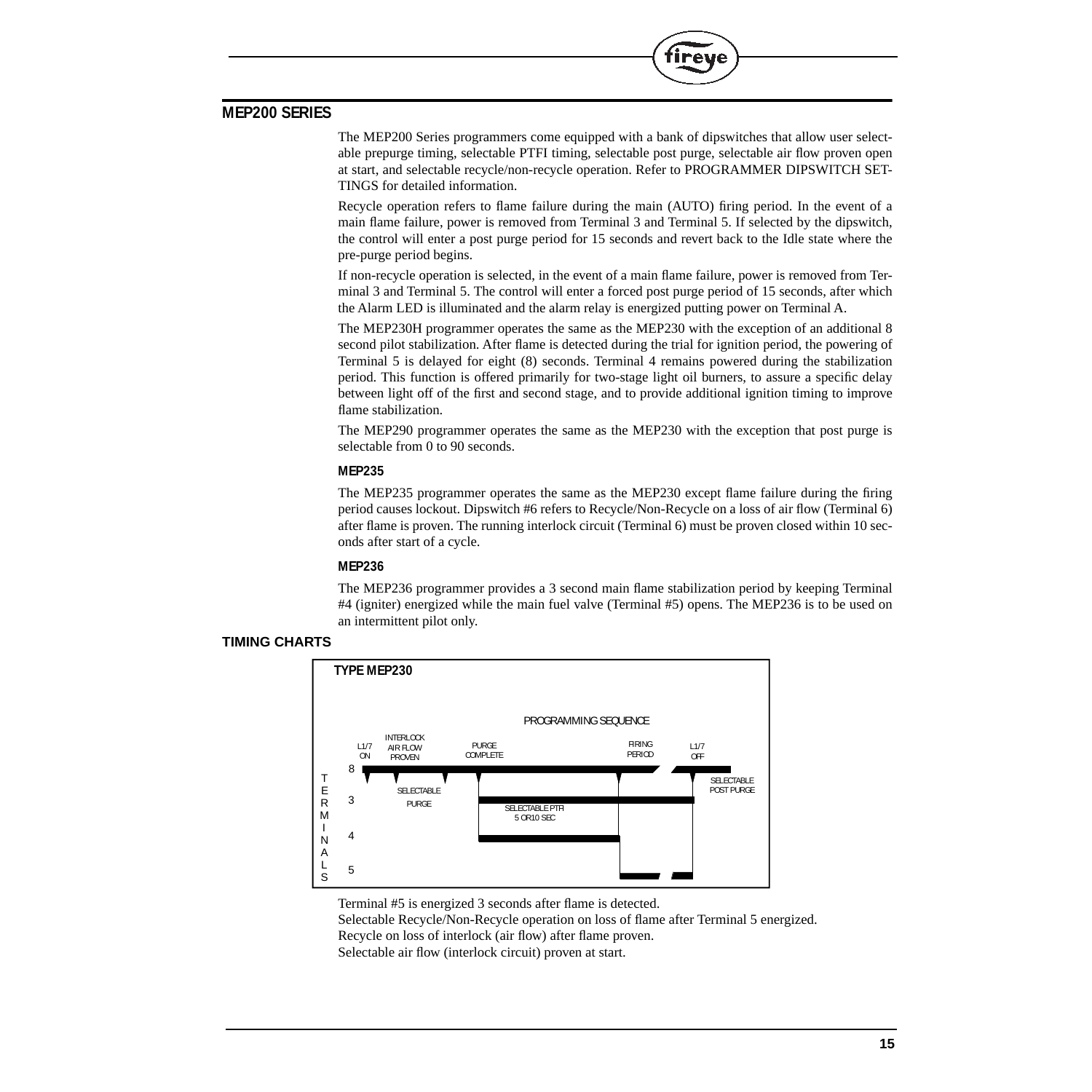

 $\circledR$ 

Terminal #5 is energized 3 seconds after the flame is detected.

Selectable Recycle/Non-Recycle operation on loss of flame after flame is proven. Igniter remains on for 3 seconds after main valve opened.

Intermittent pilot only.

For interupted pilot, use MEP536



Pilot Stabilization timing begins as soon as flame is proven.

Selectable Recycle/Non-Recycle operation on loss of flame after Terminal 5 is energized. Selectable air flow (interlock circuit) proven at start.

# **MEP500 SERIES**

Refer to typical wiring arrangement illustrated on pages 31 and 36.

The MEP500 Series Programmers provide an additional relay used to control Terminal 4 separately. This allows the implementation of a pilot stabilization period as well as main trial for ignition period. They also come equipped with a bank of dipswitches that allow the user selectable prepurge timing, selectable PTFI timing, selectable post purge, selectable air flow proven open at start, and selectable recycle/non-recycle operation. Refer to PROGRAMMER DIPSWITCH SETTINGS for detailed information.

A "run-check" switch is also provided to assist in testing size, position and stabilization of pilot in conjunction with the flame detector,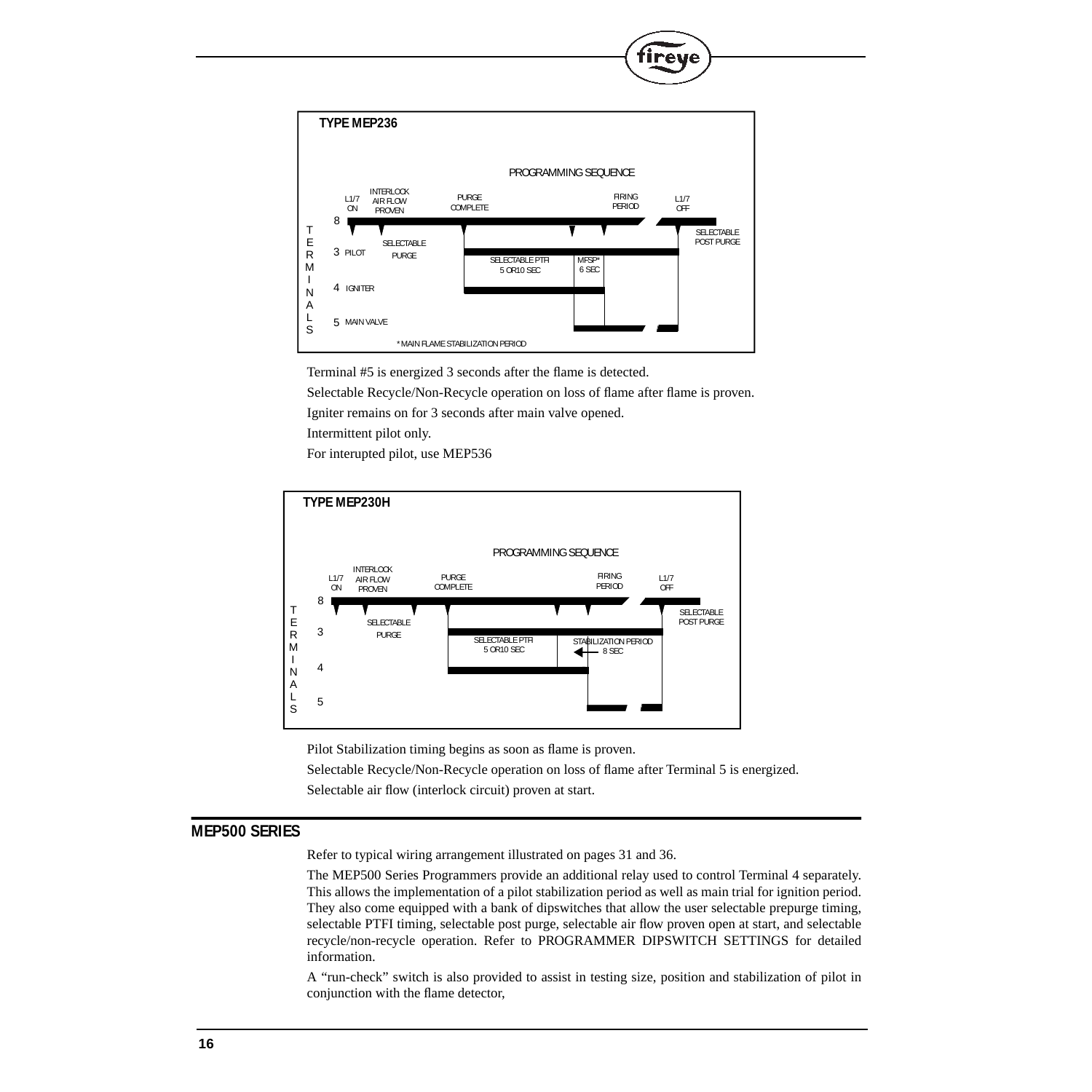

For the MEP560 and MEP562, after pilot flame is detected, the control enters an 8 second pilot stabilization period with Terminal 3 and Terminal 4 energized. At the expiration of the stabilization period, Terminal 5 is energized.



Pilot Stabilization timing begins as soon as flame is proven.

Selectable Recycle/Non-Recycle operation on loss of flame after Terminal 5 is energized. Selectable air flow (interlock circuit) proven at start.

Recycle on loss of air flow (interlock circuit) after flame is proven.



10 second timing begins 3 seconds after flame is proven.

Selectable Recycle/Non-Recycle operation on loss of flame after Terminal 5 is energized.

Selectable air flow (interlock circuit) proven at start.

Lockout on loss of air flow (interlock circuit) after flame is proven.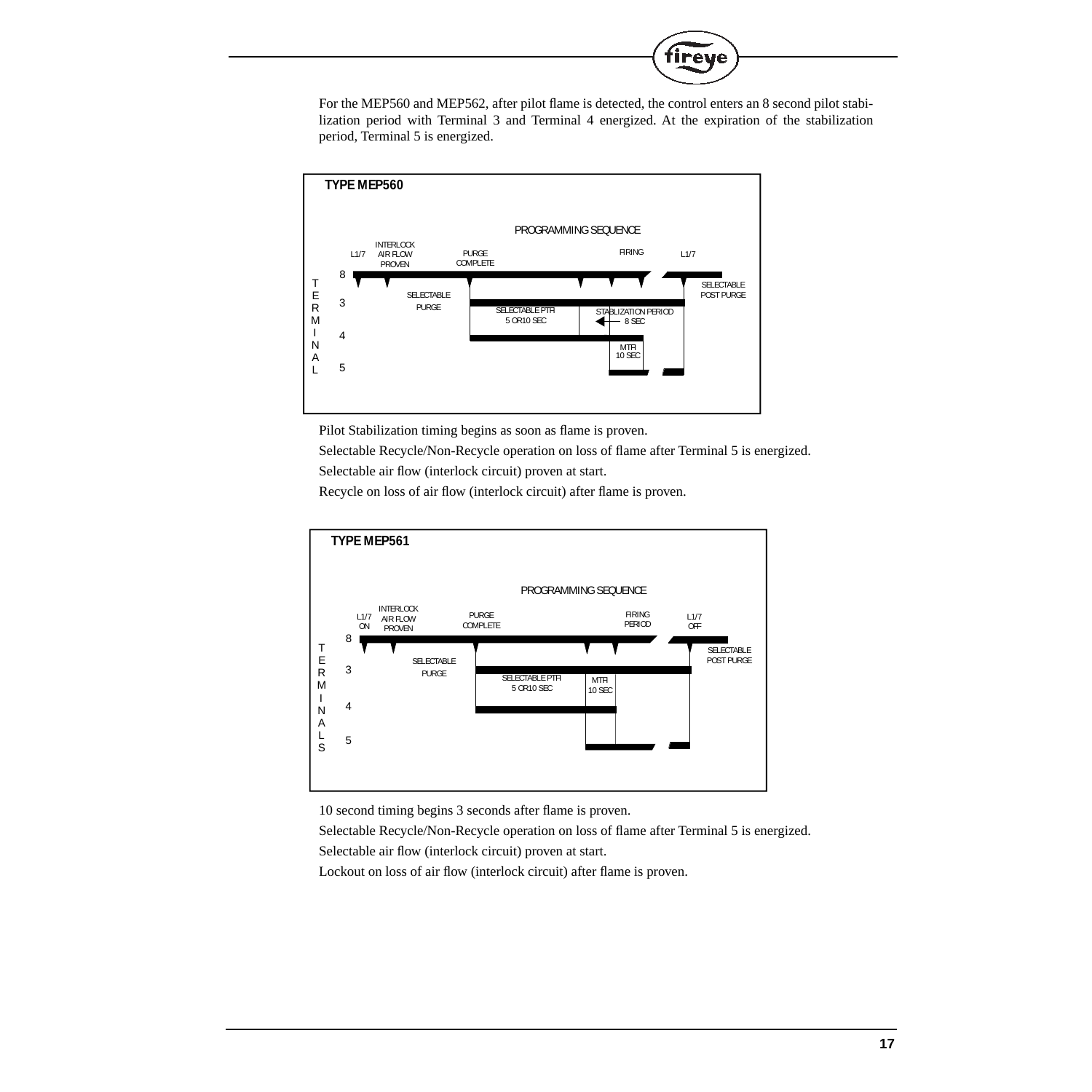

 $\circledR$ 

Pilot stabilization timing begins as soon as flame is proven.

Lockout on loss of air flow (interlock circuit) after flame is proven.

Lockout on flame fail.

# **OPTIONAL PLUG-IN BOARDS**

#### **Description**

A family of optional plug-in boards are available separately for the MicroM chassis to provide remote reset, remote alpha-numeric display and serial communications as a stand alone or in combination. Refer to ORDERING INFORMATION for MicroM Chassis types for units that have preinstalled functions.

## **FIGURE 4.** PLUG -IN BOARD LOCATION AND INSTALLATION



#### **Installation**



**WARNING: Remove power when servicing the control.**

For upgrading standard units or for replacing the installed plug-in board, grasp plug-in board at the top and pull away from the chassis, freeing the unit from the retaining standoff. Lift plug-in board up and away from connector located on chassis board. Guide new plug-in board into the same connector and push onto standoff.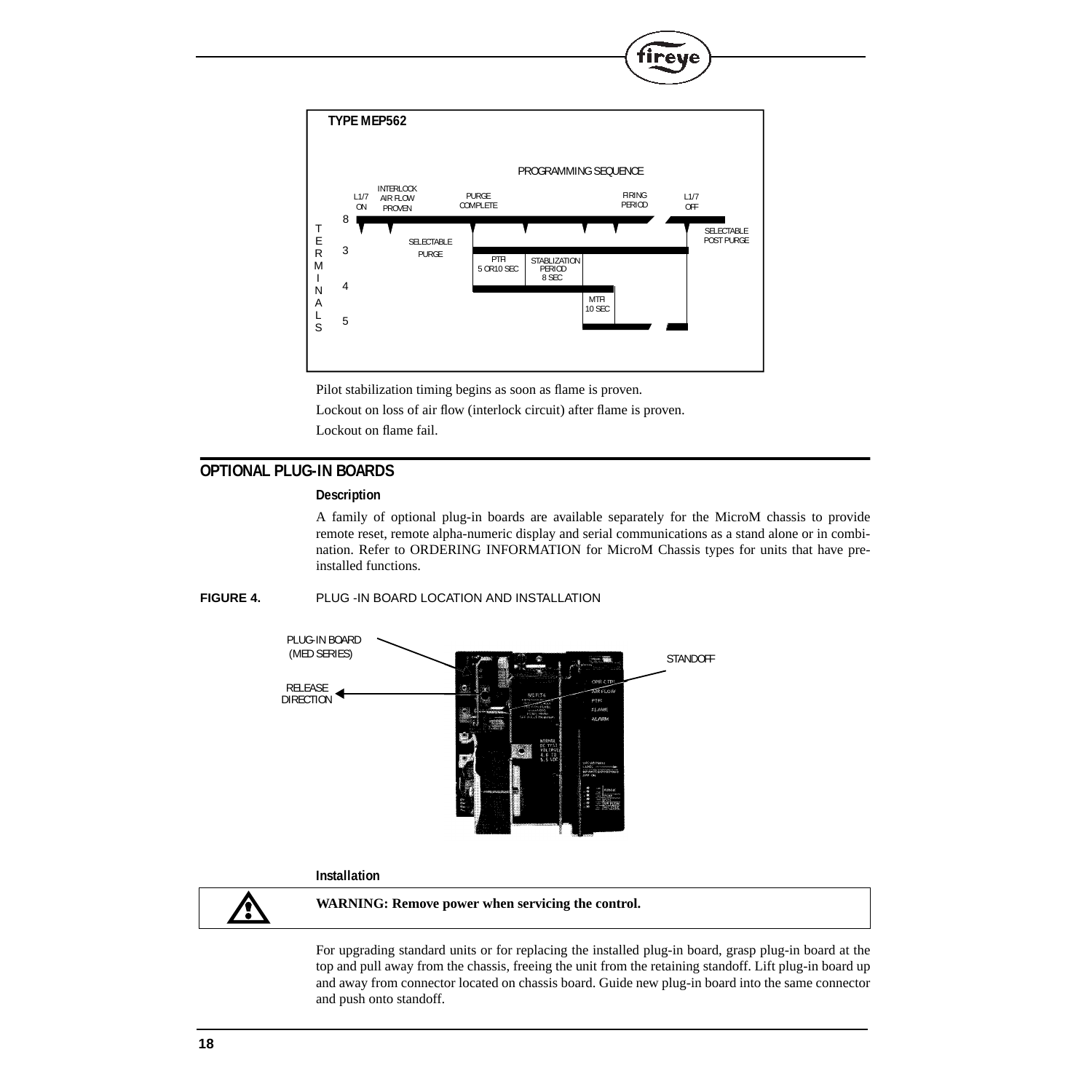# **Function**

#### **Remote Reset**

The MEC120R, MEC120RC, or any chassis type with the appropriate plug-in board installed provides remote reset capabilities in the event of a lockout condition. A remote reset switch consists of a dry contact such as a remote momentary push-button wired to the two (2) terminals located on the plug-in board as shown in Figure 5. The reset switch will also force the MicroM to recycle if depressed and released during the purge or run period.

 $^{\circledR}$ 

#### **FIGURE 5.** REMOTE RESET





**CAUTION: Remote reset is recommended only on a control solely for proved ignition programming (pilot ignited burner) or a control for use only with applications in which unburned fuel cannot accumulate and that is intended for installation in inaccessible locations such as open-flame, ceiling-suspended gas heaters. The remote reset location must be within sight and sound of the fired equipment.**

# **ADVANCED RESET FUNCTIONS**

Multiple functions have been integrated into the reset push button located on the MicroM and provided by way of the remote reset terminals. Among these are reset/recycle, reset from lockout only, recycle only and set unit address. **The functions of the switch is determined by the length of time the push button is depressed and released.**

The MicroM allows the connection of the remote resets to be connected together, usually in a multiburner system where multiple MicroM's are mounted in a common panel. The reset push button located on the MicroM daughter board is in parallel with the remote reset terminals when provided by the other MED daughter boards.

#### **Normal Operation**

If the push button is depressed and released for greater than 1/2 second but less than 3 seconds, the MicroM will either reset if in lockout, or shutdown and revert back to the start of the cycle. If the MicroM is in the Idle state, this action will cause the LED's to sequence from the bottom to top and serves as a LED test.

#### **Smart Reset**

If the push button is depressed and released greater than 3 seconds but less than 5 seconds, the MicroM will reset from the lockout state only. This is especially useful where, through the use of remote reset daughter boards, all reset inputs can be connected together to a common reset pushbutton or intelligent device (PLC). If the push button is depressed as described above it will only cause the unit that is in lockout to reset and not effect any other units.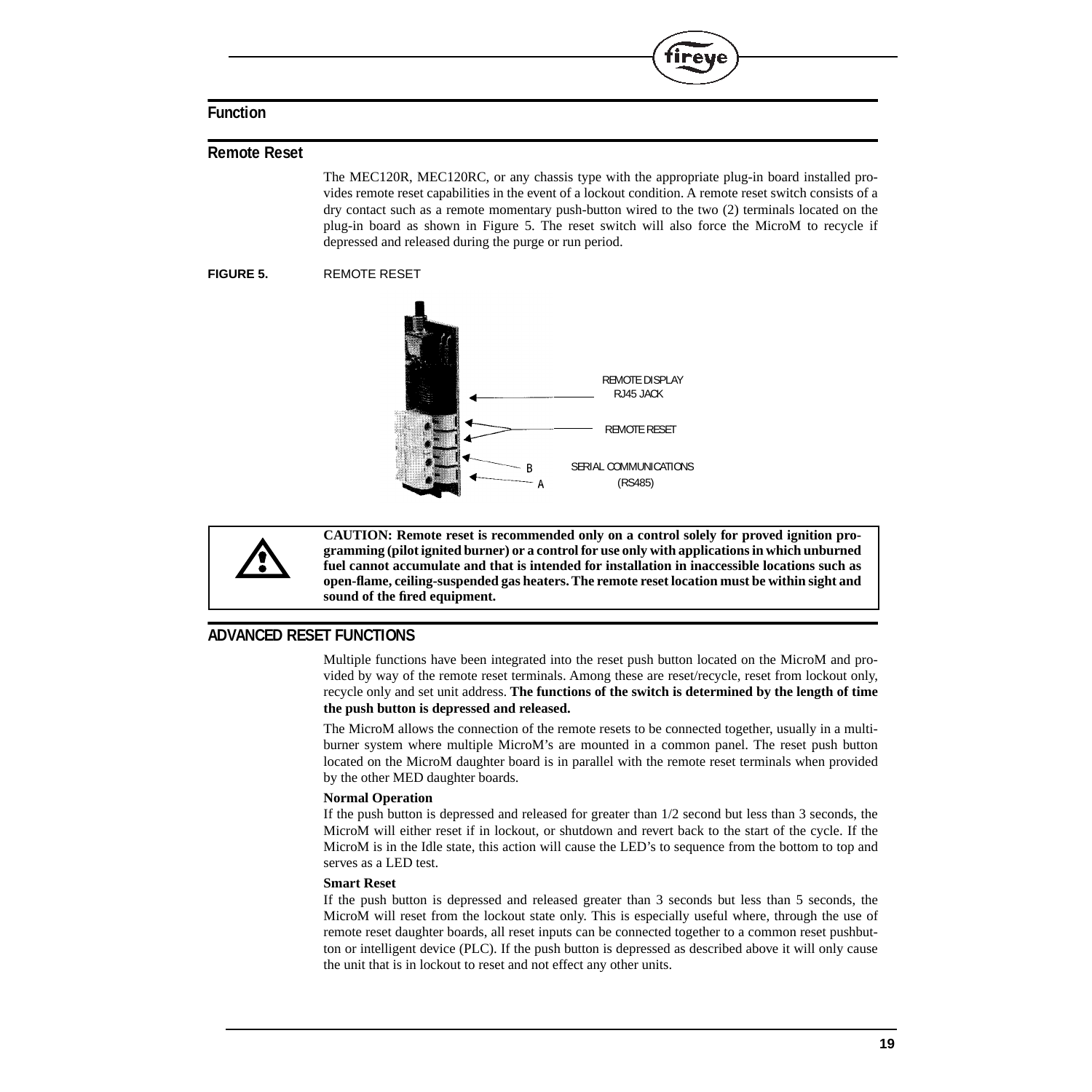#### **Smart Recycle**

If the push button is depressed and released greater than 5 seconds but less than 7 seconds, all connected MicroM units will recycle back to the beginning of purge. All units that are in lockout will remain in lockout.

(R)

#### **Address Mode**

If the unit is in the Idle or Standby mode and the push button is depressed and released for greater than 10 seconds, the unit address of the MicroM will be displayed on the LED's in a binary format. The range of the address is 0 to 31 and is used for Modbus or E500 communications. Because the default address is 0 and since address 0 would mean no LED's would be lit; the ALARM LED is made to flash when the address is 0. The OP CTRL LED is the least significant bit while the FLAME relay is the most significant bit. The ALARM LED is used to indicate if the address is greater than or less than 16. If the ALARM LED is flashing, the address is less than 16 and conversely if the ALARM LED is solid, the unit address is greater than 16. This only applies to the address. To increment the address on the control, depress and release the RESET push button and observe the LED pattern. If the RESET switch is untouched for 30 seconds, the current address displayed will be stored to memory and the MicroM will automatically exit the address mode.

|                                                       | LED | <b>BINARY VALVE</b> |  |  |  |  |
|-------------------------------------------------------|-----|---------------------|--|--|--|--|
| <b>OP CNTRL</b>                                       |     |                     |  |  |  |  |
| <b>INTRLCK</b>                                        |     | っ                   |  |  |  |  |
| <b>PTFI</b>                                           |     |                     |  |  |  |  |
| <b>FLAME</b>                                          |     | 8                   |  |  |  |  |
| ALARM                                                 |     | 16                  |  |  |  |  |
| The ALARM LED flashes for addresses less than 16.     |     |                     |  |  |  |  |
| The ALARM LED is solid for addresses greater than 15. |     |                     |  |  |  |  |

## **REMOTE DISPLAY**

The MicroM provides an interface to the optional ED510 display module. The ED510 connects to the MicroM through the plug-in board using a ED580 cable. The ED580 cable is available in 2, 4, or 8 foot lengths. Part number 129-145 -1 (4 ft.), -2 (8 ft.), -3 (2 ft.) is available for remote mounting the ED510 Display Module.

The ED510 Display Module is a backlit, 2 line by 16 character LCD display with keypad to provide both current operation and historical information of the MicroM. The ED510 contains a keypad consisting of three push keys, SCRL, RESET and MODE. Remote reset is available through the ED510 Keypad.

The ED510 displays current burner status, first out annunciation in the event of a lockout condition, historical burner information, detailed lockout information of the last six (6) lockout conditions and programmer configuration information. Through the display the ability to program the unit address for communications, as well as resetting the stored information (cycles, hours, and lockouts) to zero is provided.

Depending on the information being displayed, data is displayed on the ED510 screen in the following locations:

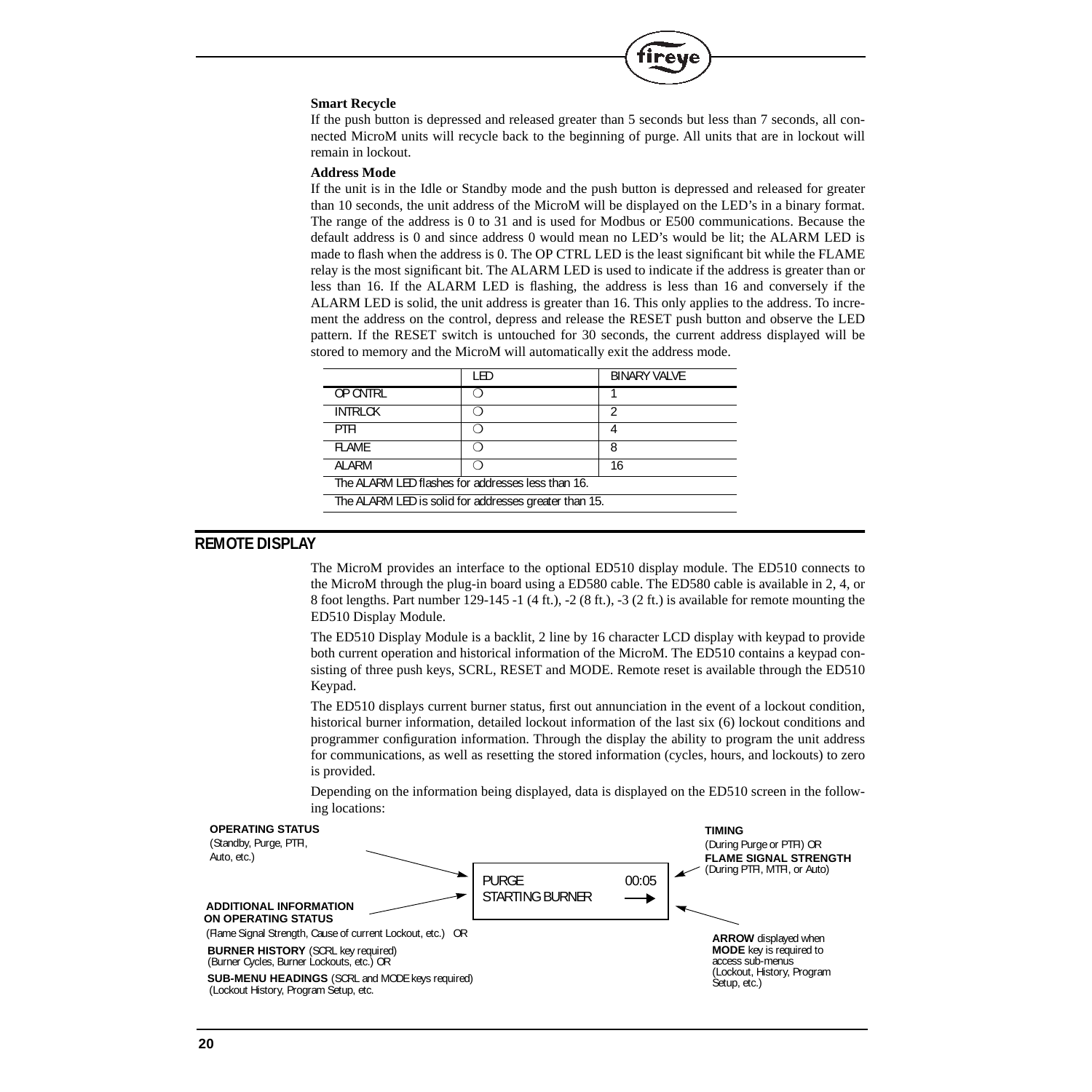

 At any time the MicroM is powered, the SCRL key is used to scroll through and display the total number burner hours, burner cycles, burner lockouts and system hours on the bottom line of the ED510 display. The top line will continue to show the current run mode of the control (e.g. PURGE, AUTO, etc.) Following the historical information, the SCRL key will display three (3) sub-menus providing the following information and/or functions:

- Lockout History (with burner cycle and burner hour time stamp).
- Program Setup (to display programmer type, purge timing, switch configuration, etc.)
- System Information (values of average pilot and main flame signal, and reset burner history).

The system sub-menus require the MODE key to gain access to the information associated with each sub-menu. An arrow is displayed in the lower right hand corner of the display to indicate a system sub-menu is available. Once within the sub-menu, pressing the SCRL key displays the next item within the sub-menu, and pressing the MODE key will exit the sub-menu and return the display to the top of the main menu.

| <b>AUTO</b><br><b>BNR HOURS</b>     | 40<br>673           | Number of burner operating hours. (Terminal #5 energized).                                                                             |
|-------------------------------------|---------------------|----------------------------------------------------------------------------------------------------------------------------------------|
| <b>AUTO</b><br><b>BNR CYCLES</b>    | 40<br>2784          | Number of burner cycles.                                                                                                               |
| <b>AUTO</b><br><b>BNR LOCKOUTS</b>  | 40<br>21            | Number of burner lockouts.                                                                                                             |
| <b>AUTO</b><br>SYS HOURS            | 40<br>1386          | Number of hours the control has been powered.                                                                                          |
| <b>AUTO</b><br>LOCKOUT HISTORY      | 40<br>$\rightarrow$ | Sub-menu to display the cause of the last 6 lockouts. The MODE key is required to<br>display the actual lockouts.                      |
| <b>AUTO</b><br><b>PROGRAM SETUP</b> | 40                  | Sub-menu to display various operating parameters of the programmer and ampli-<br>fier. The MODE key is required to enter the sub-menu. |
| <b>AUTO</b><br><b>SYSTEM INFO</b>   | 40                  | Sub-menu to display information pertaining to the operation of the control. The<br>MODE key is required to enter the sub-menu          |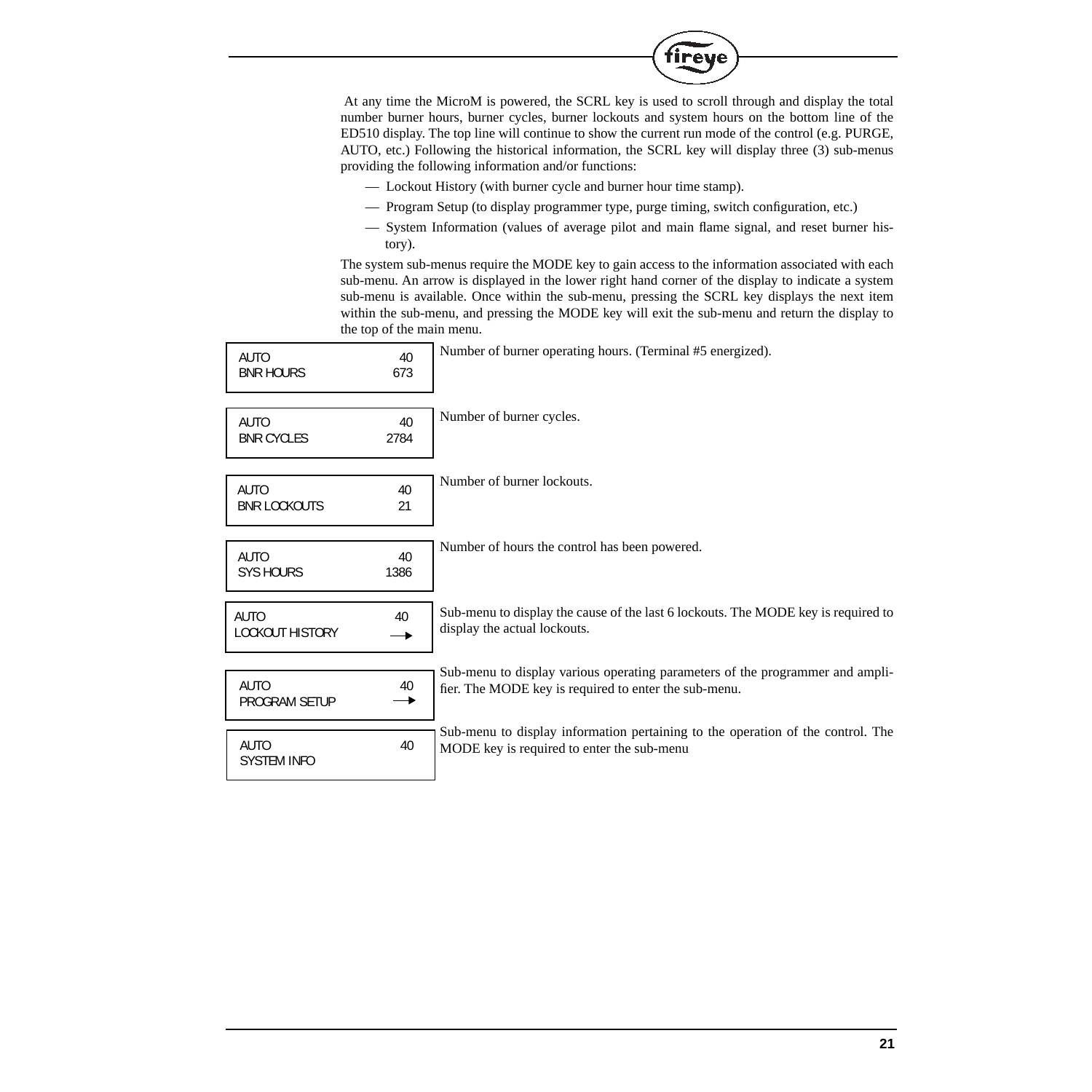

## **LOCKOUT HISTORY**

The sub-menu "LOCKOUT HISTORY" will display the last six (6) lockouts, along with the burner cycle and burner hour when the lockout occurred. When the MODE key is pressed, the screen will display the most recent lockout condition and the number of that lockout (e.g. LO #127 represents the 127th lockout of that control). The SCRL key will display the Burner Hour, followed by the Burner Cycle when the lockout occurred. The SCRL key will advance to the next lockout, and repeat the sequence listed above. The MODE key will exit the sub-menu.

| <b>PRESS</b> | <b>SCREEN DISPLAYS</b>               | <b>DESCRIPTION</b>                                                                                                                           |
|--------------|--------------------------------------|----------------------------------------------------------------------------------------------------------------------------------------------|
| <b>SCRL</b>  | 45<br>AUTO<br><b>LOCKOUT HISTORY</b> | Scrolling through the historical information.                                                                                                |
| <b>MODE</b>  | LO #127 PTFI<br><b>FLAME FAIL</b>    | The latest (most recent) lockout condition. This is the 127th lockout of<br>the control. History indicates the lockout occurred during PTFI. |
| <b>SCRL</b>  | $LO$ #127 PTFI<br>@ BNR HOURS 136    | The last lockout occurred after 136 hours of burner operation.                                                                               |
| <b>SCRL</b>  | $LO$ #127 PTFI<br>@ BNR CYCLE 744    | The last lockout occurred at burner cycle 744.                                                                                               |
| <b>SCRL</b>  | LO #126 PURGE<br>AIR FLOW OPEN       | The second latest lockout condition. This is the 126th lockout of the con-<br>trol. History indicates the lockout occurred during purge.     |
| <b>MODE</b>  | AUTO<br>45<br><b>FLAME SIGNAL</b>    | Screen has returned to the normal run message.                                                                                               |

#### **PROGRAM SETUP**

The sub-menu "PROGRAM SETUP" allows the user to review the various operational settings of the programmer module (e.g. programmer type, purge timing, etc.). The MODE key is used to enter the "PROGRAM SETUP" sub-menu, and the SCRL key is used to advance through the sub-menu.

| <b>MODE</b> | <b>AUTO</b><br>PROGRAMR MEP230        | 45 | Programmer Type is an MEP230.                                  |
|-------------|---------------------------------------|----|----------------------------------------------------------------|
| <b>SCRL</b> | <b>AUTO</b><br><b>ENGR CODE NO. 2</b> | 45 | Software Engineering code of the programmer module is code 2.  |
| <b>SCRL</b> | <b>AUTO</b><br>AMP. TYPE= MEUV        | 45 | Amplifier module is an EUV1 or an ERT1.                        |
| <b>SCRL</b> | <b>AUTO</b><br>FLAME FAIL TIME $= 3s$ | 45 | Flame Failure Response Time (FFRT) is 3 seconds.               |
| <b>SCRL</b> | <b>AUTO</b><br>PURGE TIME $= 7s$      | 45 | Purge timing (selected by the dipswitches) is 7 seconds.       |
| <b>SCRL</b> | <b>AUTO</b><br>PROVE 7-6 OPEN = $N$   | 45 | Prove 7-6 open to start is disabled (selected by dipswitches). |
| <b>SCRL</b> | <b>AUTO</b><br>POST PURGE = $0s$      | 45 | Post purge time is 0 seconds (selected by dipswitches).        |
| <b>SCRL</b> | <b>AUTO</b><br><b>TYPE RECYCLE</b>    | 45 | Control recycles on flame fail (selected by dipswitches).      |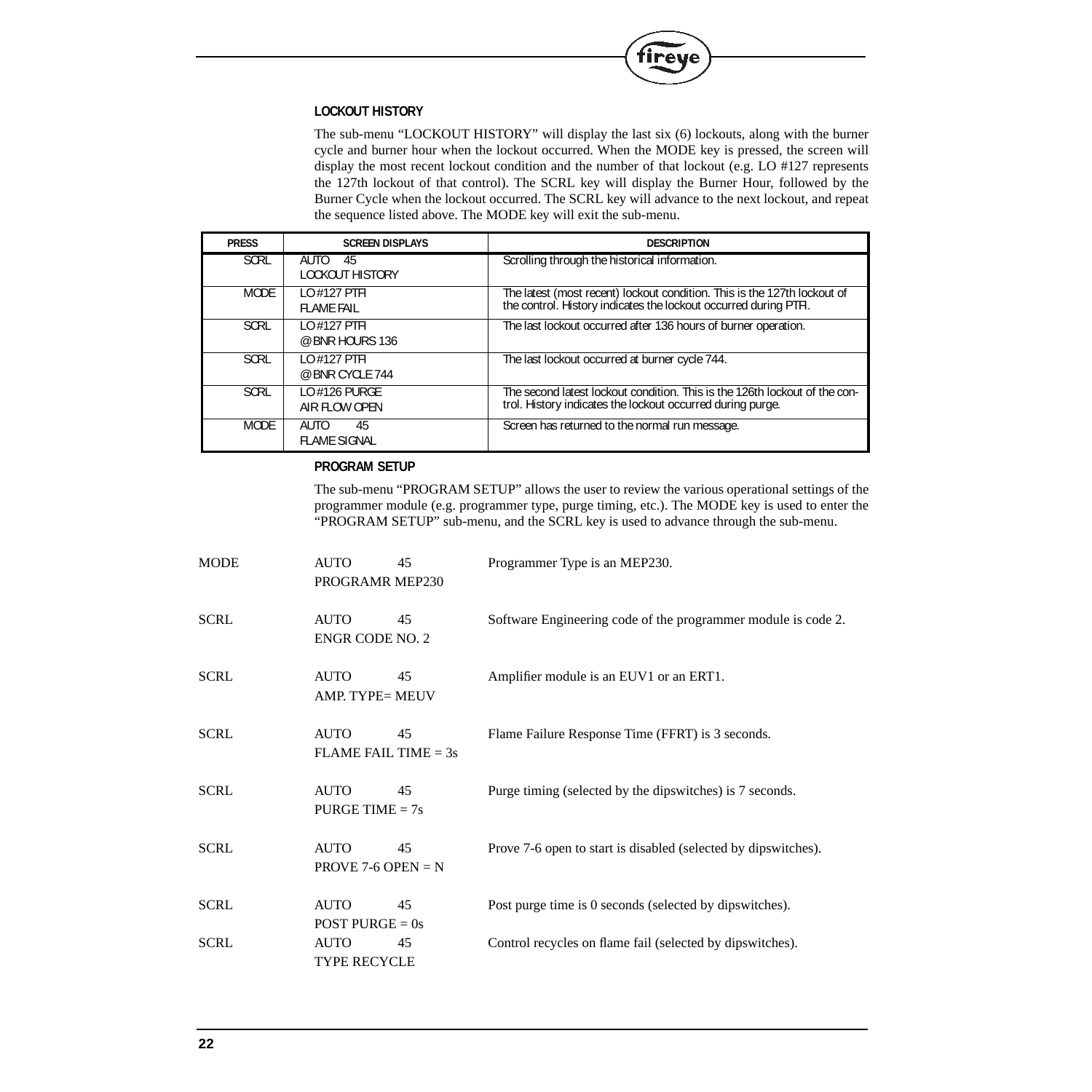|                             |                                                              | fireve                                                                                                                                                                                                                                                                                           |
|-----------------------------|--------------------------------------------------------------|--------------------------------------------------------------------------------------------------------------------------------------------------------------------------------------------------------------------------------------------------------------------------------------------------|
| <b>SCRL</b>                 | <b>AUTO</b><br><b>UNIT ADDRESS 00</b>                        | Unit Address is 00. Refer to section on communications.                                                                                                                                                                                                                                          |
| <b>SCRL</b>                 | PRESS RESET TO<br><b>ACCEPT SETTINGS</b>                     | Force storage of dipswitch settings before 8 hours time-out.                                                                                                                                                                                                                                     |
| <b>MODE</b>                 | <b>AUTO</b><br>45                                            | Mode key returns to normal run message.                                                                                                                                                                                                                                                          |
|                             | <b>SYSTEM INFO</b><br>is used to advance.                    | The sub-menu "SYSTEM INFO" allows the user to review information pertaining to the operation<br>of the control (e.g. average main flame signal strength, status of the high fire and low fire end<br>switches, etc.). The MODE key is used to enter the "SYSTEM INFO" sub-menu, and the SCRL key |
| <b>Press</b><br><b>SCRL</b> | <b>Screen Displays</b><br><b>AUTO</b><br>45<br>SYSTEM INFO > | <b>Description</b><br>SCRL key advances through the historical information until<br>"System Info" is displayed. Pressing and releasing                                                                                                                                                           |
|                             |                                                              | the MODE Key enters the sub-menu.                                                                                                                                                                                                                                                                |
| <b>MODE</b>                 | <b>AUTO</b><br>45<br>AVG. PILOT FLM 22                       | The average flame signal strength of the pilot flame $= 22$                                                                                                                                                                                                                                      |
| <b>SCRL</b>                 | <b>AUTO</b><br>45<br>AVG. MAIN FLM 40                        | The average flame signal strength of the main flame $= 40$ .                                                                                                                                                                                                                                     |
| <b>SCRL</b>                 | PRESS RESET TO<br><b>CLEAR HISTORY</b>                       | Historical data will be cleared to 0. Must be done while<br>terminal I-7 is open.                                                                                                                                                                                                                |
| <b>MODE</b>                 | <b>AUTO</b><br>45<br><b>FLAME SIGNAL</b>                     | Mode key returns to run message.                                                                                                                                                                                                                                                                 |

 $^{\circledR}$ 

# **COMMUNICATIONS**

The protocol to be used is Modbus RTU. This is implemented by the master (PC, PLC, etc.) issuing a poll to the slave (MicroM) and the slave responding with the appropriate message.

A typical format of a poll request is as follows:

| <b>DST</b>                                                                                                                                                  | <b>FNC</b>                                                                              | ADR<br>HI | <b>ADR</b><br>L0                                | DAT<br>HI | <b>DAT</b><br>L0 | <b>CRC</b><br>L0 | <b>CRC</b><br>HI |  |
|-------------------------------------------------------------------------------------------------------------------------------------------------------------|-----------------------------------------------------------------------------------------|-----------|-------------------------------------------------|-----------|------------------|------------------|------------------|--|
|                                                                                                                                                             |                                                                                         |           | DST refers to the logical address of the slave. |           |                  |                  |                  |  |
| FNC is the function being requested. FNC 03 is a read request.                                                                                              |                                                                                         |           |                                                 |           |                  |                  |                  |  |
| ADR is the message number or register number of the data being requested. In Modbus, register<br>addresses begin at 40001 but is interpreted as address 00. |                                                                                         |           |                                                 |           |                  |                  |                  |  |
|                                                                                                                                                             | DAT is the number of words being requested. A word is an integer consisting of 2 bytes. |           |                                                 |           |                  |                  |                  |  |
| The normal response from a slave is as follows:                                                                                                             |                                                                                         |           |                                                 |           |                  |                  |                  |  |
| <b>DST</b>                                                                                                                                                  | <b>FNC</b>                                                                              |           | DBC.                                            | DATA      | <b>CRC</b>       |                  | <b>CRC</b>       |  |
|                                                                                                                                                             |                                                                                         |           |                                                 | Hi/Lo     | L0               | HI               |                  |  |

DBC is the data byte count being returned. It must be two times the DAT number from the poll request.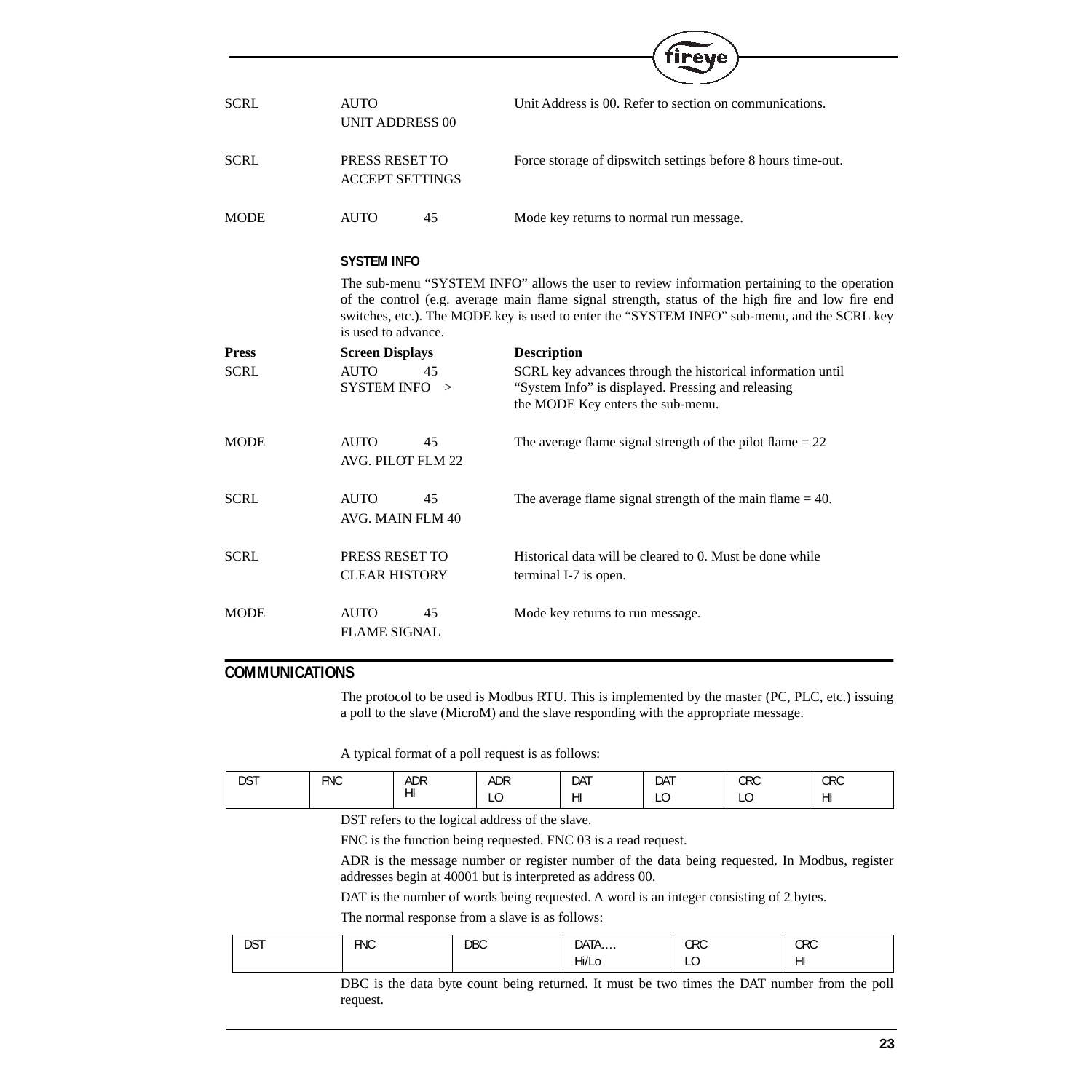

DATA is the data returned and is always a series of 2 byte integers. If 4 words were requested then DBC would be 8 and there would be 8 data bytes or 4 data words containing the requested data.

#### **The format of the data is 4800,N,8,1 meaning 4800 baud, no parity, and 1 stop bit.**

Below is a table of currently available messages provided by the MicroM programmers, followed by a description where necessary.

| <b>MESSAGE</b><br><b>ADDRESS</b> | <b>WORD</b><br><b>REQUESTED</b> | <b>RESPONSE</b> | <b>VALUE</b>                                                                          |
|----------------------------------|---------------------------------|-----------------|---------------------------------------------------------------------------------------|
| 00                               | $1-6$                           | <b>STATUS</b>   | $83 (053H) = RUN;$<br>202 (OCAH) = LOCKOUT                                            |
| 01                               | $\mathbf{1}$                    | <b>MSGN</b>     | Current message being displayed<br>(see Table 1)                                      |
| 02                               | 1                               | <b>GSTAT</b>    | Defines Timer Type                                                                    |
| 03                               | 1                               | <b>TIMER</b>    | Time, Flame, Address                                                                  |
| 04                               | 1                               | <b>FLAME</b>    | Flame Signal                                                                          |
| 05                               | $1 - 3$                         | <b>LOGSTAT</b>  | Current logic module, PURGE, PTFI,<br>AUTO (See Table 2)                              |
| 06                               | $\mathbf{1}$                    | <b>INPUTS</b>   | Input limits state                                                                    |
| 07                               | $\mathbf{1}$                    | <b>OUTPUTS</b>  | Output relays state                                                                   |
| 08                               | $\overline{2}$                  | <b>SYSMINS</b>  | System on minutes                                                                     |
| 10                               | $\overline{2}$                  | <b>BNRMINS</b>  | Burner on minutes                                                                     |
| 12                               | $\overline{2}$                  | <b>CYCLES</b>   | <b>Completed Burner Cycles</b>                                                        |
| 14                               | $\mathbf{1}$                    | LOCKOUT COUNT   | <b>Stored Lockout Count</b>                                                           |
| 15                               | $1 - 6$                         | LOCKOUT HISTORY | Last 6 Lockouts, first word is most<br>current lockout                                |
| 21                               | $1 - 2$                         | <b>DEVTYP</b>   | Programmer device type, 5=EP,<br>6=EPD, 7=MicroM                                      |
| 22                               | $\mathbf{1}$                    | <b>AMPTYP</b>   | Amplifier Type;<br>MECD=080H:<br>MEUV=090H;<br>MEIR=0A0H:<br>MERT=0B0H:<br>MEUVS=0C0H |
| 23                               | 1                               | <b>PROGTYP</b>  | Programmer Type; See description<br>below                                             |

Message 00, message 05 and message 15 are unique in that a limited number of successive registers can be combined with these requests. For example, a request to message 00 can contain up to 6 data words. The response to this would contain STATUS, MSGN, GSTAT, TIMER, FLAME and LOGSTAT. If the requested data word count (DAT) were to be 2 then the response would contain STATUS and MSGN only. Message 15, last 6 lockouts, can return data ranging from 1 to 6, with 1 referring to the most recent lockout.

The MSGN being transmitted is a numerical value and must be interpreted by the communicating device, which actually is an advantage since this can be made to be whatever message text the end user wants. In other words, it allows for programming custom messages without actually changing the message in the programmer.

The MicroM stores its burner on time (Terminal 5 powered) and system on time (L1 powered) in minutes. Internally, the programmer converts this to hours for display purposes, however the result is rounded down. The information being supplied by Modbus will be the actual time in minutes and it is up to the communicating device to do the conversion. Since the maximum value stored in the MicroM is 9,999,999 minutes, the maximum value in hex therefore, is 98967FH and comprises of two data words. The maximum cycle count is 999,999 decimal or 0F423FH, still two data words.

All values are represented in a HEX or base 16 format.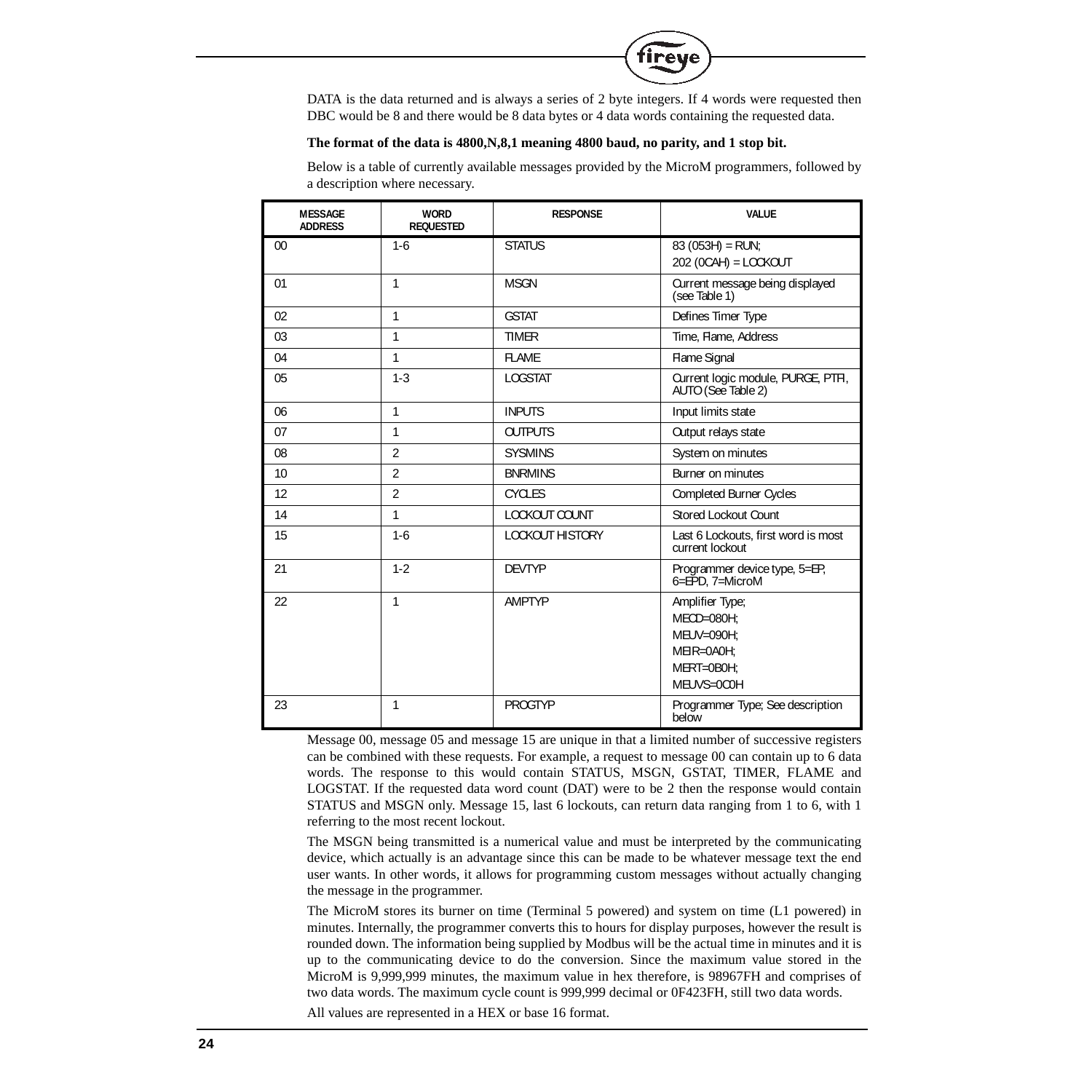

GSTAT determines the type of value TIMER represents. TIMER can be a running timer such as is used in purge, a flame signal or meaningless. Only the lower nibble of GSTAT has any value. If this value is 0 then the TIMER value has no meaning. The value in TIMER is a background minute timer in the MicroM and should be ignored. If GSTAT is between 4 and 7, the TIMER represents the current value flame signal. If GSTAT is a 1, 2, or 3 then TIMER represents a running timer value.

The baud rate of the MicroM is fixed at 4800 bits per second. The format of the data is 8 data bits, no parity and 1 stop bit. Due to the RS485 format, the communication format is considered half-duplex. That is, only one user is permitted on the communication lines at a time.

The information contained in INPUTS and OUTPUTS represents the status of the interlocks and relays respectively. For the INPUTS, a 1 in the interlock position defines the interlock as being on or energize where the 1 in any bit position in the OUTPUT register signifies the relay as being energized.

#### **INPUTS**

|       |                          |      | lerm 5   | $ -$<br>Term 3 | $\overline{\phantom{0}}$<br>lerm 6 | $\sim$<br>Term |     |
|-------|--------------------------|------|----------|----------------|------------------------------------|----------------|-----|
| Reset | $\sim$<br>$\sim$<br>JU I | Mode | DE<br>πr | Pilot          | Intrick                            | OpCntrl        | Ret |

Reset, Scrl and Mode represent the keypad located on the ED510 display. A'0' in any of these positions indicates the switch is depressed. A '1' in the opto-coupler position indicates the opto-coupler is on or interlock closed.

#### **OUTPUTS**

|     |     |     | Term 8        | Term A | $\overline{\phantom{0}}$<br>Term 3 | Term 5    | Term 4                 |
|-----|-----|-----|---------------|--------|------------------------------------|-----------|------------------------|
| N/A | N/A | N/A | <b>Blower</b> | Alarm  | Pilot                              | Main Fuel | <b>MTF</b><br>(MEP56x) |

A '1' in any terminal position indicates the relay is energized. Term 4 indicates the state of K1 relay, located in the MEP500 series programmers.

**It is suggested that repeated polling interval not be less than 200 mSec per request. Requesting data such as burner minutes, system minutes and burner cycles be kept at a minimum due to the amount of processing time required to gather that data.**

#### **EXPLANATION OF LOGSTAT**

| <b>LOGIC DISPATCHER</b> |  |                  |  |  |  |  |
|-------------------------|--|------------------|--|--|--|--|
| VALUE (hex)             |  | MicroM           |  |  |  |  |
| 45H                     |  | <b>MPOSTIDLE</b> |  |  |  |  |
| 46H                     |  | MPREPURGE1       |  |  |  |  |
| 47H                     |  | <b>MPURGE</b>    |  |  |  |  |
| 48H                     |  | <b>MTFI</b>      |  |  |  |  |
| 49H                     |  | <b>MSTABLE</b>   |  |  |  |  |
| 4AH                     |  | <b>MTFMF</b>     |  |  |  |  |
| 4BH                     |  | <b>MAUTO</b>     |  |  |  |  |
| 4CH                     |  | MSHTDWN1         |  |  |  |  |
| 4DH                     |  | MSHTDWN2         |  |  |  |  |
| 4EH                     |  | <b>MIDLE</b>     |  |  |  |  |

Logstat represents the current software module the Flame-Monitor is currently executing. They are named as close to the logic module the actual burner sequence is in. For instance, in the Flame-Monitor, MPURGE represents High Fire Purge where MPOSTPURGE represents low fire start purge.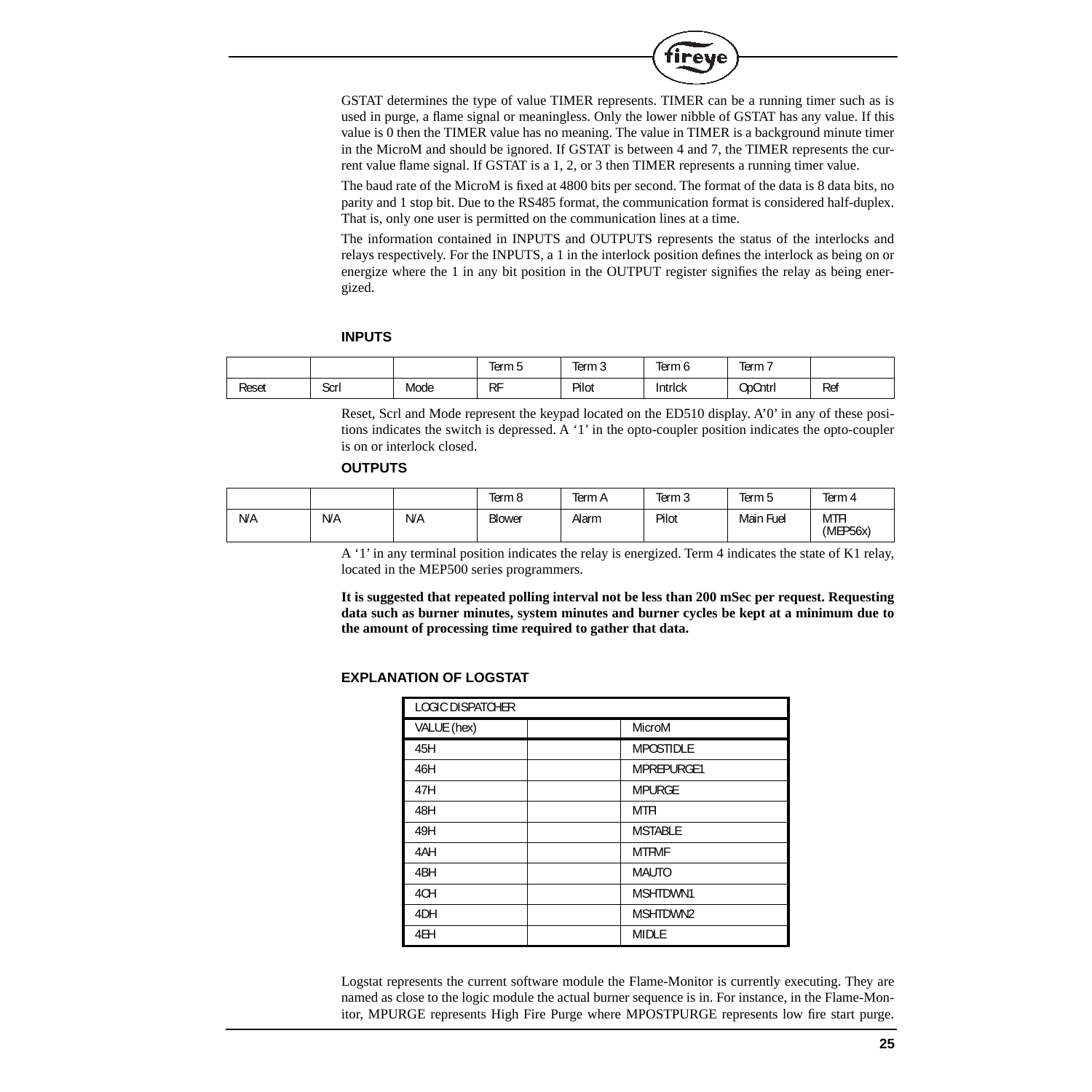

 $( R )$ 

reve

MIDLE or STANDBY is the period of time where the operating control is open or the control is in lockout waiting for reset. On instances of false flame during the purge period, the control algorithm forces the control back to STANDBY until false flame ceases or lockout occurs.

MPREPURGE1 is the period of time prior to PURGE where the control checks the status of the air flow interlocks or in the case of the Flame-Monitor, high fire proving switch (D-8). If found open, the control will remain in this state until the respective switch closes or lockout occurs.

MTFI represents the pilot ignition stage of a burner sequence. MTFMF represents the main trial for ignition period where main fuel is introduced along with pilot.

MAUTO is the run period of the burner sequence.

MPOSTIDLE and MSHTDWN2 are small periods of time where certain internal tests are conducted and general cleanup before and after a cycle is performed.

PROGTYP is represented by 1 data word. The upper byte identifies the family and the lower byte represents the programmer type within the family. The data represented by PROGTYP can be used to guard against the wrong programmer being installed in a system.

| Programmer Module | <b>Identifier</b> |
|-------------------|-------------------|
| <b>MEP100</b>     | 0H, 1H            |
| <b>MEP101</b>     | 0H, 2H            |
| <b>MEP102</b>     | 0H, 3H            |
| <b>MEP103</b>     | 0H, 4H            |
| MEP100P           | 0H, 5H            |
| <b>MEP104</b>     | 0H, 9H            |
| <b>MEP105</b>     | OH, OAH           |
| <b>MEP230</b>     | 1H, 1H            |
| MEP230H           | 1H, 2H            |
| <b>MEP235</b>     | 1H, 4H            |
| <b>MEP236</b>     | 1H, 5H            |
| <b>MEP290</b>     | 1H, 6H            |
| <b>MEP560</b>     | 2H, 1H            |
| <b>MEP561</b>     | 2H, 2H            |
| <b>MEP562</b>     | 2H, 3H            |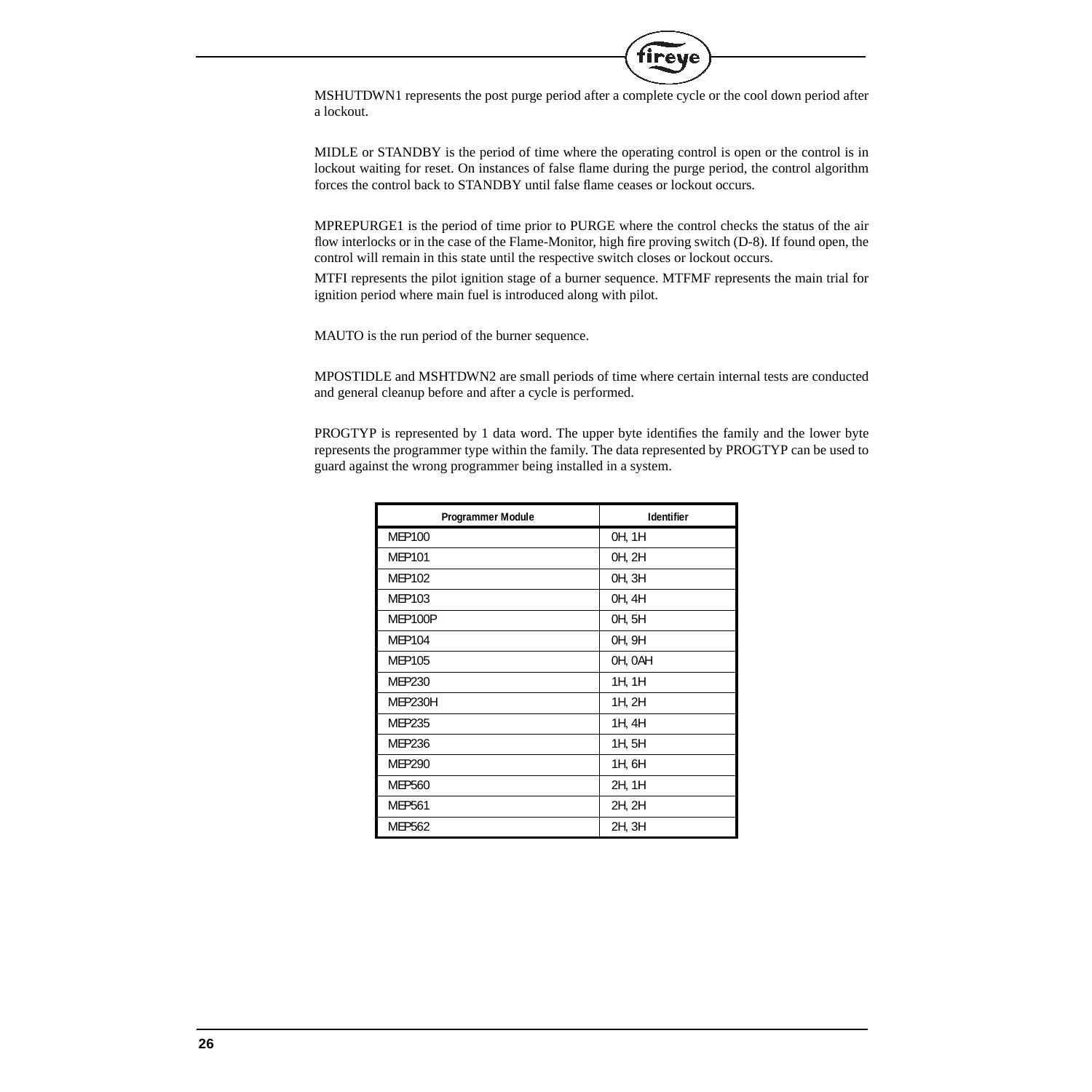

 $^{\circledR}$ 

#### **Message Table Description**

| <b>DEC</b>     | <b>HEX</b>      | <b>MicroM Message</b>                           |
|----------------|-----------------|-------------------------------------------------|
| 1              | 1               | L1-7 OPEN                                       |
| $\overline{2}$ | 2               | <b>FALSE FLAME</b>                              |
| $\mathfrak{Z}$ | $\mathfrak{Z}$  | <b>STARTING BURNER</b>                          |
| 4              | 4               |                                                 |
| 5              | 5               | <b>INTRLCK OPEN</b>                             |
| 6              | 6               | LOCKOUT LINE FREQUENCY NOISE DETECTED           |
| 7              | $\overline{7}$  | LOCKOUT FLAME FAIL - PTFI                       |
| 8              | 8               | <b>UNIT ADDRESS</b>                             |
| 9              | 9               | <b>MTFI</b>                                     |
| 10             | 0AH             | <b>IGNITION TIMING</b>                          |
| 11             | 0BH             |                                                 |
| 12             | 0CH             | <b>FLAME SIGNAL</b>                             |
| 13             | 0 <sub>DH</sub> | <b>CYCLE COMPLETE</b>                           |
| 14             | 0EH             | 0FF                                             |
|                |                 |                                                 |
| 16             | 10H             | LOCKOUT AMPLIFIER HIGH COUNT FAIL               |
| 19             | 13H             | <b>LOCKOUT FLAME FAIL - MTFI</b>                |
| 20             | 14H             | LOCKOUT FALSE FLAME - STANDBY                   |
| 21             | 15H             | <b>LOCKOUT INTRLCK OPEN</b>                     |
| 22             | 16H             | LOCKOUT INTRLCK CLOSED                          |
| 23             | 17H             | INTRLCK CLOSED (PROVING AIR FLOW OPEN AT START) |
| 24             | 18H             | <b>LOCKOUT OPTO FAILURE</b>                     |
| 30             | 1EH             | <b>FALSE FLAME</b>                              |
| 37             | 25H             | LOCKOUT FLAME FAIL - AUTO                       |
| 39             | 27H             | <b>FUEL VALVE STATE CHANGE</b>                  |
| 40             | 28H             | AIR FLOW CLOSED                                 |
| 54             | 36H             | <b>LOCKOUT CHECK CHASSIS</b>                    |
| 55             | 37H             | LOCKOUT CHECK PROGRAMMER                        |
| 56             | 38H             | <b>LOCKOUT CHECK AMPLIFIER</b>                  |
| 58             | 3AH             | LOCKOUT AMPLIFIER AUTO CHECK FAIL               |
| 59             | 3BH             | LOCKOUT CHECK BLOWN FUSE                        |
| 76             | 4CH             | <b>LOCKOUT CHECK SCANNER</b>                    |

#### **Addressing Modes**

For communication in a multi-burner or multi-control environment, each MicroM must have a unique address. The range of address allowed within the MicroM is 0 to 31 allowing for a possible 32 units to be connected in a single multi-drop node. As shipped the default address is 0. The address of the MicroM may be set using two methods. Using the ED510 display, it is necessary is SCRL to the PROGRAM SETUP menu and enter that submenu with the MODE key. SCRL down until the display indicates UNIT ADDRESS with the actual address of the MicroM being displayed on the top line of the display. Pressing and releasing the RESET key will cause the address to increment. The address after 31 is 0. The second method is to use the local reset located on the plug-in board. It is first necessary to open the operating control (L1-7) to have the MicroM in the IDLE or STANDBY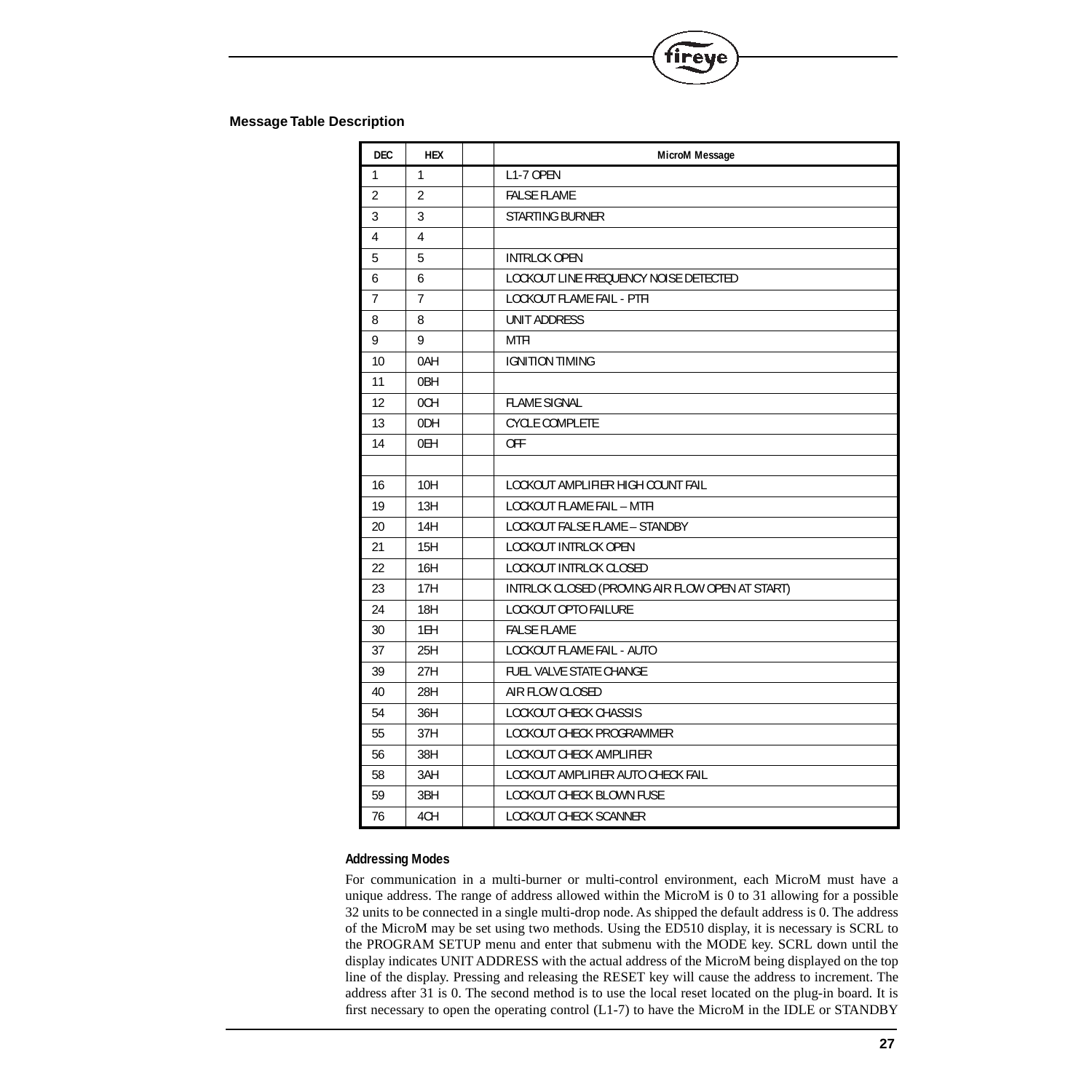

position. Depressing the reset switch for greater than 10 seconds will cause the address of the MicroM to be displayed in a binary format on the LEDs located on the programmer board. Because the default is address 0, and since address 0 would mean no LEDs would be lit; the ALARM LED is made to flash when the address is 0. The OP CTRL LED is the least significant bit while the ALARM relay is the most significant bit. To increment the address counter, depress and release the RESET push button and observe the LED pattern. If the RESET switch is untouched for 30 seconds the current address displayed will be stored to memory and the MicroM will automatically exit the address mode.

# **TEST JACK VOLTAGE**

For all amplifiers, the MicroM provides a uniform 0-10 volt signal to represent the flame signal strength. A signal reading greater than 4 volts is considered sufficient to provide reliable operation. This same signal is also available in a numerical format on the ED510 display. The chart below correlates the test jack voltage to the numerical value. The signal clamps at 10 volts at a numerical value greater than 42 and the numerical value clamps at 80.

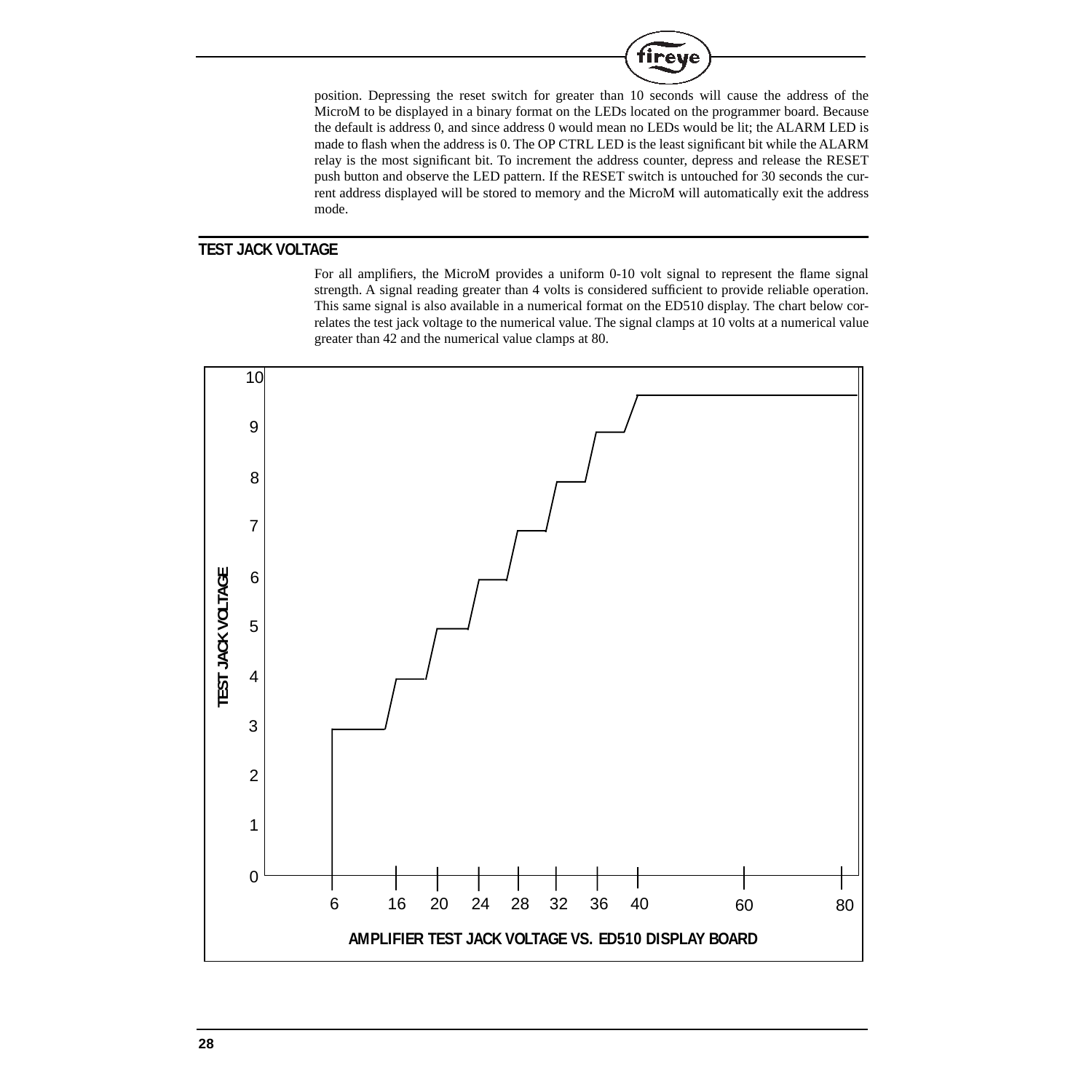

The test jacks are located on the amplifier card, if external access is desired for a panel meter the shown below will assist you in locating the position to drill through on the front cover. The hole sizes should be large enough to accommodate the body of the meta probes. The tests accept meta probes up to .080" or 2mm diameter.

 $^{\circledR}$ 



# **INSTALLATION TESTING**

# **Use of Test Meter (All Controls)**

Testing the Fireye MicroM Controls requires the use of a test AC/DC multimeter, with a minimum 1000 ohm/volt AC scale and 20,000 ohm/volt DC scale.

With the test meter on the DC scale, and the test meter leads inserted into the test jacks on the amplifier (Red for positive (+) polarity, Black for minus (-) polarity), a DC voltage reading of 4.0 to 10 volts for all amplifier types should be obtained when the control is detecting flame and 0 volts when no flame is present. Wildly fluctuating readings are an indication of an unstable flame or flame sensor requiring maintenance. Inadequate flame signal may be improved by:

- **1.** Assuring that the flame detector and wiring installations have followed the instructions on pages 3 and 4.
- **2.** Assuring that the flame detector is clean and within the ambient temperature limits.
- **3.** Assuring that the flame is sufficiently large to detect.
- **4.** Assuring that the flame quality (fuel to air ratio, combustion air velocity) is satisfactory.
- **5.** Trying a shorter sight pipe or increasing the sight pipe diameter. **(The burner manufacturer should be consulted before mechanical changes are made).**

When using a flame rectification amplifier, a micro-ammeter may be connected in series with the wire to Terminal S2. Normal flame will produce a meter reading between 4 and 10 micro-amps.

With the test meter on the AC scale, line and load voltages may be measured at the identified test points on the chassis.



**WARNING: Before making a pilot flame test, manually shut off the fuel supply to the main burner.**

#### **Normal Pilot Flame Test (MEP560, MEP561, MEP562 Programmers Only)**

- **1.** At pilot trial for ignition (PTFI) place the Run/Check switch in the Check position.
- **2.** During the pilot flame test and adjustment period, if flame is not detected within 30 seconds, the control will lock out and require manual reset to initiate another cycle.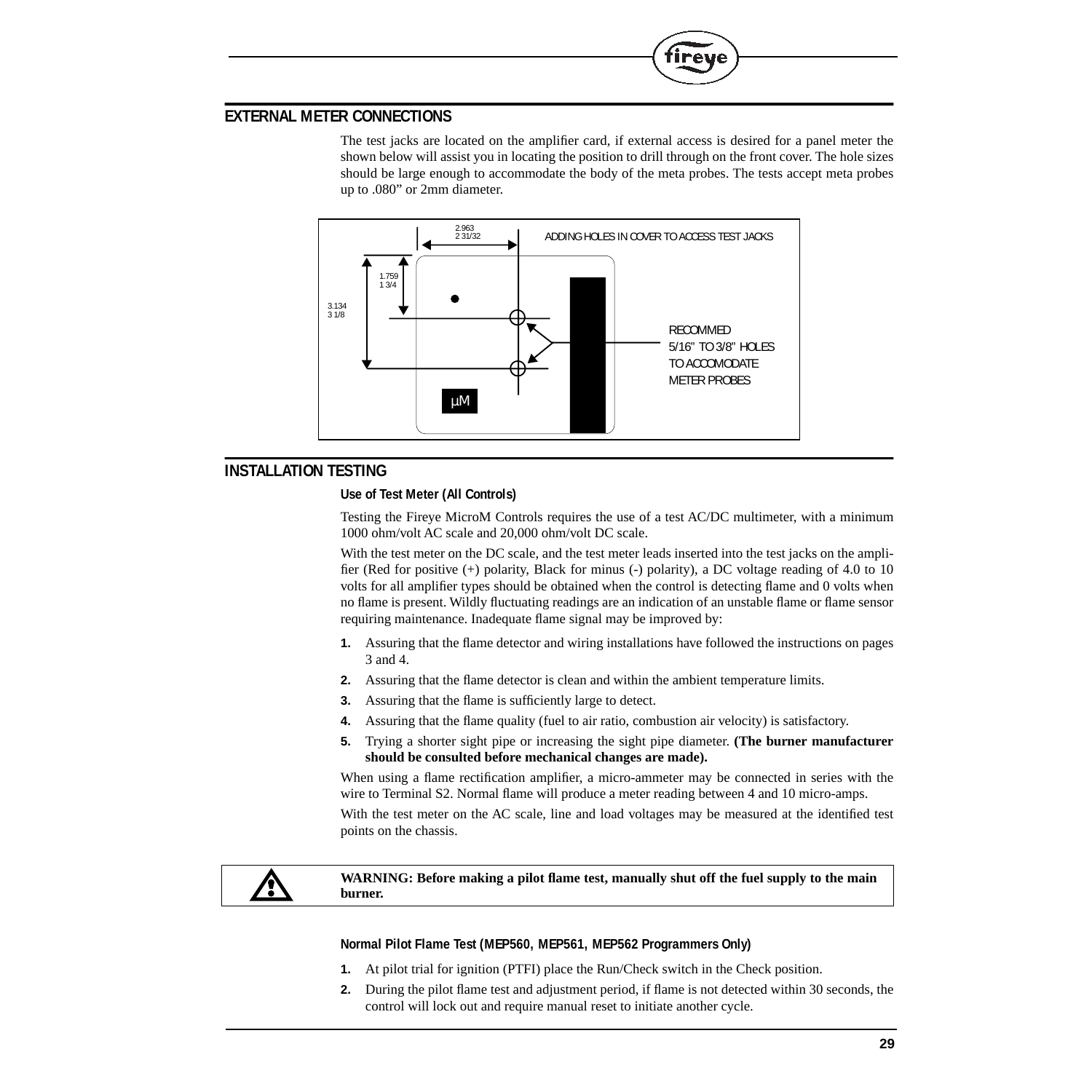**3.** Observe the pilot flame signal on the test meter or the ED510 display. If the flame signal is below 4.0 volts DC or a reading of 10 on a remote display, re-adjust the pilot flame or realign the flame detector.

(R)

reve



**WARNING: DO NOT TOUCH a flame rectification rod with power applied.**

- **4.** When using UV detection, a test is required to verify that UV radiation from the ignition spark is not being detected. To accomplish this, manually shut off both the pilot and main fuels. Initiate a normal start-up. Observe the test meter which should read no more than 1/2 volt DC. If higher levels are observed, realign the UV scanner, and/or shield the spark from the scanner's view.
- **5.** Move the Run/Check switch to the Run position, check pilot flame response time by manually shutting off the pilot fuel and initiate a normal start-up. With no pilot flame present, the control will de-energize the pilot assembly at the end of the trial for ignition interval (selectable by dipswitch #4) and go into safety shutdown.

**WARNING: The minimum pilot test must be accomplished by a trained and qualified burner technician.**

#### **Minimum Pilot Test**

This test assures that the flame detector will not sense a pilot flame too small to light a the main flame reliably. It must be made on every new installation as well as following the repositioning or replacement of the flame detector. This procedure should not be used on a direct spark burner.

- **1.** Manually shut off the fuel to the main burner.
- **2.** Place the Run/Check switch in the Check position. (MEP500 Series Programmers only).
- **3.** Connect a test meter to the test jacks on the Amplifier Module or observe the reading on the ED510 display.
- **4.** Initiate a normal start-up.
- **5.** Reduce the fuel to the pilot until the DC voltmeter reads 4.0 volts. This is the minimum pilot. For flame rectification the flame signal for minimum pilot varies depending on the application. See WARNING below.
- **6.** Return the Run/Check switch to the Run position (MEP500 Series Programmers only).
- **7.** Slowly turn on the main fuel and insure the main flame lights off promptly and normally.

**WARNING: If light off is delayed, shut off the power to the installation. Realign the flame detector so a larger pilot flame is required before flame is detected. Repeat this test until the main flame lights reliably with minimum pilot.**

#### **Flame Failure Test**

- **1.** Temporarily connect spark ignition and pilot to Terminal #3.
- **2.** Initiate a normal start-up.
- **3.** Manually shut off all fuel and observe the loss of flame signal on the test meter.
- **4.** If flame signal does not reduce to zero within the flame failure response time of the control (FFRT determined by the selection of the amplifier), verify the UV flame detector is not actuated by the ignition spark. If spark is detected, a metallic shield or relocation of the UV detector is required.



**5. IMPORTANT: When the test is completed, reconnect the spark ignition to Terminal #4.**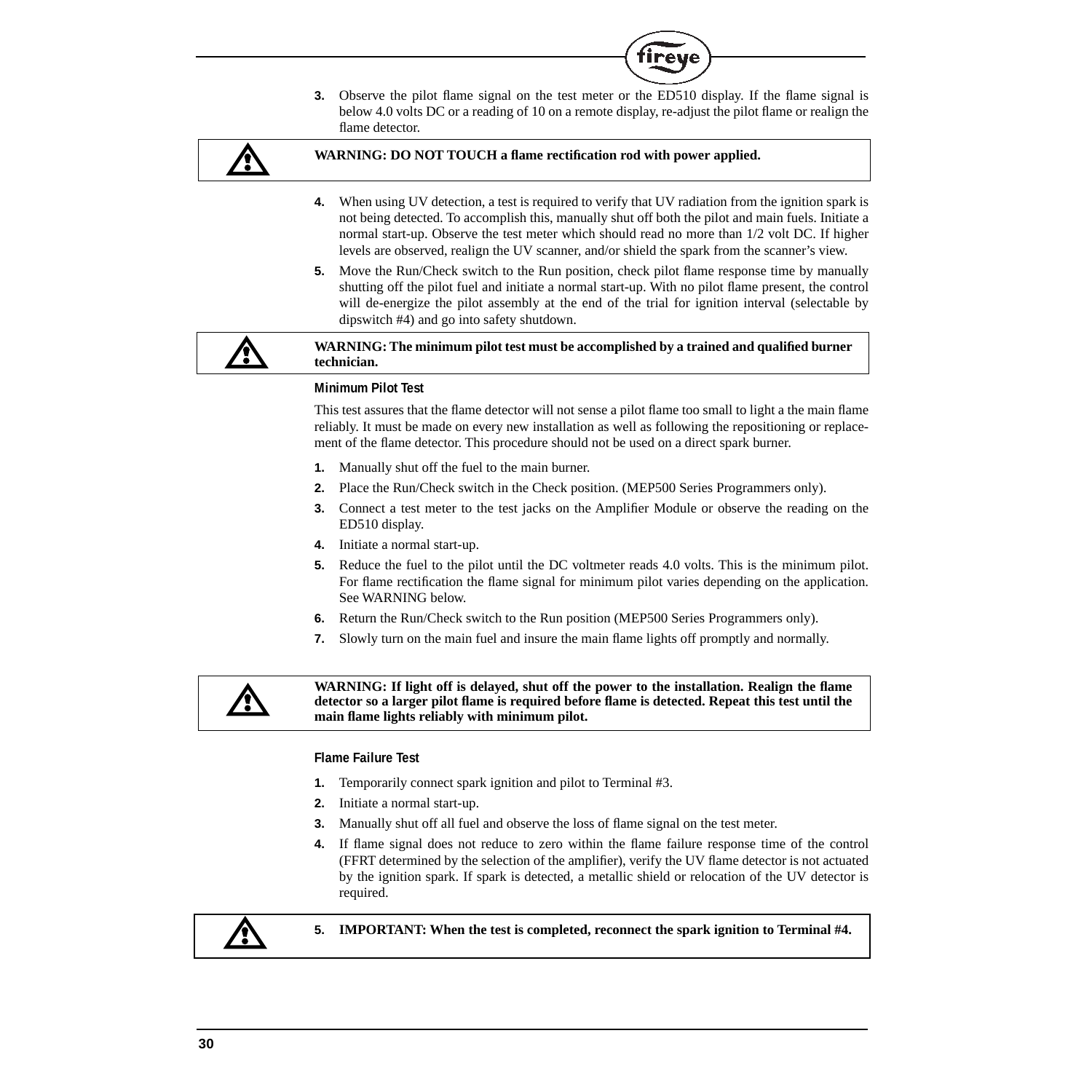# **Wiring Arrangements**

**IMPORTANT: Use moisture resistant wire rated 90°C minimum. CAUTION: When powered, 560 VAC across S1, S2 with MEUV4, MEUV1, MEUVS4 and MEUVS1; 260 VAC across S1, S2 with MERT4 and MERT1.**

I

**CAUTION: Control wiring procedures which deviate from those shown in the diagrams may bypass safety functions designed in the control. Check with the Fireye Representative before deviating from the recommended wiring diagrams.**

 $^{\circledR}$ 

٠e

#### **FIGURE 6.** WIRING ARRANGEMENT FOR PILOT IGNITED BURNERS USING MEP100 AND MEP200 SERIES PROGRAMMERS



\*For intermittent ignition, connect to terminal 3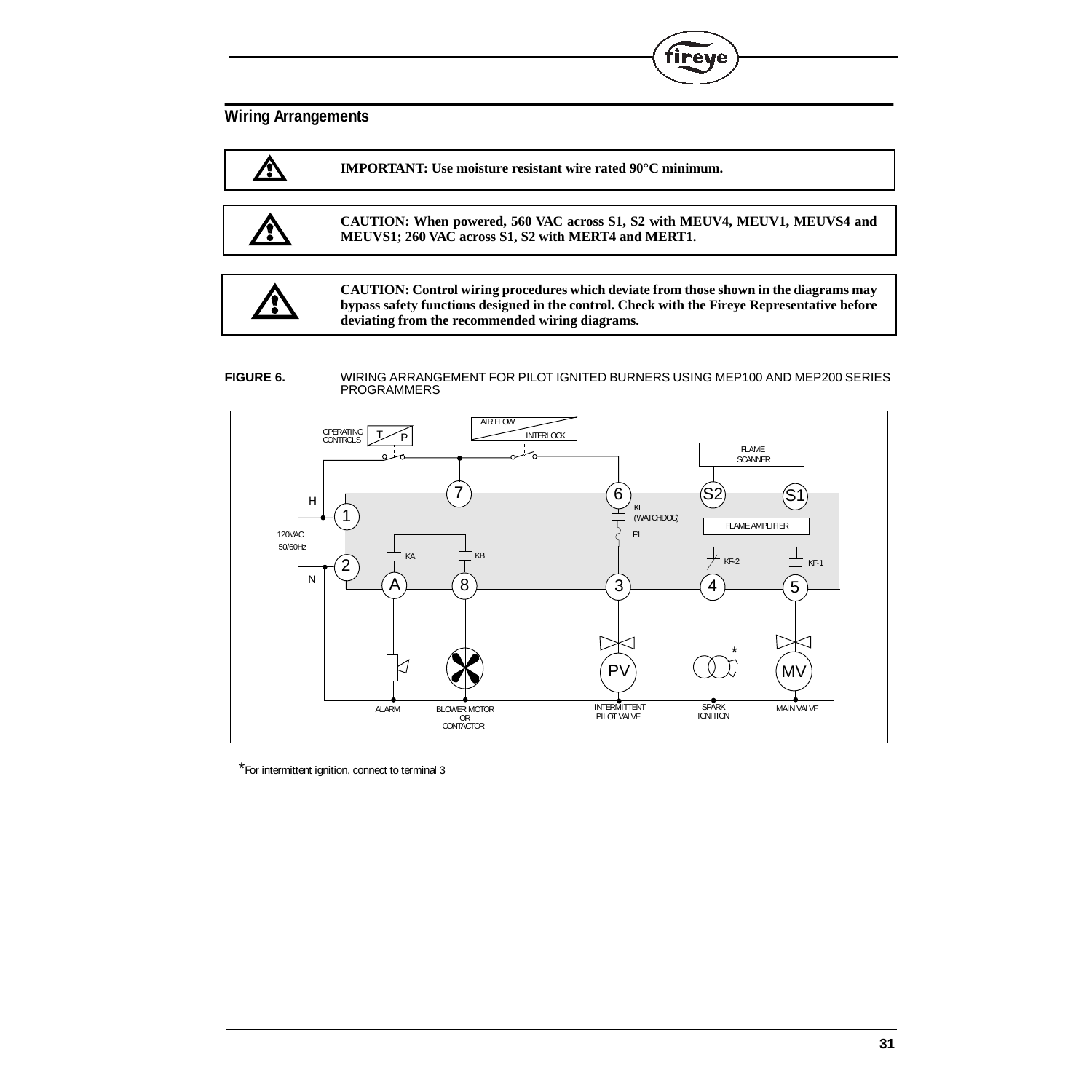

**FIGURE 7.** WIRING ARRANGEMENT FOR PILOT IGNITED BURNERS AND PROVISION FOR MAIN FLAME STABILIZATION USING MEP236 SERIES PROGRAMMERS



#### **FIGURE 8.** WIRING ARANGEMENT FOR DIRECT SPARK IGNITED BURNER, TWO STAGE OPERATION USING MEP100 AND MEP200 SERIES PROGRAMMERS



\*For intermittent ignition, connect to terminal 3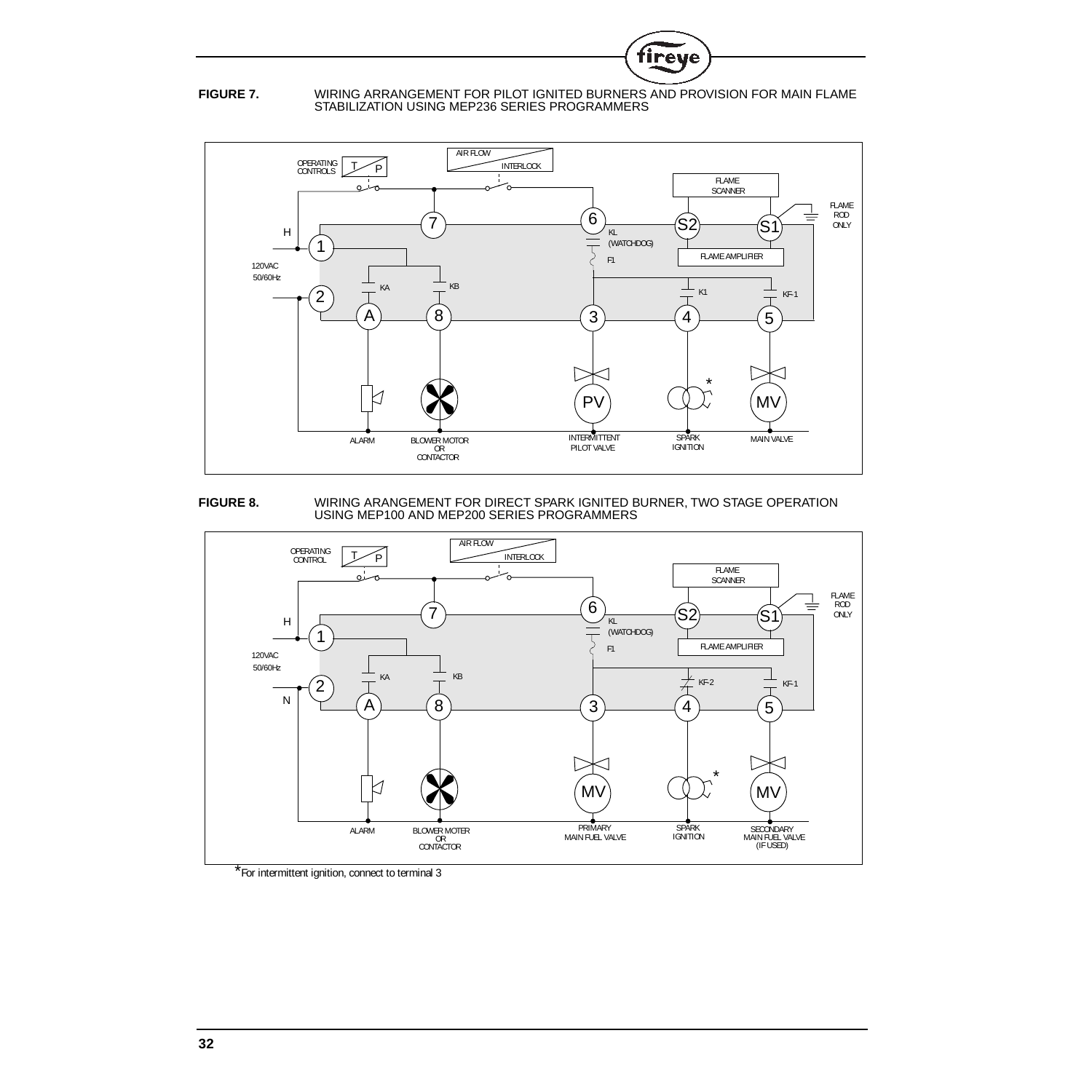



#### **FIGURE 10.** WIRING ARRANGEMENT FOR DIRECT SPARK IGNITED BURNERS AND INTERRUPTED IGNITION USING MEP500 SERIES PROGRAMMERS



\*For intermittent ignition, connect to terminal 3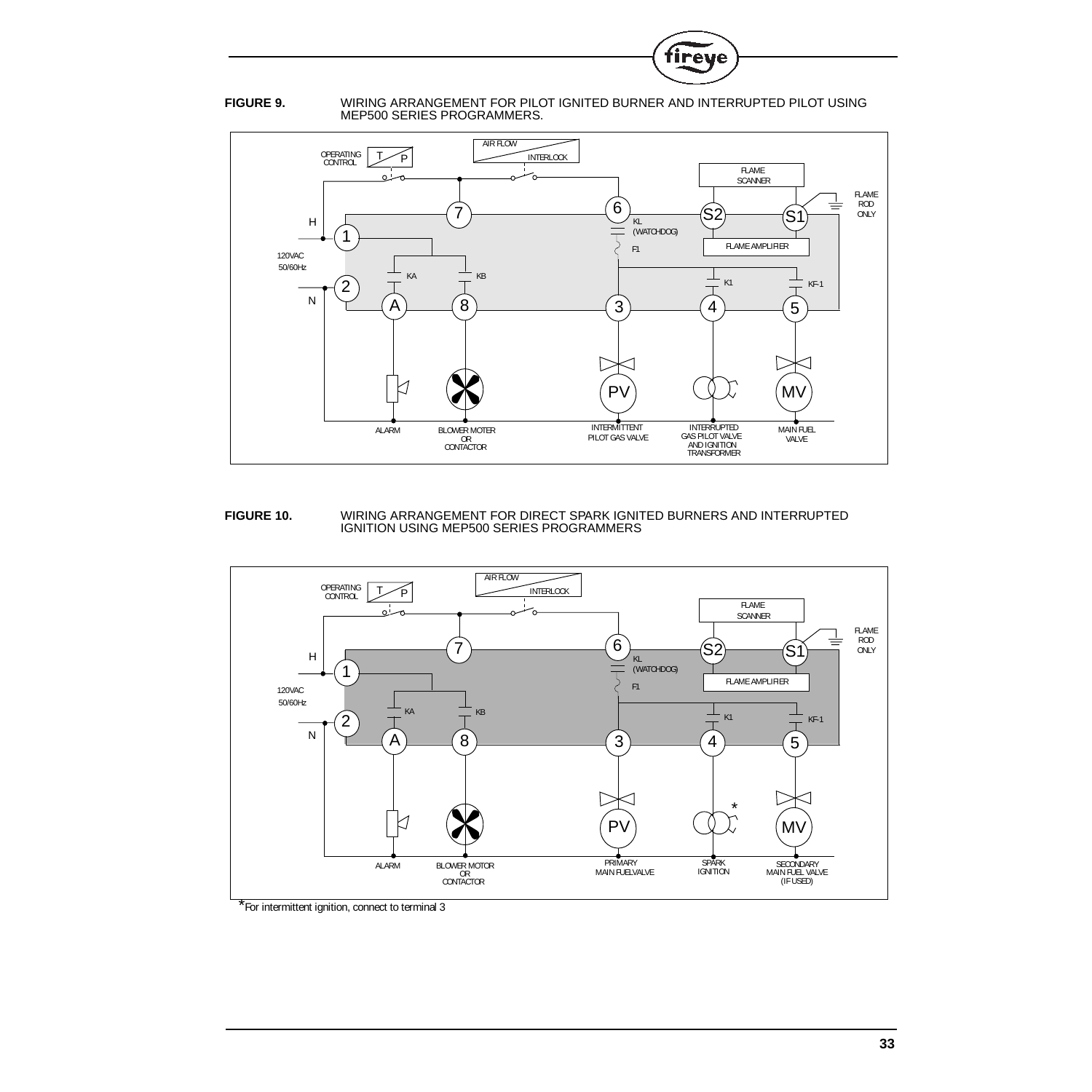



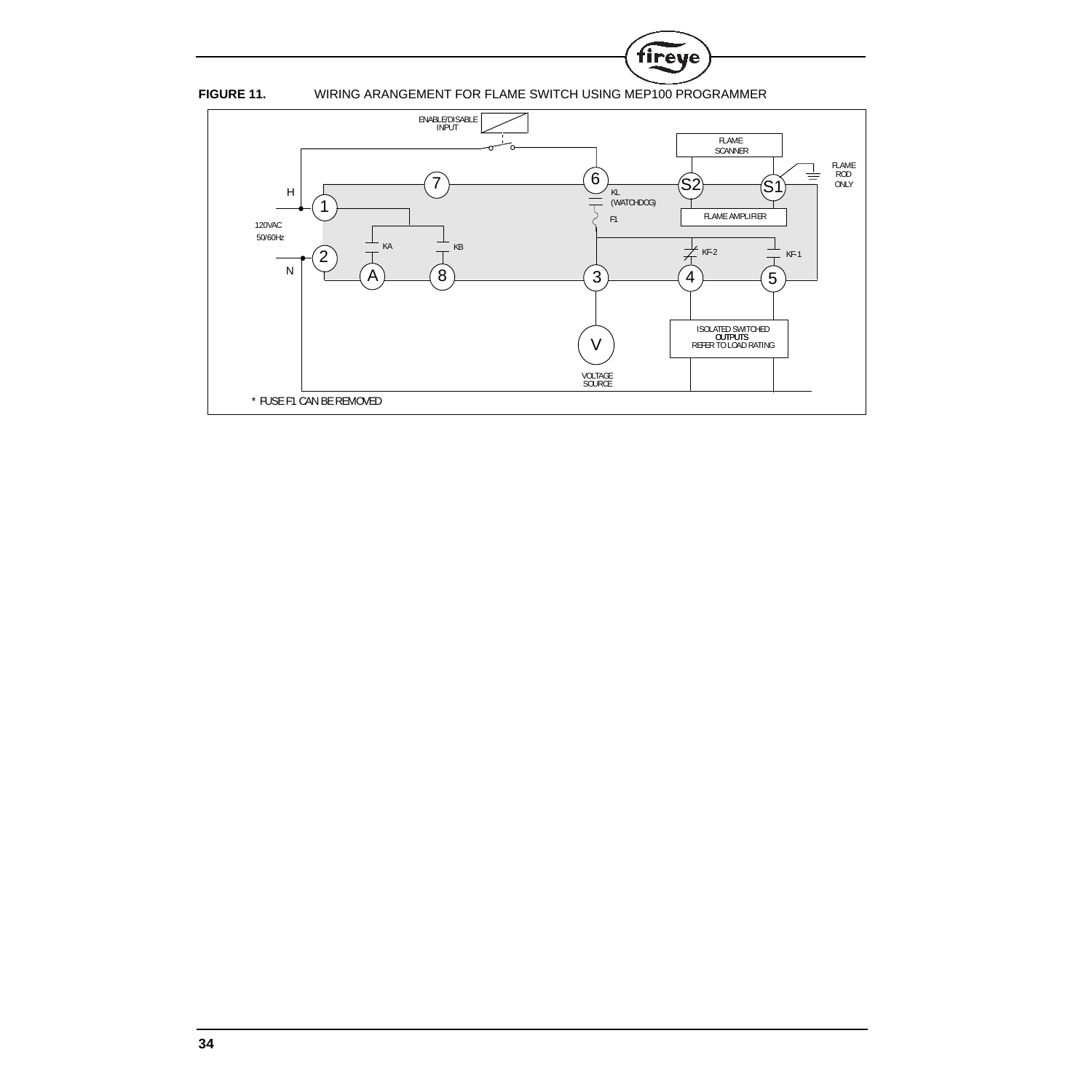



 $^{\circledR}$ 

ireve

**IMPORTANT: Use moisture resistant wire rated 90°C minimum**.

<u> A</u>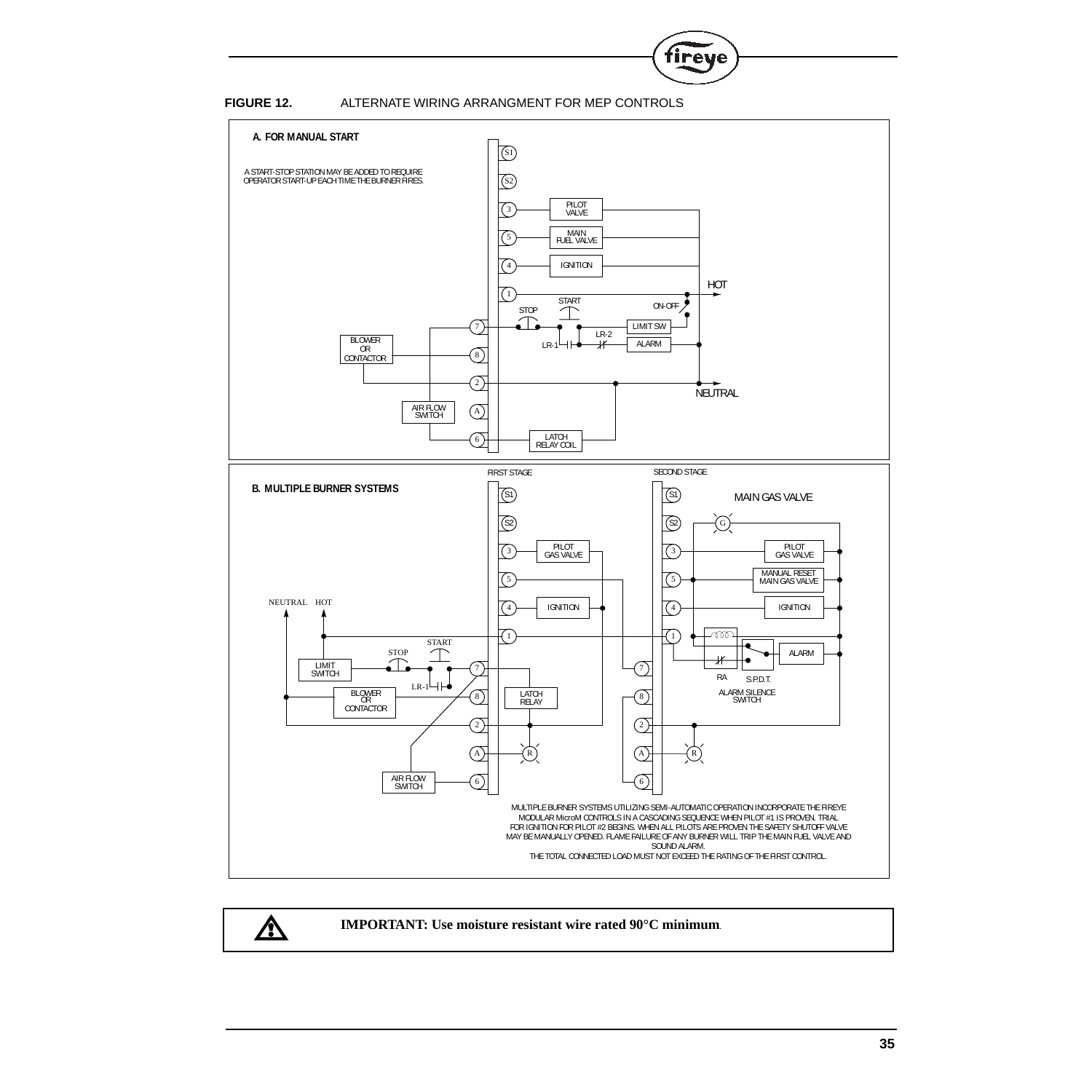





\*For intermittent ignition, connect to terminal 3

\*\*Combined current from Terminal 8 must not exceed 9.8 Amps

#### **FIGURE 14.** BACKWARD COMPATIBLE WIRING USING MEP500 SERIES PROGRAMMERS (PILOT IGNITED BURNERS)



\*For intermittent ignition, connect to terminal 3

\*\*Combined current from Terminal 8 must not exceed 9.8 Amps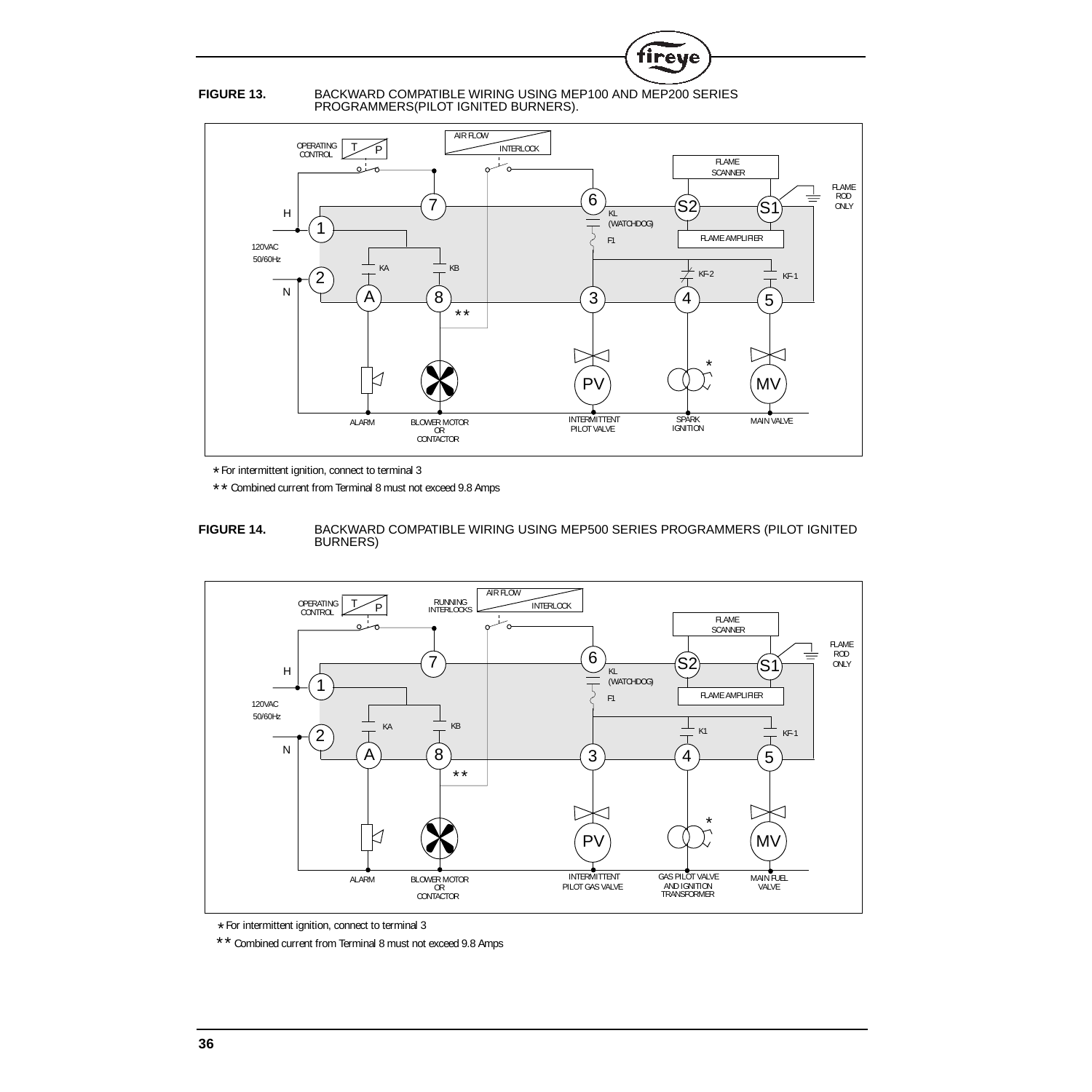# **SUGGESTED GROUNDING RULES**

The MicroM system, being microprocessor based, requires a ground system that provides a zerovoltage reference. The voltage measured from L2 to all other terminals except L1 should be 0 volts.

 $^{\circledR}$ 

- **1.** The most effective ground is to run the ground wire in the same raceway as the hot and neutral from the main distribution service panel (not intermediate sub-panels) to the burner control panel and insure that this ground wire is well bonded to the control panel.
- **2.** The wiring base of the MicroM must have earth ground providing a connection between the sub-base and the control panel or the burner.
- **3.** The earth ground wire must be capable of conducting the current to blow the 20A fuse in event of an internal short circuit. A number 14 AWG copper conductor is adequate, wide straps or brackets are preferred rather than lead wires.
- **4.** The ground path needs to be low impedance (less than 1 ohm) to the equipment frame which in turn needs a low impedance to earth ground. For a ground path to be low impedance at RF frequencies, the connection must be made with minimum length conductors having maximum surface areas.
- **5.** All connections should be free of nonconductive coatings and protected against rust.
- **6.** Utilizing conduit as a means of providing a ground must be avoided.
- **7.** Installing ground rods at the burner control panel defeats the purpose of a single point ground as described above and could also present a safety hazard.

# **INSTALLATION**

Do not run high voltage ignition transformer wires in the same conduit with flame detection wiring.

Do not run scanner wires in a conduit with line voltage circuits.

Ensure the frame of the ignition transformer is securely connected to control panel frame or preferably the burner frame.

The MicroM chassis (MEC120) contains a transient suppressing device connected internally across hot and neutral and then to the internal bracket. For this to be effective the chassis must be screwed securely into the wiring subbase.

# **REMOTE DISPLAY**

When the ED510 is to be remotely mounted on the front of the control panel, the ED580 cable must contain a ferrite core, currently supplied by Fireye with the cable. High frequency currents flow more to the surface of the conductor. The 60 Hz ground system, properly designed, has sufficient lowimpedance at 60 Hz to maintain all metal surfaces at the same ground reference. But, this same system is unable to provide this at higher frequencies, because of the increased impedance caused by the 'skin effect'. The purpose of the ferrite core is to provide a low-impedance at these higher frequencies and absorb this unwanted energy.

Care must be taken not to route the ED580 cable in close proximity to any starter motor contactors located in the control panel or across any high voltage ignition wires. Refer to Fireye bulletin E8002 for proper installation.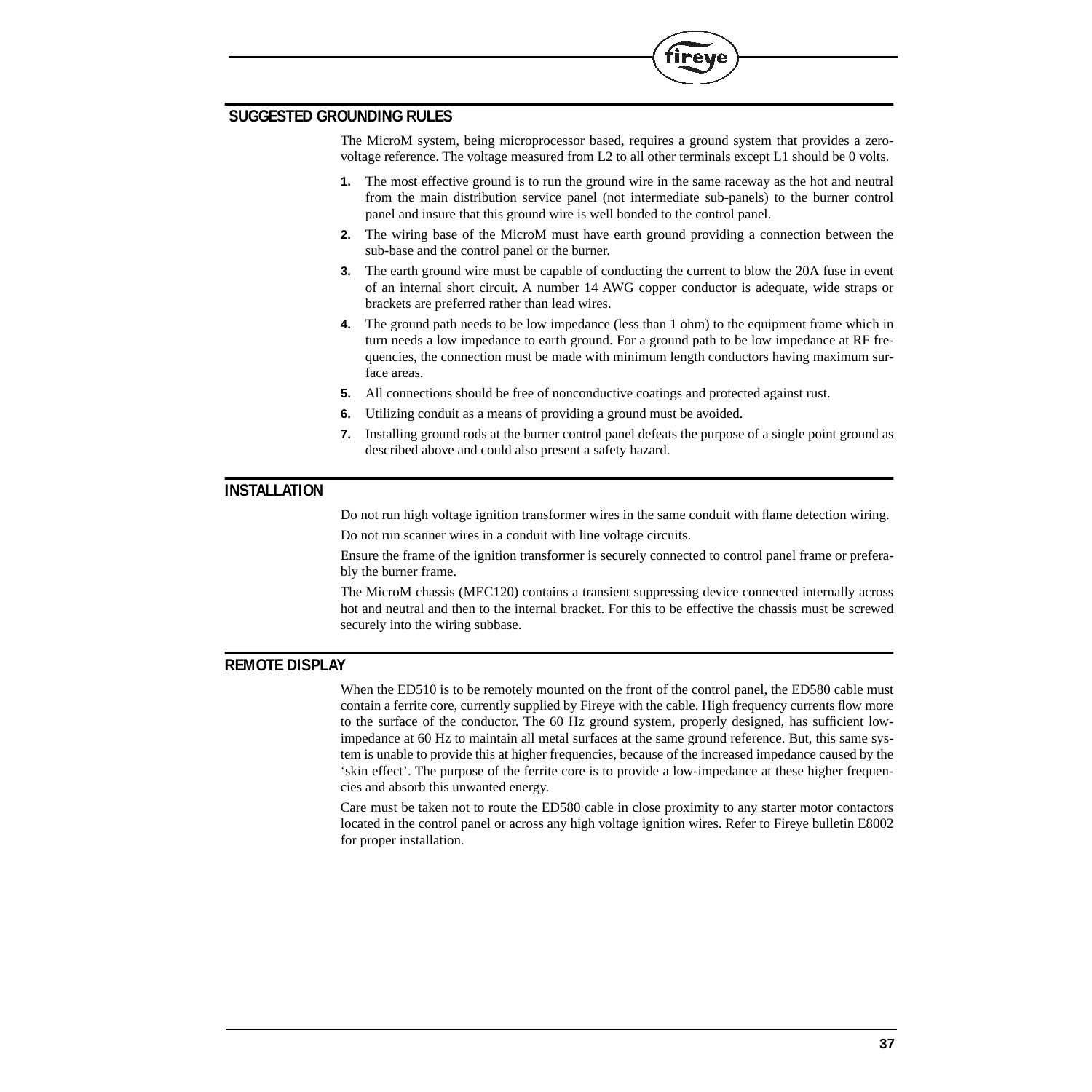# **COMMUNICATIONS**

When interfacing Fireye controls to a communication system, be it an E500, PLC or other microprocessor based device, ferrite cores should also be utilized. Proper twisted shielded pair cable must be utilized. In a multi-drop system, the shields should be tied together within a cabinet and not to any ground point. The shield at the source end of the cable of the multi-drop connection can then be terminated to ground. Source end is defined as the originating end of the communication system

**R** 

Care must be taken not to route communication cables in close proximity to any starter motor contactors located in the control panel or across any high voltage ignition wires. Refer to Fireye bulletin E8002 for proper installation.

# **SCANNERS**

The armored cable supplied with the Ultra-Violet and Infrared scanners should be connected to equipment by means of a good mechanical connection such as a conduit fitting. It may be necessary to utilize heat insulator (P/N 35-69) to isolate the sensing end of the scanner from boiler ground. Care must be taken not to route the scanner cable across the high voltage ignition cable. The high energy ignition cable should be checked periodically for cracking, connections and aging.

In applications using flame rod units and the MERT amplifier, it may be beneficial to route a separate return wire from the S1 terminal to the flame rod assembly. This will minimize the effects of transient currents flowing into the MicroM.

In all cases, scanner wires should be routed in separate conduit and not joined with any high voltage AC or ignition cables.

# **MAINTENANCE**

Periodically, the spark electrode should be inspected for proper gapping and cracked ceramics. At ignition time, the high energy from the ignition transformer will attempt to conduct to the point of least resistance and with an improper spark gap, where the conduction takes place will no longer be controlled.

The VA rating of the control transformer must be sized to handle the inrush currents of the pilot solenoid and ignition transformer at PTFI and then the inrush currents of the main fuel valve assembly at MTFI time.

Inspect neatness of wiring in junction boxes and cabinets. It is best to have connections short and direct and also not having wires bunched up and tied off. Also, connections should be periodically inspected for tightness and corrosion.

# **INSTALLATION - UV SCANNERS**

Where possible, obtain the burner manufacturer's instructions for mounting the scanner. This information is available for most standard burners. The scanner mounting should comply with the following general instructions:

- **1.** Position the UV1, UV2 scanner within 30 inches of the flame to be monitored; the 45UV5 within 72 inches, closer if possible.
- **2.** Select a scanner location that will remain within the ambient temperature limits of the UV Scanner. If cooling is required, use an insulating coupling (Fireye P/N 35-69 for UV1, UV2 Scanners, P/N 35-127-1 for 45UV5) to reduce conducted heat.
- **3.** The UVl, UV2, 45UV5 Scanners are designed to seal off the sight pipe up to 1 PSI pressure. Higher furnace pressures should be sealed off. To seal off positive furnace pressure up to 100 PSI for UV1, UV2 Scanners, install a quartz window coupling (#60-1257) For 45UV5 Scanners, use #60-1100 coupling. Add cooling air to reduce the scanner sight pipe temperature.
- **4.** Install the scanner on a standard NPT pipe (UV1: 1/2", UV2: 3/8", 45UV5: 1") whose position is rigidly fixed. If the scanner mounting pipe sights through the refractory, do not extend it more than halfway through. Swivel flanges are available if desired (#60-302 for UV1, UV2 Scanners,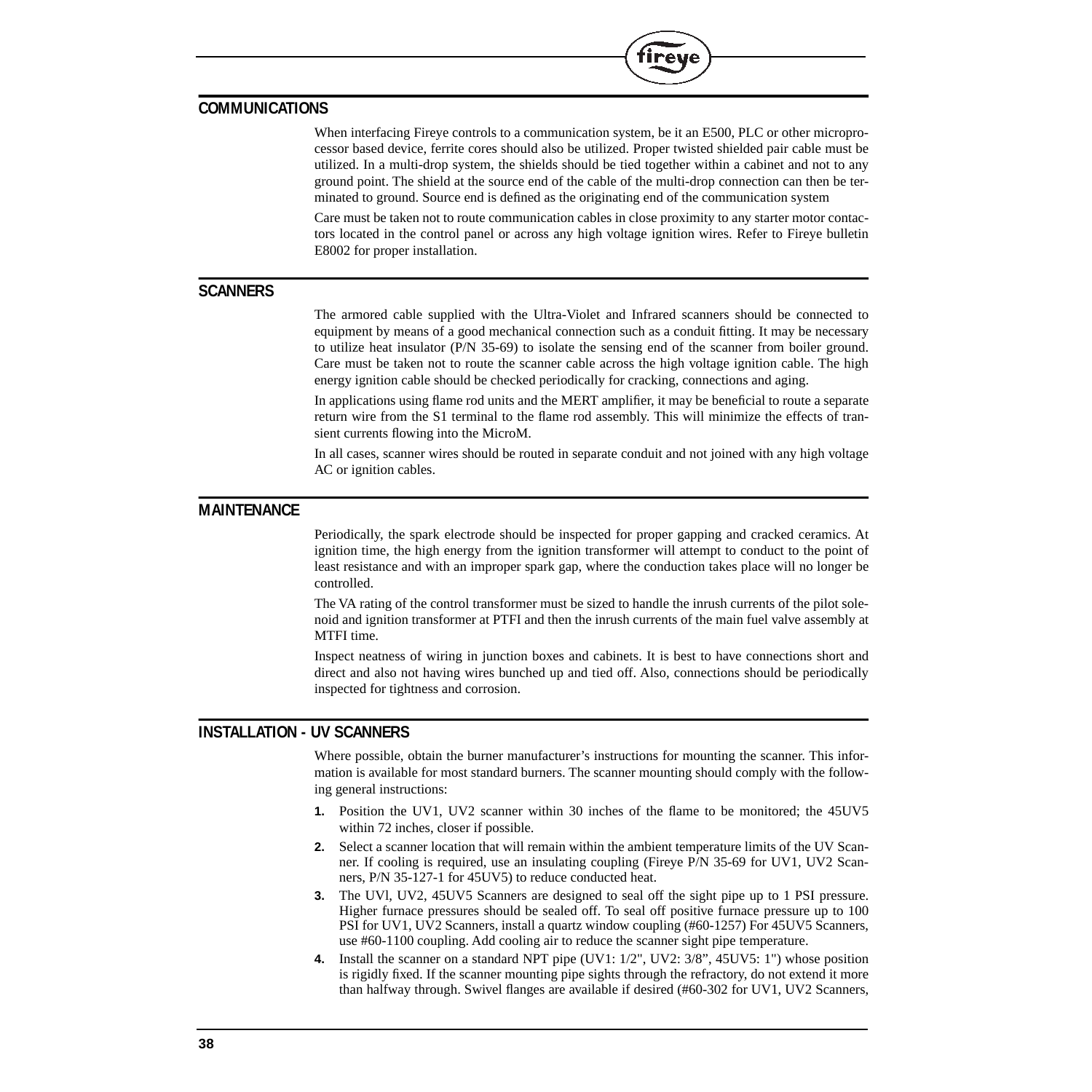

#60-1664-3 for 45UV5). The sight pipe must permit an unobstructed view of the pilot and/or main flame, and both pilot and main flames must completely cover the scanner field of view.



- **5.** Smoke or unburned combustion gases absorb ultraviolet energy. On installations with negative pressure combustion chambers, a small hole drilled in the UV 1, UV2 sight pipe will assist in keeping the pipe clean and free from smoke. For positive pressure furnaces, provide clean air to pressurize the sight pipe, if necessary.
- **6.** Two UV1 or UV2 Scanners may be installed on the burner if it is necessary to view two areas to obtain reliable detection of the flame. They should be wired in parallel. Only one repetitive selfchecking 45UV5 Scanner may be installed on a burner.

To increase scanner sensitivity with UV1, UV2 Scanners, a quartz lens permits location of the scanner at twice the normal distance. Use  $1/2$ " x  $1/2$ " pipe nipple between UV1 Scanner and the coupling. Use 3/8" pipe nipple and a 1/2" x 3/8" bushing on UV2 installations.

**7.** Request the assistance of any Fireye field office for recommendations of a proper scanner installation on a non-standard application.

# **TYPICAL SCANNER INSTALLATIONS**

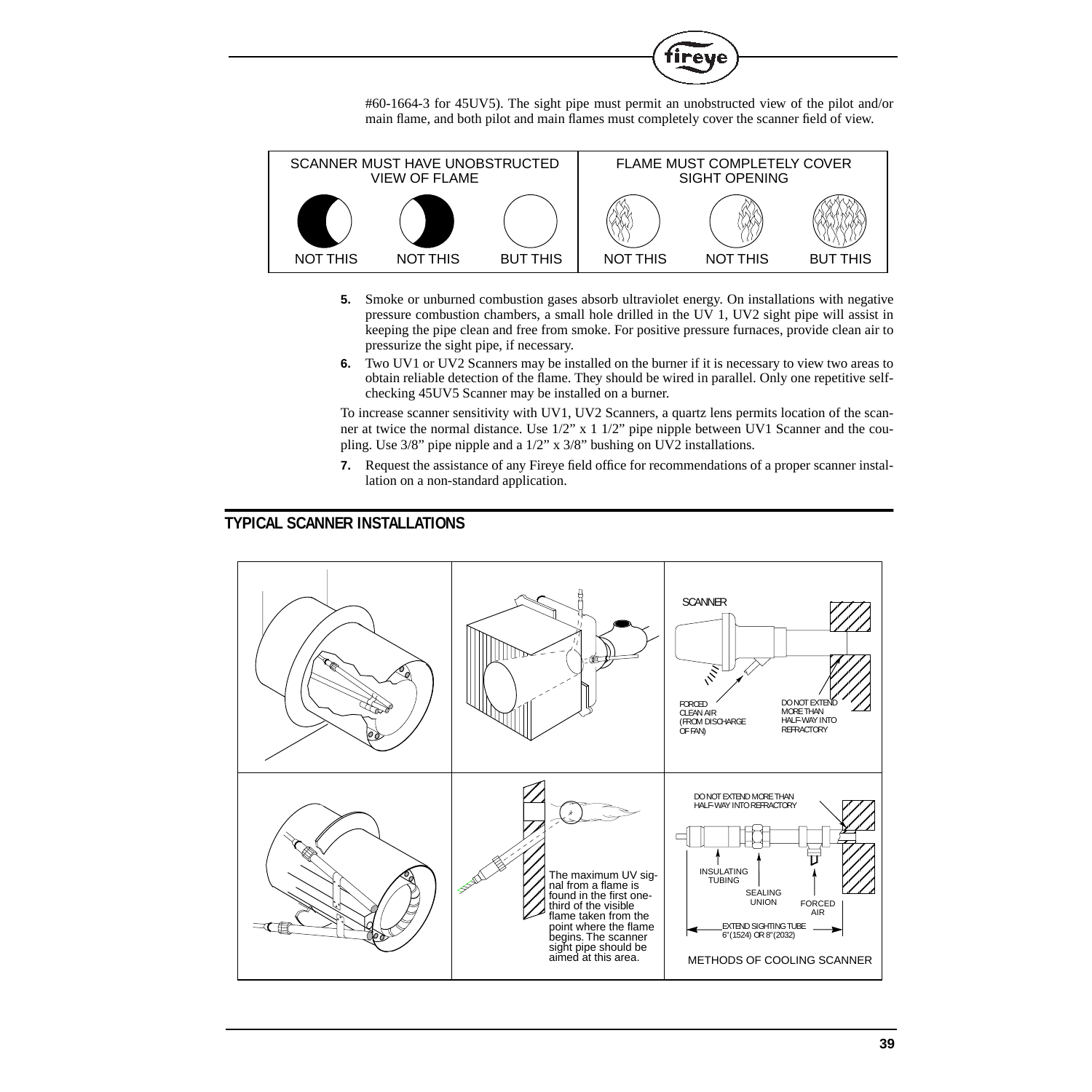# **OPERATION — 45UV5 SELF-CHECKING UV SCANNER**

Self-checking ultraviolet scanners should be used in applications where burner firing operation is continuous or where the burner is on for long periods of time without recycling. In addition, ultraviolet self-checking systems are mandatory in some locations.

 $^{\circledR}$ 

re

The operation of this type of system consists of maintaining the flame scanning capability at all times while also proving that the ultraviolet tube is firing properly. This is done periodically by mechanically closing off the sight of the UV tube and checking to make sure that the flame signal goes away. A shutter assembly in the 45UV5 scanner performs this function. The diagram below explains the process further.

If the shutter assembly in the scanner fails, the tube is faulty, or there is insufficient power to the scanner, the MicroM will LOCKOUT and display the following message LOCKOUT CHECK SCANNER. The ultraviolet tube is replaceable (P/N 4-314-1).

A lockout will result if a minimum signal is detected for three consecutive shutter closed periods.



#### **WIRING - UV SCANNERS**

To connect the scanner to the control, the UV1 Scanner is supplied with 36" or 72" of flexible cable.

The 45UV5 is supplied with four 72 inch lead wires. Install them in a suitable length of flexible armor cable and connect it to the control. A conduit connector is supplied with the scanner. Connect black wires (shutter) to terminals L1, L2; red wires (UV tube) to terminals S1, S2.

If it is necessary to extend the scanner wiring, the following instructions apply:

Scanner wires should be installed in a separate conduit. The wires from several scanners may be installed in a common conduit.

- **1.** Selection of Wire
	- a. Wiring: For extended scanner wiring up to 500 feet, and for shorter lengths to reduce signal loss, use a shielded wire (Belden 8254-RG62 coaxial cable, or equal) for **each scanner wire** of UV1, UV2 and **each red wire** of the 45UV5. **The ends of the shielding must be taped and not grounded.**
	- b. Asbestos insulated wire should be avoided.
	- c. Multiconductor cable is not recommended without prior factory approval.
- **2.** High voltage ignition wiring should not be installed in the same conduit with flame detector wires.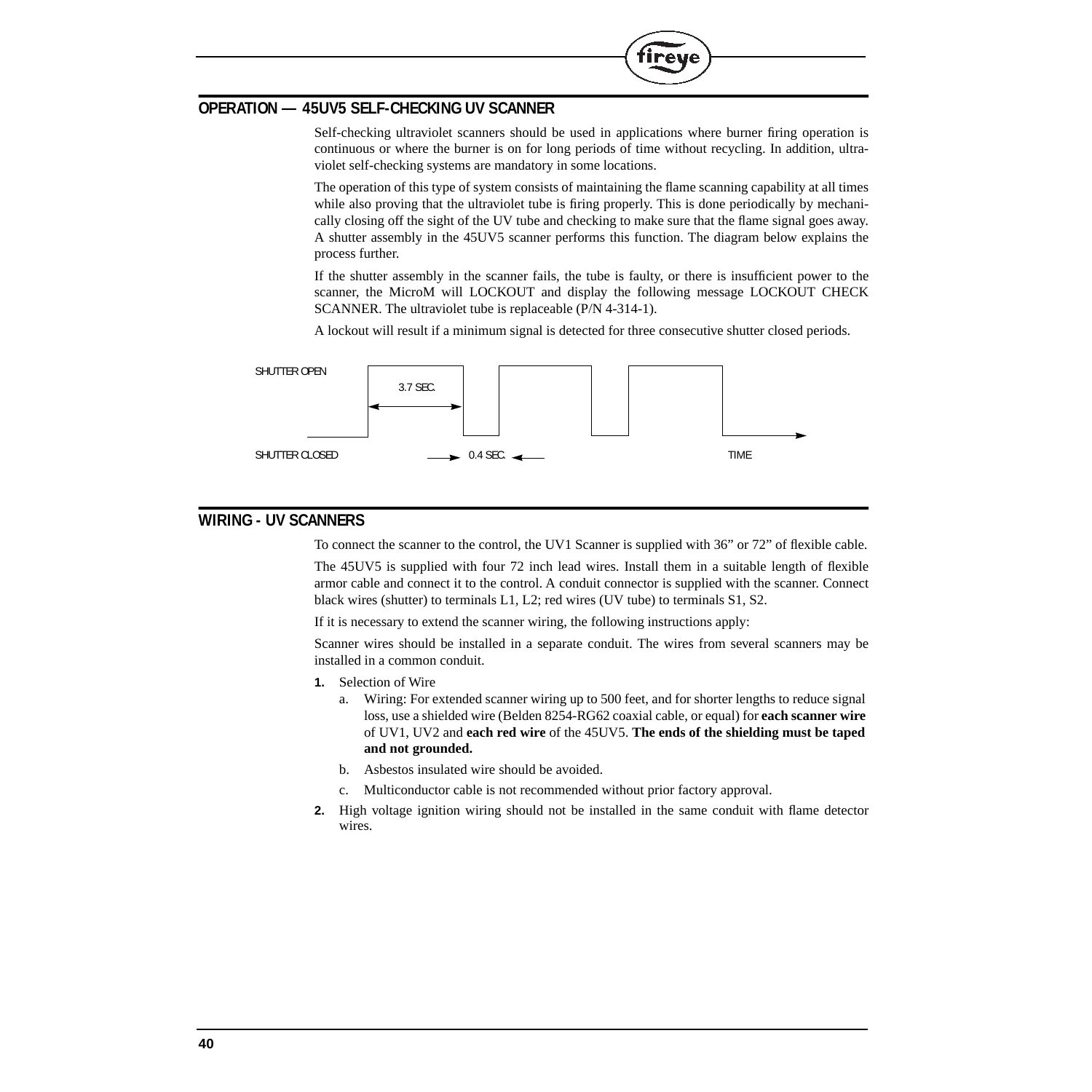

# **INSTALLATION—INFRARED SCANNER TYPE 48PT2**

Where possible, obtain the burner manufacturer's instructions for mounting the scanner, otherwise proceed as follows:

A single scanner is used to detect both pilot and main flames. The sight pipe on which the scanner mounts must be aimed so that the scanner sights a point at the intersection of main and pilot flames.

#### **Proper scanner positioning must assure the following:**

- **1.** Reliable pilot flame signal.
- **2.** Reliable main flame signal.
- **3.** A pilot flame too short or in the wrong position to ignite the main flame reliably, must not be detected.
- **4.** Scanner must have an unobstructed view of flame being monitored.
- **5.** Flame being monitored must completely cover the scanner field of view.
- **6.** To avoid nuisance shutdowns, it is important to avoid sighting hot refractory and to keep scanner temperature low (below  $125^{\circ}$  F) (50 $^{\circ}$ C).

When the proper position has been established, drill a hole through the furnace wall and install a 4" to 8" length of threaded 1/2" black iron pipe on which to mount the 48PT2 scanner.

**7.** When satisfactory sighting position has been confirmed by operating tests, the sight tube should be firmly welded in place.



# **Wiring**

Attach the cable supplied with the scanner to a junction box. Splice the cable wires to a pair of wires not smaller than #l8. Install the complete run in a separate conduit to the control. **Continuous conduit bonding between scanner and the control is mandatory!** Scanner may be located up to 100 feet from control. Do not pass scanner wiring through any junction box containing other wires. Do not run other wires through scanner conduit. Asbestos insulated wire should be avoided.

#### **Keeping the Scanner Cool**

The Infrared Scanner (Temperature Limit  $125^{\circ}$  F) should never get too hot to grasp comfortably in the hand. Keep the scanner cool by one or more of the following methods.

- **1.** Use 6" to 8" length of pipe between scanner and hot furnace front plate.
- **2.** Use insulating tube (Part No. 35-69) on the end of the iron pipe.
- **3.** Force air into sighting tube. Use Fireye Sealing Union (Part No. 60-801).
- **4.** Make sure sighting tube does not extend more than halfway into refractory wall.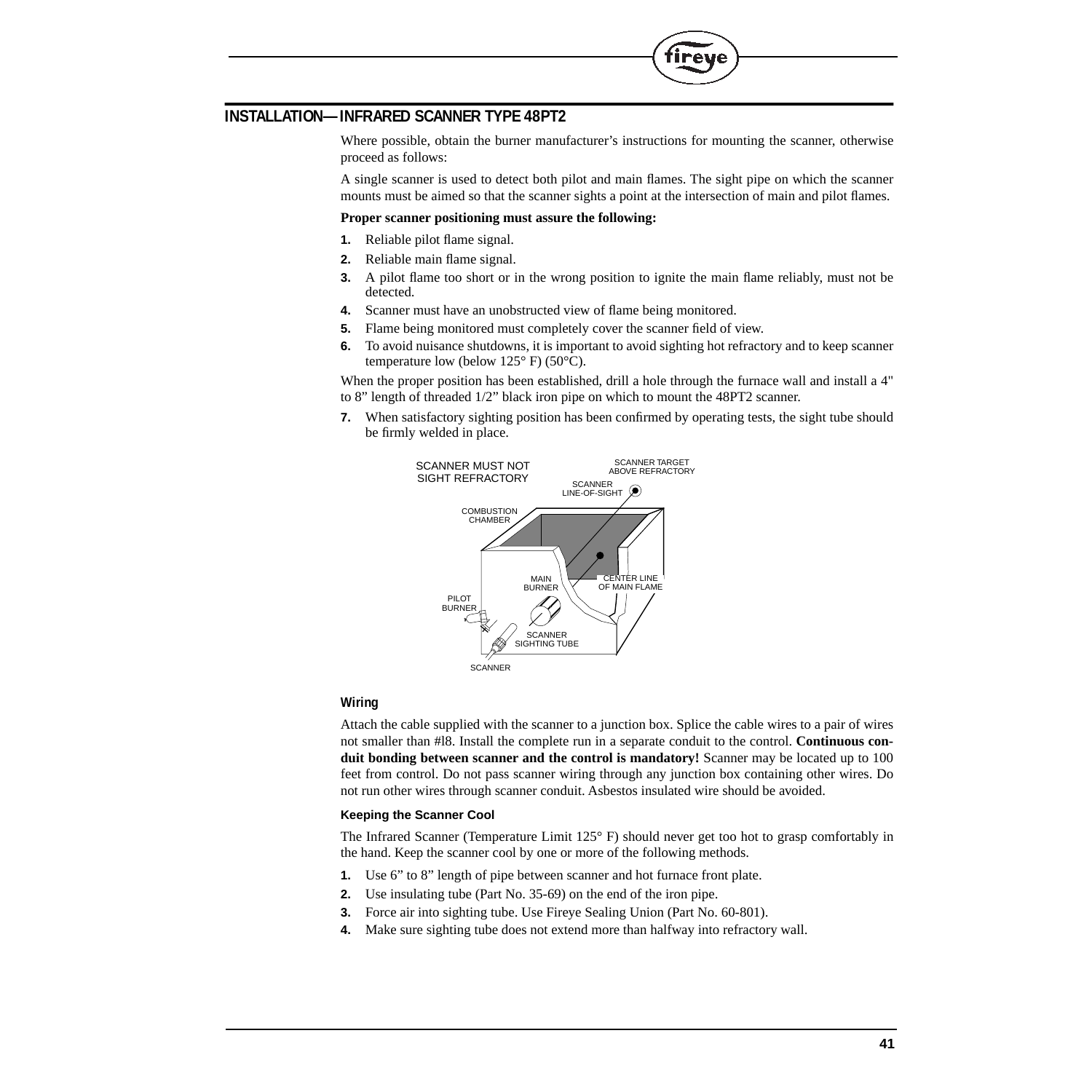# **INSTALLATION - 45CM1 PHOTOCELL MOUNT**

Test for Incandescent Refractory Hold-ln with Photocell Detector

Type 45CM1 Photocell Scanners are actuated by light energy. To assure that the flame failure response time is not extended by radiation from incandescent refractory, the following test is recommended:

 $^{\circledR}$ 

- **1.** Operate the burner, following the burner manufacturer's instructions, until the refractory is at maximum operating temperature.
- **2.** Turn off the main fuel supply manually.
- **3.** Observe the display flame signal which must drop below 10 within 4 seconds.
- **4.** If the flame failure response time exceed 4 seconds, reduce the amount of light at the Photocell with a screen, an orifice, or a filter lens, until the normal flame failure response is obtained.



# **INSTALLATION - 69NDl FLAME ROD**

The 69NDl flame rod proves a gas pilot flame and/or main gas flame. It is a spark plug type unit consisting of 1/2" NPT mount, a KANTHAL flame rod, a glazed porcelain insulating rod holder and a spark plug connector for making electrical connections. The 69ND1 is available in 12," 18" or 24" lengths.

The flame rod may be located to monitor only the gas pilot flame or both the gas pilot and main gas flames. It is mounted on a 1/2" NPT coupling.

The following instructions should be observed:

- **1.** Keep flame rod as short as possible.
- **2.** Keep flame rod at least 1/2'' from any refractory.
- **3.** Flame rod should enter the pilot flame from the side so as to safely prove an adequate pilot flame under all draft conditions.
- **4.** If the flame is nonluminous (air and gas mixed before burning), the electrode tip should extend at least 1/2" into the flame, but not more than halfway through.

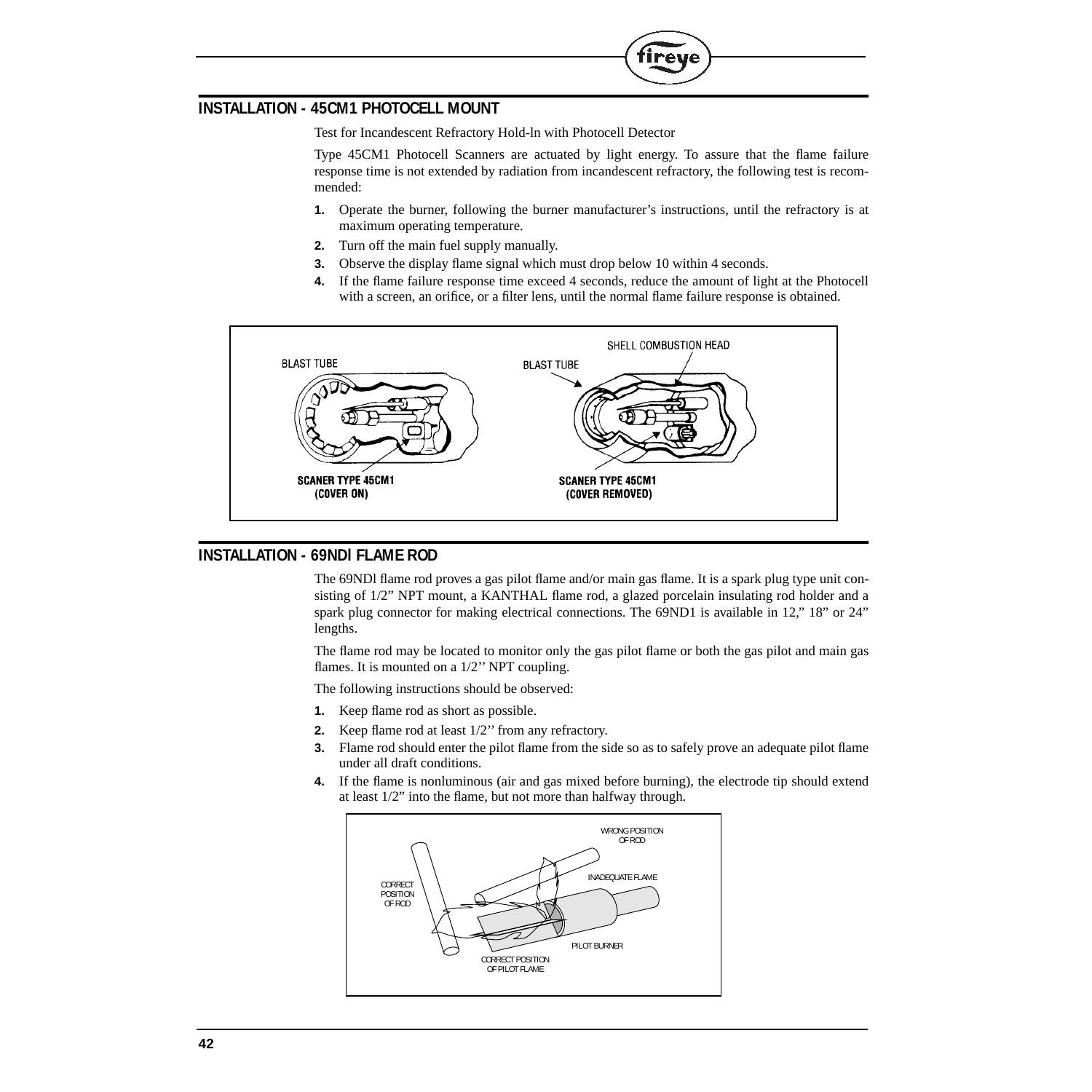

 $^{\circledR}$ 

- **6.** It is preferable to angle the rod downward to minimize the effect of sagging and to prevent it from coming in contact with any object.
- **7.** An adequate grounding surface for the flame must be provided. The grounding surface in actual contact with the flame must be at least four times greater than the area of the portion of the flame rod in contact with the flame. It is essential to adjust the flame rod and ground area ratio to provide a maximum signal reading.

*NOTE: Interference from the ignition spark can alter the true signal reading by adding to, or subtracting from it. This trend sometimes may be reversed by interchanging the primary wires (line voltage) to the ignition transformer. This interference can also be reduced by the addition of grounded shielding between the flame rod and ignition spark.*

**8.** Proven types of flame grounding adapters, as shown below, may be used to provide adequate grounding surface. High temperature stainless steel should be used to minimized the effect of metal oxidation. This assembly may be welded directly over the pilot or main burner nozzle.



#### **MAINTENANCE**

#### **Type 48PT2 Infrared and Type UV1, UV2, 45UV5 Ultraviolet an~ 45CM1 Photoelectric Scanners**

The viewing area of the scanner must be kept clean. Even a small amount of contamination will reduce the flame signal reaching the detector by a measurable amount. Wipe the viewing area routinely using a soft cloth dampened with concentrated detergent.

- Type 48PT2 Scanners include a replaceable #4-263-1 Firetron cell.
- Type 45CM1 Scanners include a replaceable #4-230 Phototube #922.
- Type 45UV5 Scanners include a replaceable #4-314-1 UV tube.

#### **Type 69ND1 Flame Rod**

The flame rod and its insulator should be kept clean by washing routinely with soap and water. Rods should be routinely replaced as they oxidize.

#### **Flame Signal Strength**

Routine observation of the flame signal strength will forewarn any deterioration in the capability of the flame detector or its application.

#### **Contacts**

There are no accessible contacts in the MicroM. Where contacts are used, their design assures long trouble-free life when the load circuits are maintained within the published load ratings.

#### **Humidity**

In areas of high humidity, the control chassis should be removed and placed in a dry atmosphere when the system is expected to be out of service for an extended period.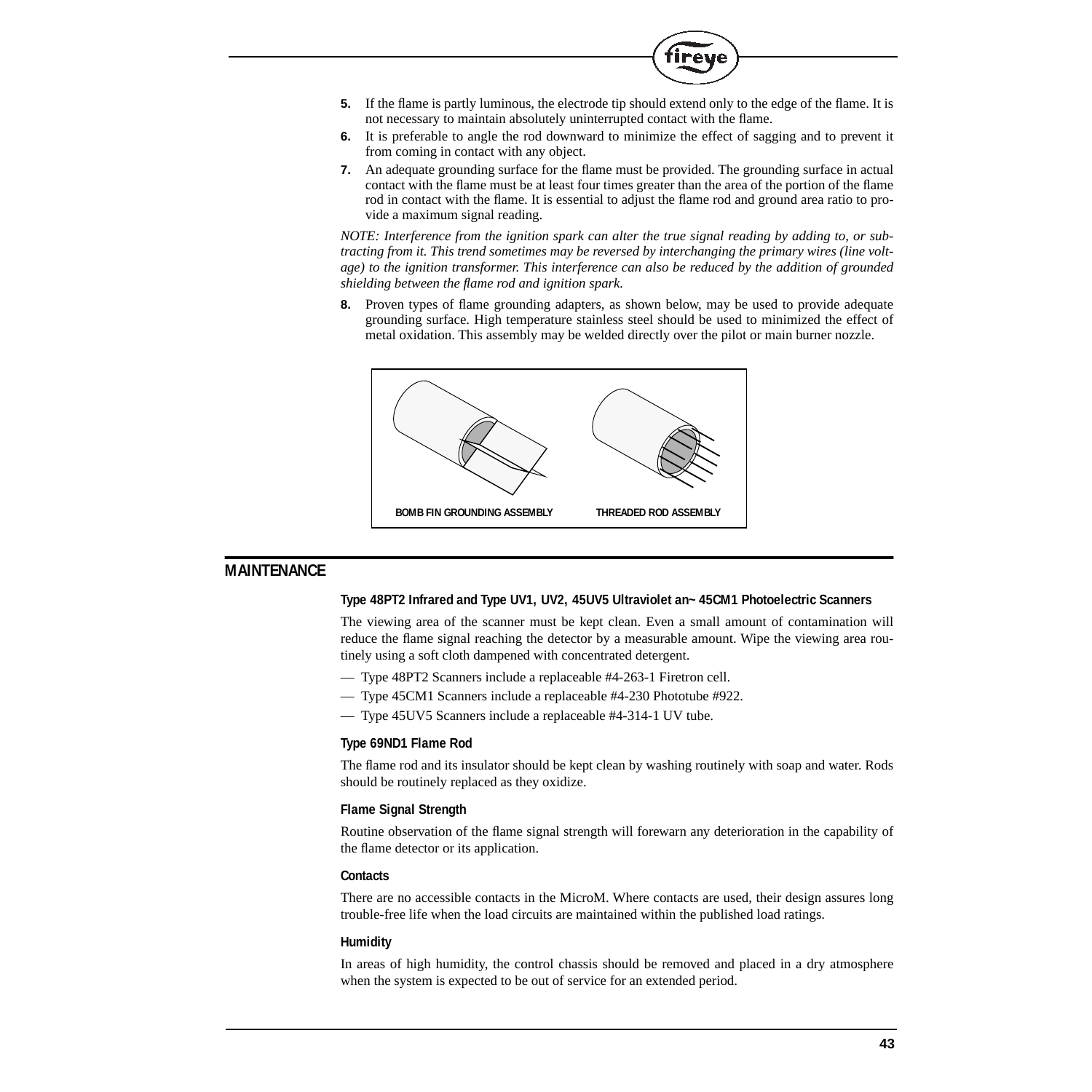#### **Periodic Safety Check**

It is recommended that a procedure be established to test the complete flame safeguard system at least once a month,. This test should verify the proper operation of all limit switches and safety interlocks as well as flame failure protection and fuel safety shutoff valve tightness.

 $^\circledR$ 

**ireve** 

#### **Rotation**

It is recommended that control and scanner units purchased as spares be installed periodically to ensure proper operation.



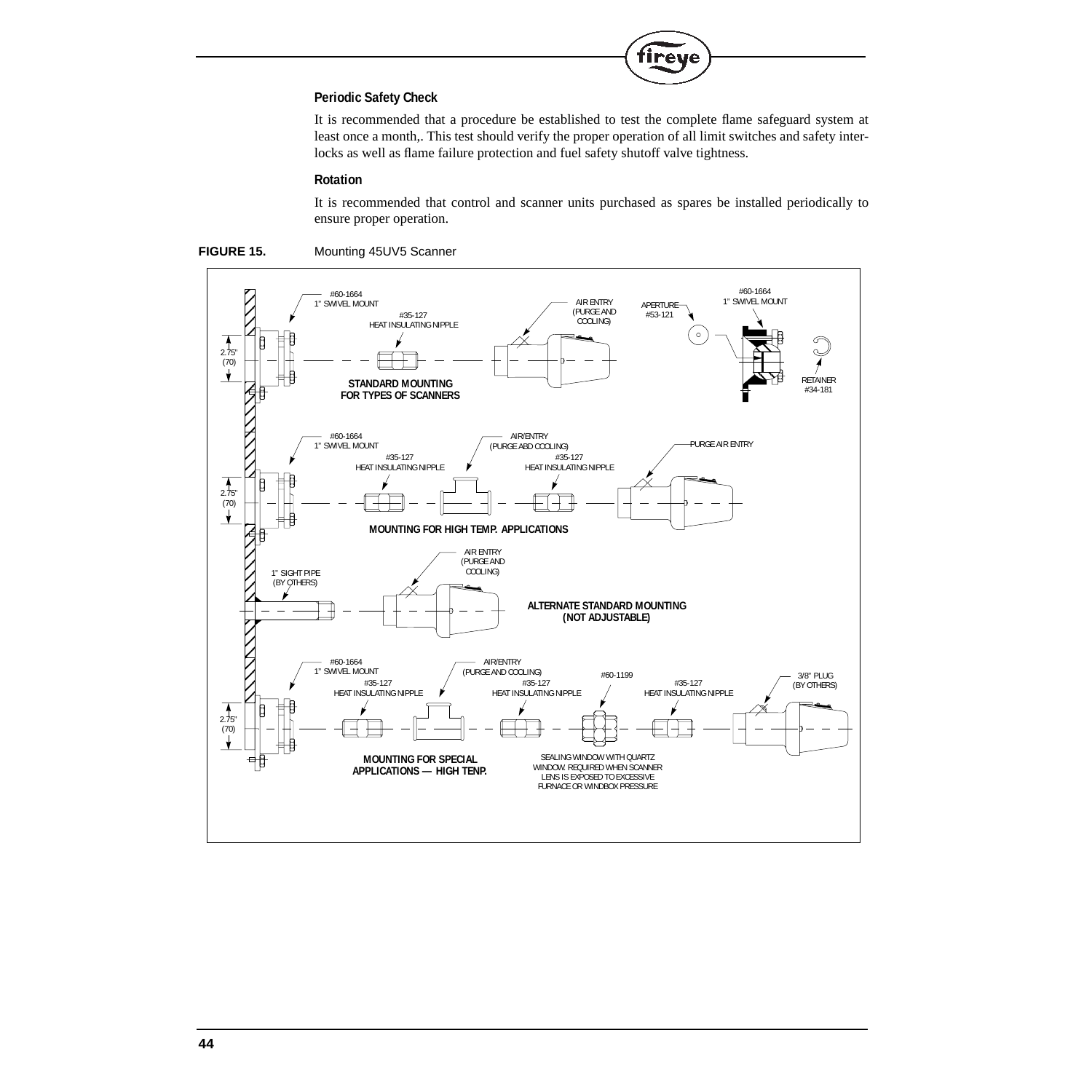



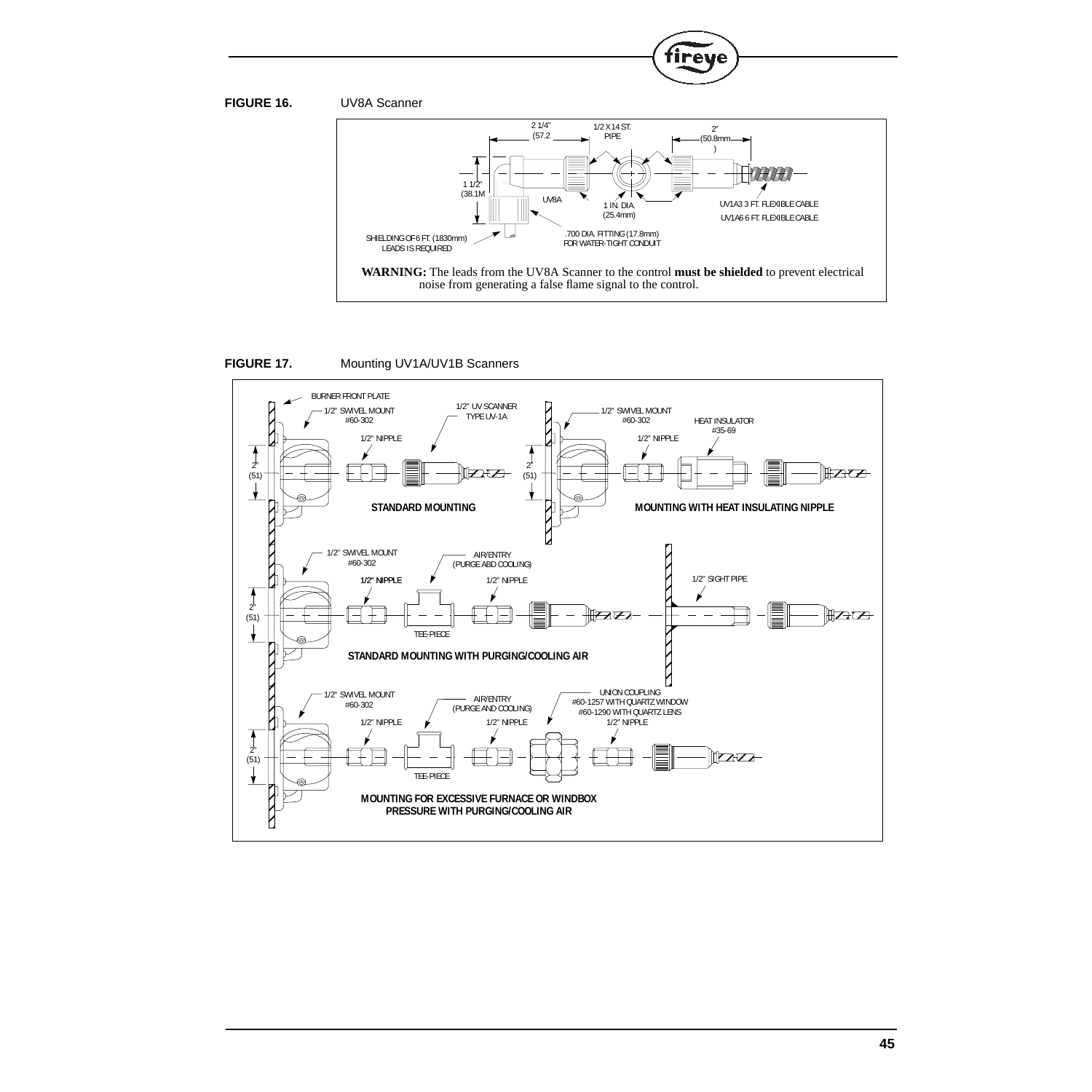**M-SERIES TO M-SERIES II TO MICROM CROSS REFERENCE LISTING**

- MP560 Programmer Module has "Check-Run" Switch.

- Note #1: For Standing Pilot, clip out red jumper on MP100.

- Note #2: Dipswitch #8 ON when red jumper of UVM6 is clipped.

 $(O = Non-Recycle, C = Recycle)$ MEP500 Series Programmer Module has "Check-Run" **Switch** 

Dipswitch #6 sets Recycle / Non-Recycle Operation.

 $\circledR$ 

ireve

| <b>PURGE</b> | <b>PTFI</b>                                                                          | <b>M-Series II PROGRAMMER DIPSWITCH SETTINGS</b> |            |            |            |            |            |            |             |                                | MicroM PROGRAMMER DIPSWITCH SETTINGS                                          |          |
|--------------|--------------------------------------------------------------------------------------|--------------------------------------------------|------------|------------|------------|------------|------------|------------|-------------|--------------------------------|-------------------------------------------------------------------------------|----------|
| TIME         | TIME                                                                                 | #1                                               | #2         | #3         | #4         | #5         | #6         | #7         | #1          | #2                             | #4                                                                            | #6       |
|              | 5                                                                                    | <b>ON</b>                                        | <b>OFF</b> | OFF        | <b>OFF</b> | <b>OFF</b> | <b>ON</b>  | <b>OFF</b> | ⌒<br>U      | C                              | C                                                                             | C        |
|              | 5                                                                                    | <b>OFF</b>                                       | <b>ON</b>  | OFF        | <b>OFF</b> | <b>OFF</b> | ON         | 0FF        | С           | C                              | C                                                                             | C        |
| 30           | 5                                                                                    | <b>OFF</b>                                       | 0FF        | ON         | <b>OFF</b> | <b>OFF</b> | <b>ON</b>  | 0FF        | 0           | C                              | C                                                                             | C        |
|              | 10                                                                                   | <b>OFF</b>                                       | <b>ON</b>  | <b>OFF</b> | <b>OFF</b> | <b>OFF</b> | <b>OFF</b> | <b>ON</b>  | $\sim$<br>Ċ | C                              | $\Omega$                                                                      | $\Omega$ |
| 90           | 5                                                                                    | <b>OFF</b>                                       | <b>OFF</b> | <b>ON</b>  | <b>ON</b>  | <b>OFF</b> | <b>ON</b>  | <b>OFF</b> | 0           | $\Omega$                       | C                                                                             | C        |
| 30           | 10                                                                                   | <b>OFF</b>                                       | <b>OFF</b> | <b>ON</b>  | <b>OFF</b> | <b>OFF</b> | <b>OFF</b> | <b>ON</b>  | 0           | C                              | $\Omega$                                                                      | $\Omega$ |
| 60           | 10                                                                                   | <b>OFF</b>                                       | 0FF        | <b>OFF</b> | ON         | <b>OFF</b> | 0FF        | <b>ON</b>  | ⌒<br>Ċ      | $\Omega$                       | $\Omega$                                                                      | 0        |
| 90           | 10                                                                                   | <b>OFF</b>                                       | <b>OFF</b> | <b>ON</b>  | <b>ON</b>  | <b>OFF</b> | <b>OFF</b> | <b>ON</b>  | 0           | $\Omega$                       | $\theta$                                                                      | $\Omega$ |
|              | Dipswitches #1 through #5 set Purge Timing<br>- Dipswitches #6 and #7 set TFI Timing |                                                  |            |            |            |            |            |            | Timing      | - Dipswitch #4 sets TFI Timing | Dipswitches #1 through #2 set Purge<br>- Dipswitch #6 set Recycle/Non-Recycle |          |

| <b>M-SERIES</b><br><b>TIMING CARDS</b> | <b>PURGE</b><br><b>TIME</b> | <b>PTFI</b><br><b>TIME</b> |
|----------------------------------------|-----------------------------|----------------------------|
| MT55                                   | 5                           | 5                          |
| MT74                                   |                             | Δ                          |
| MT304                                  | 30                          | 4                          |
| MT710                                  |                             | 10                         |
| MT904                                  | 90                          | Δ                          |
| MT3010                                 | 30                          | 10                         |
| MT6010                                 | 60                          | 10                         |
| MT9010                                 | 90                          | 10                         |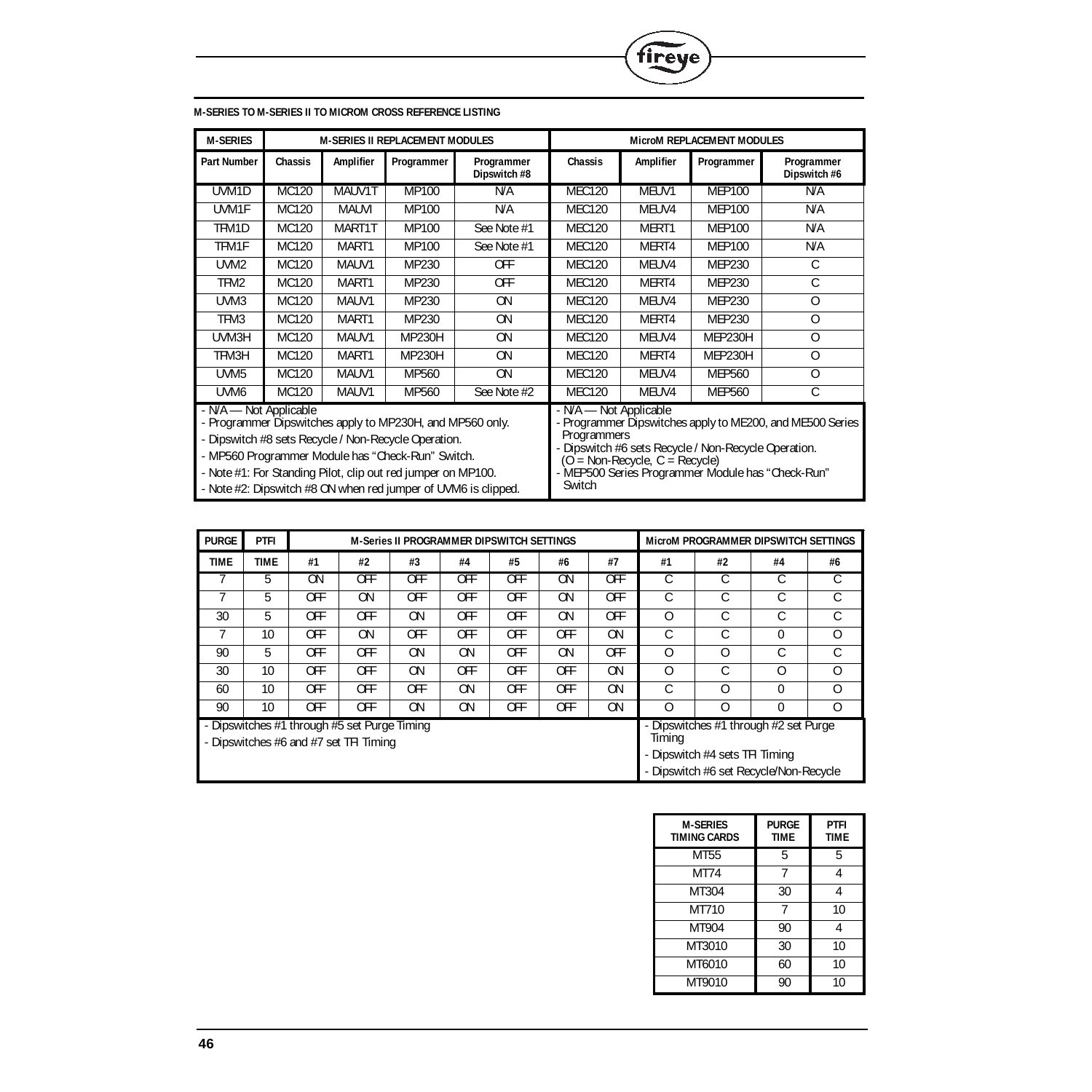